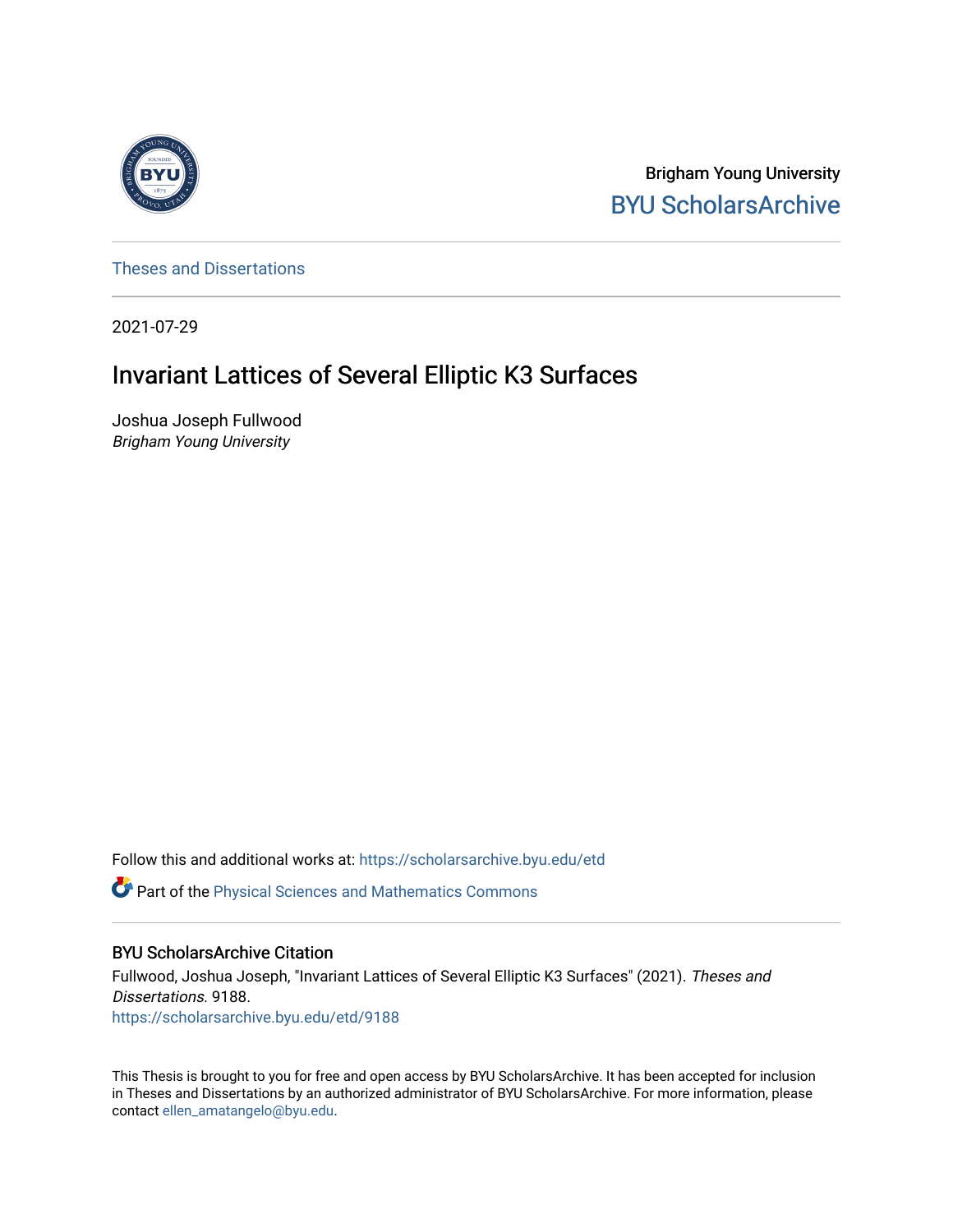Invariant Lattices of Several Elliptic K3 Surfaces

Joshua Joseph Fullwood

## A thesis submitted to the faculty of Brigham Young University in partial fulfillment of the requirements for the degree of

Master of Science

Nathan Priddis, Chair Tyler Jarvis Michael Griffin

Department of Mathematics Brigham Young University

Copyright © 2021 Joshua Joseph Fullwood All Rights Reserved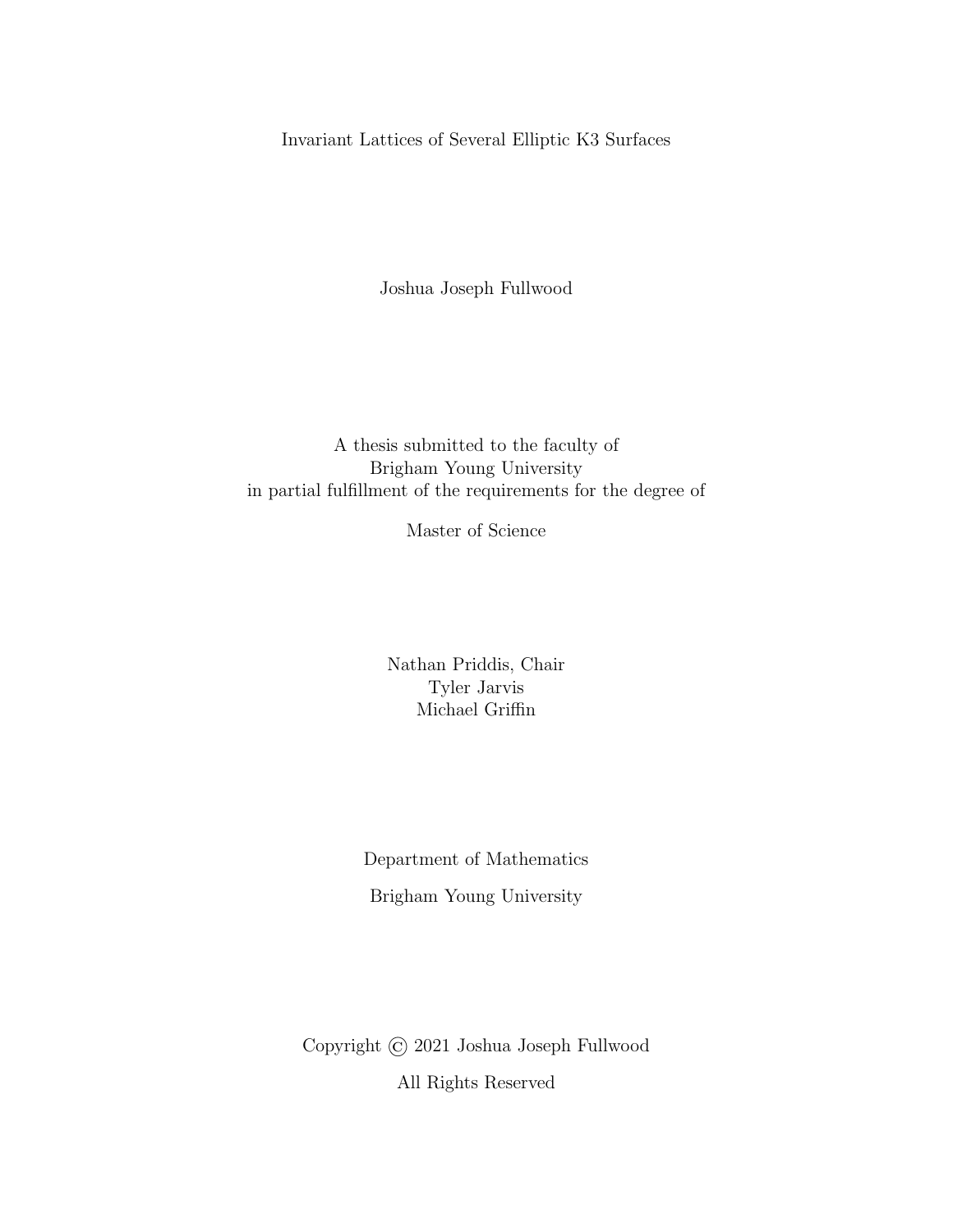#### **ABSTRACT**

#### Invariant Lattices of Several Elliptic K3 Surfaces

Joshua Joseph Fullwood Department of Mathematics, BYU Master of Science

This work is concerned with computing the invariant lattices of purely non-symplectic automorphisms of special elliptic K3 surfaces. Brandhorst gave a collection of K3 surfaces admitting purely non-symplectic automorphisms that are uniquely determined up to isomorphism by certain invariants. For many of these surfaces, the automorphism is also unique or the automorphism group of the surface is finite and with a nice isomorphism class. Understanding the invariant lattices of these automorphisms and surfaces is interesting because of these uniqueness properties and because it is possible to give explicit generators for the Picard and invariant lattices. We use the methods given by Comparin, Priddis and Sarti to describe the Picard lattice in terms of certain special curves from the fibration of the surface. We use symmetries of the Picard lattice and fixed-point theory to compute the invariant lattices explicitly. This is done for all of Brandhorst's elliptic K3 surfaces having trivial Mordell-Weil group.

Keywords: elliptic surfaces, purely non-symplectic automorphisms, k3 surfaces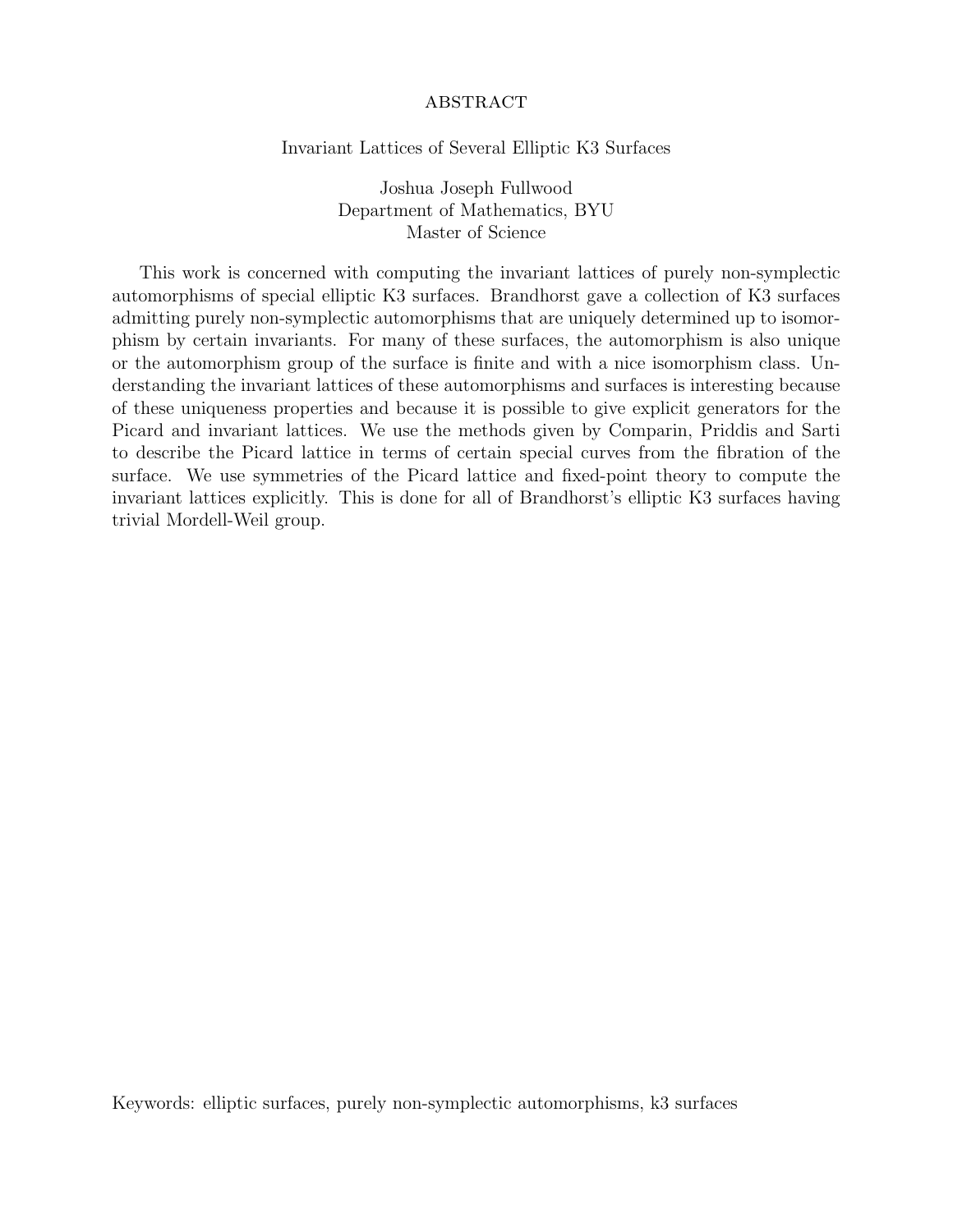# **CONTENTS**

<span id="page-3-0"></span>

|          | Contents |                                                           | iii          |
|----------|----------|-----------------------------------------------------------|--------------|
|          |          | List of Figures                                           | $\mathbf{V}$ |
|          |          | List of Tables                                            | vi           |
| 1        |          | Introduction                                              | $\mathbf{1}$ |
| $\bf{2}$ |          | Lattice Theory                                            | 3            |
| 3        |          | <b>Elliptic K3 Surfaces</b>                               | 9            |
|          | 3.1      |                                                           | 9            |
|          | 3.2      |                                                           | 12           |
|          | 3.3      |                                                           | 15           |
|          | 3.4      | Finite Index Sublattices and the Discriminant Form        | 17           |
|          | 3.5      | Purely Non-symplectic Automorphisms and Useful Miscellany | 19           |
| 4        |          | Computing the Invariant Lattice                           | 21           |
|          | 4.1      |                                                           | 21           |
|          | 4.2      |                                                           | 23           |
|          | 4.3      |                                                           | 24           |
|          |          | Brandhorst's Elliptic K3 Surfaces                         | 28           |
| 6        |          | Main Result                                               | 32           |
|          | 6.1      |                                                           | 34           |
|          | 6.2      |                                                           | 34           |
|          |          | A Computing Singular Fibers                               | 54           |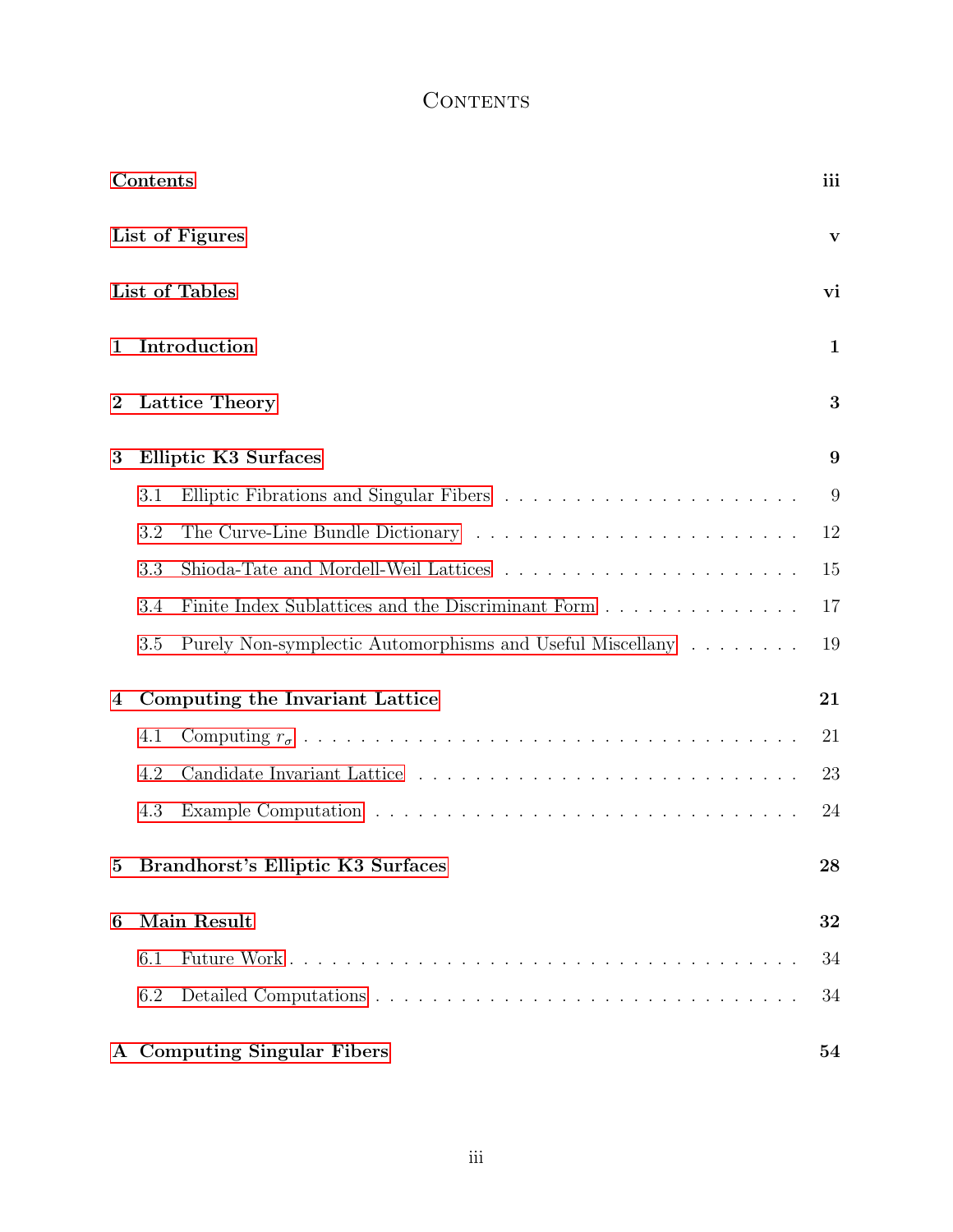| B Relations on the Number of Fixed-Points and Fixed Curves for Certain |  |  |  |  |    |
|------------------------------------------------------------------------|--|--|--|--|----|
| Orders                                                                 |  |  |  |  | 54 |
| C MAGMA Code for Working With Lattices                                 |  |  |  |  | 56 |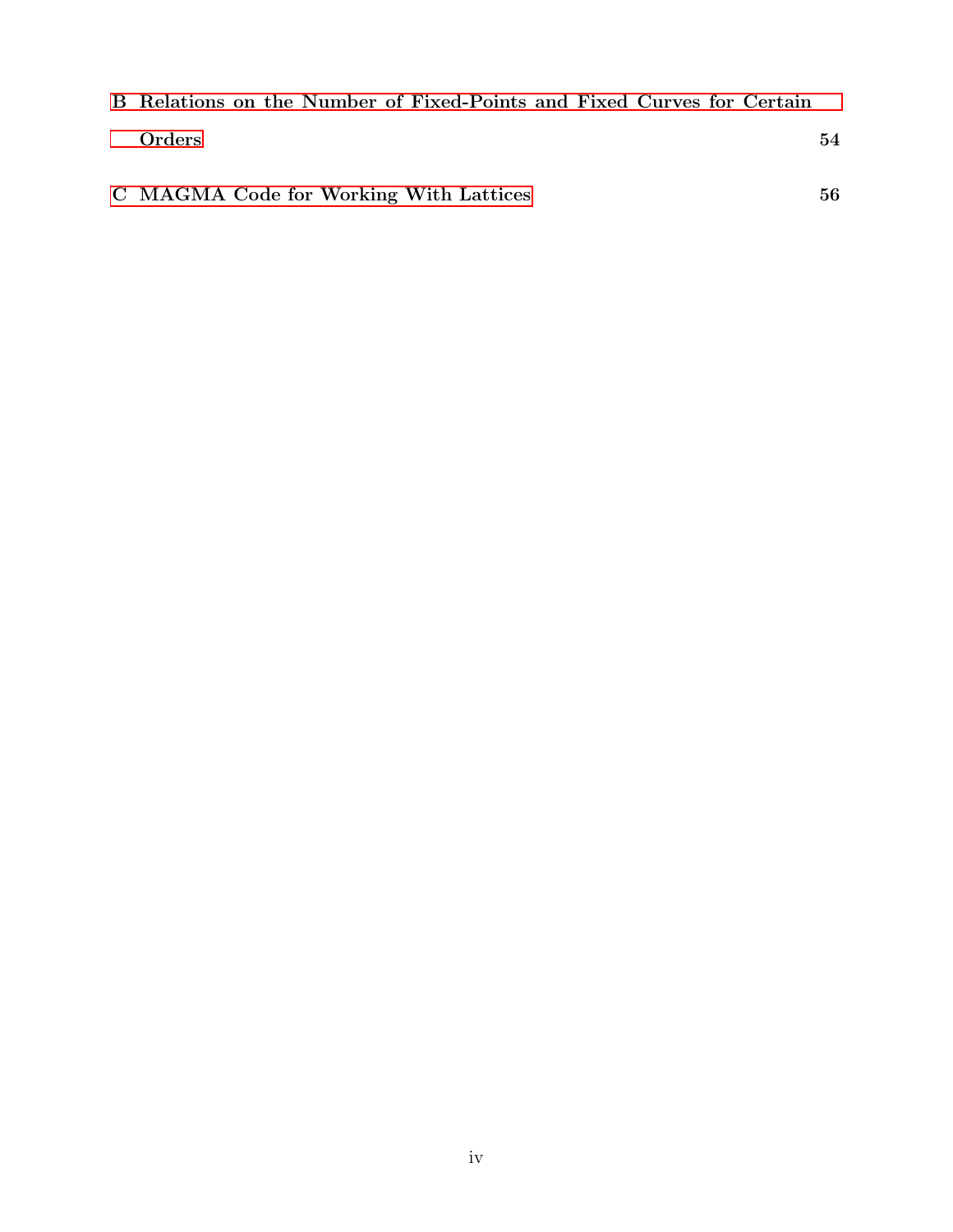# LIST OF FIGURES

<span id="page-5-0"></span>

| 3.1 Singular Fibers in the Kodaira classification 11             |  |
|------------------------------------------------------------------|--|
| A.1 Table of vanishing orders associated with singular fibers 55 |  |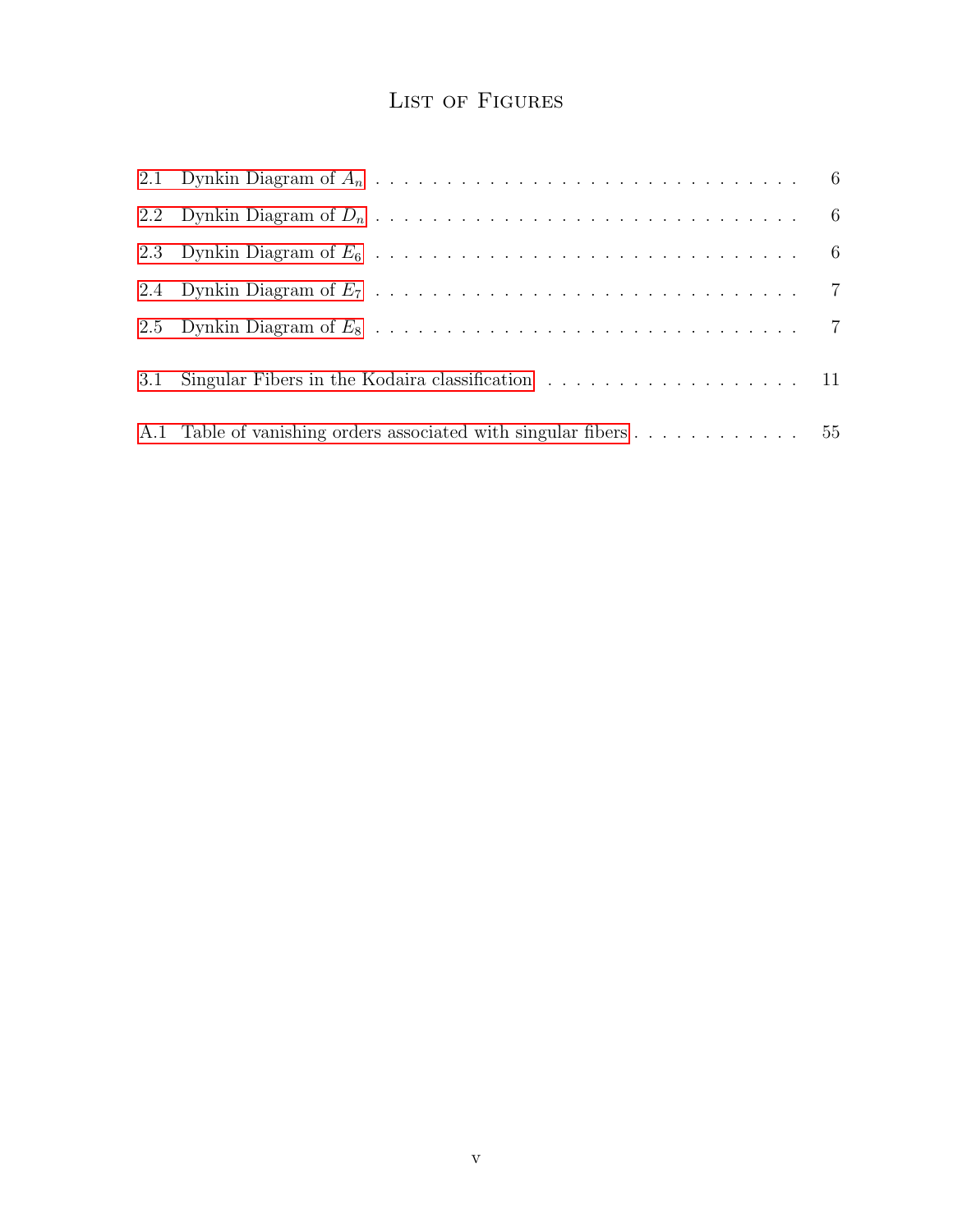# LIST OF TABLES

<span id="page-6-0"></span>

| 3.1 | Singular fibers together with their corresponding lattice invariants $\dots \dots$ 17        |    |
|-----|----------------------------------------------------------------------------------------------|----|
| 5.1 | K3 surfaces admitting purely non-symplectic automorphisms with $\varphi(\sigma) \leq 10$     | 29 |
|     | 5.2 K3 surfaces admitting purely non-symplectic automorphisms with $\varphi(\sigma) \geq 12$ | 30 |
|     |                                                                                              |    |
|     |                                                                                              |    |
|     | B.1 Relations on the number of fixed-points and point-wise fixed curves by order             | 56 |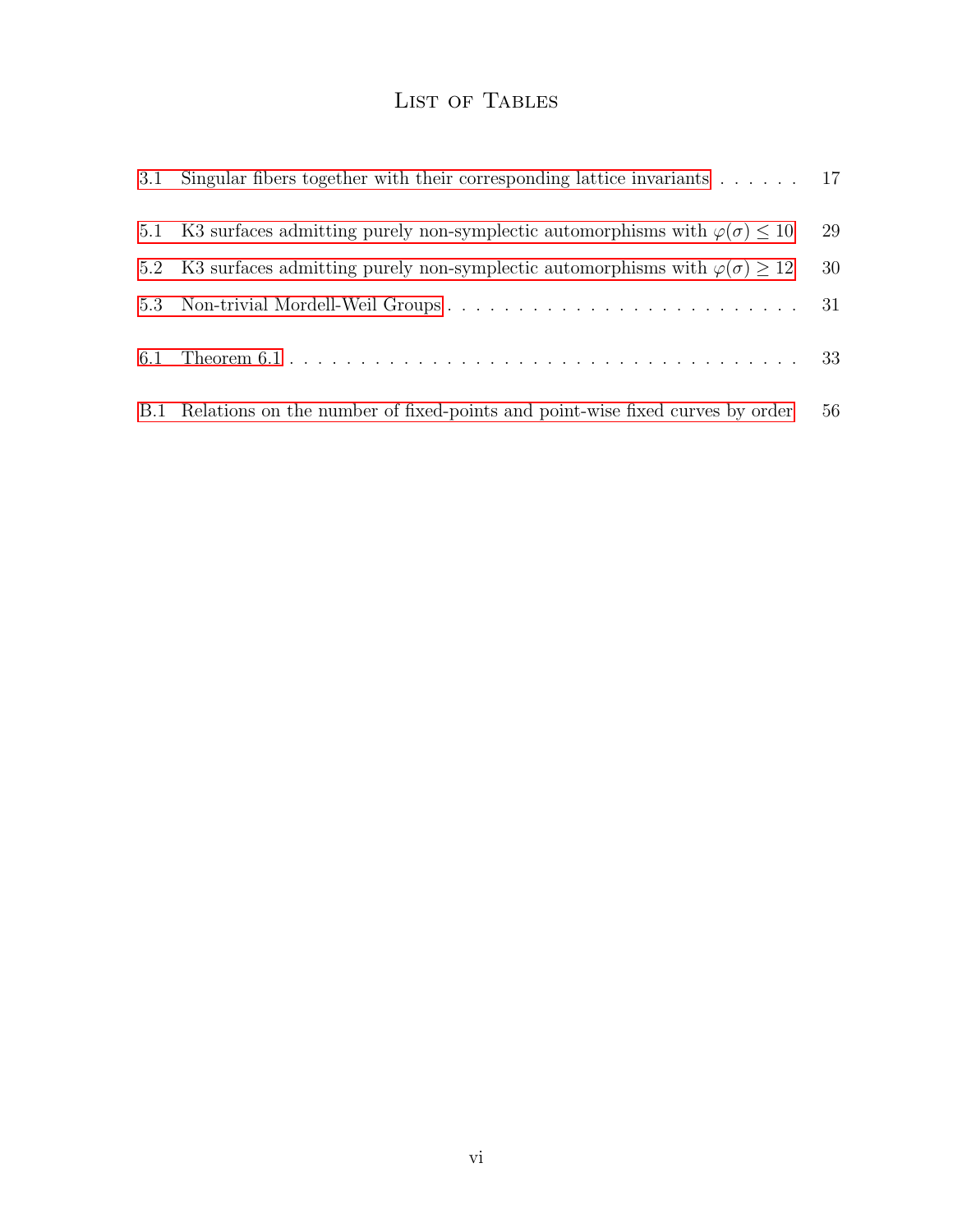#### CHAPTER 1. INTRODUCTION

<span id="page-7-0"></span>This work is concerned with computing the invariant lattices of certain automorphisms of special elliptic K3 surfaces. By the Torelli theorem, a K3 surface is essentially determined by the Picard lattice. The invariant lattice is the sublattice fixed by the induced action on the Picard lattice. The invariant lattice of automorphisms is useful in the study of mirror symmetry and in the classification of these automorphisms.

In a recent paper, Brandhorst gave a large collection of K3 surfaces admitting purely non-symplectic automorphisms that are uniquely determined up to isomorphism by certain invariants determined by a purely non-symplectic automorphism. These surfaces are determined by the tuple of invariants  $(n, d)$  where n is the order of the automorphism and d the determinant of the Picard lattice of the surface. In fact, the determinant of the Picard lattice is determined by the action of the non-symplectic automorphism on the action of the second cohomology group. A natural question is can we determine the invariant lattice of these surfaces?

In [\[9\]](#page-65-0) the authors showed it is possible to understand the invariant lattice by considering how the automorphism acts on certain curves on the surface. It is of interest to see if this can be accomplish the same thing for the surfaces given by Brandhorst. The majority of these surfaces admit an elliptic fibration with Weierstrass model. We exploit this to obtain a configuration of curves on the surface from the reducible fibers of the fibration which are generators of the Picard lattice. We then employ a variety of different techniques to compute a primitive sublattice of the Picard lattice known as the invariant lattice. The tools discussed in this work are not sufficient to compute the Picard lattices of every elliptic K3 surface in Brandhorst's catalog. Where they fall short, we mention what techniques will be necessary to study these surfaces.

Chapters 2-4 will introduce the necessary theory to accomplish our computation. In Chapter [2,](#page-9-0) we will introduce lattice theory culminating in Nikulin's theorem on the unique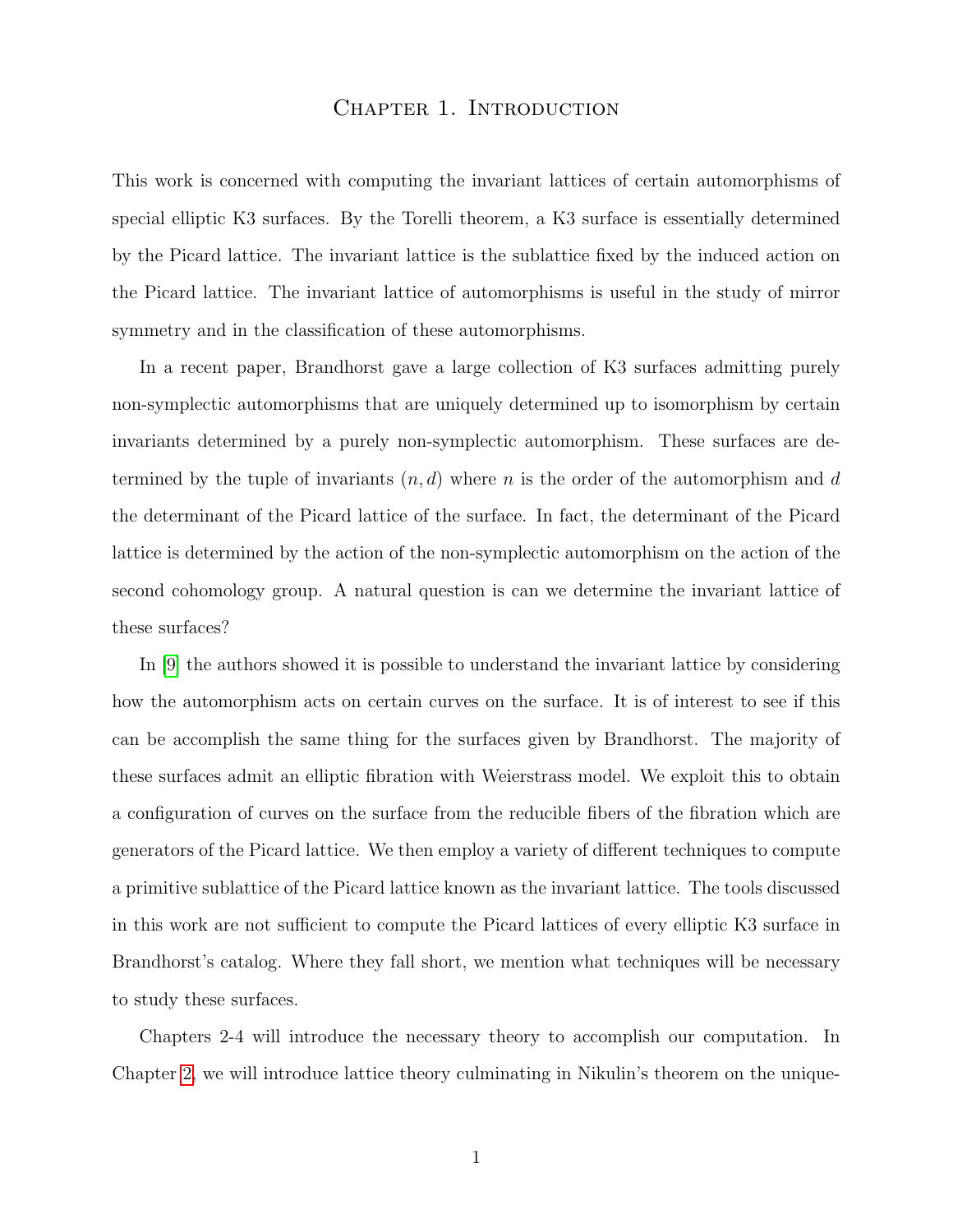ness of lattices via the discriminant quadratic form. Chapter [3](#page-15-0) will introduce briefly the theory of elliptic surfaces and the theory of divisors to sufficient depth for our purposes. Chapter [4](#page-27-0) will overview the fixed-point theory necessary to convince ourselves we have the correct lattices.

Chapter [5](#page-34-0) will introduce the surfaces and automorphisms of interest and try to motivate their importance in the program of classifying purely non-symplectic automorphisms of K3 surfaces. We finish with a presentation of our theorem in Chapter [6,](#page-38-0) which gives the invariant lattices of the automorphisms and surfaces considered. The details of how these were computed are given in the final section as well as the explicit generators of the lattices. We will also survey future work in the area.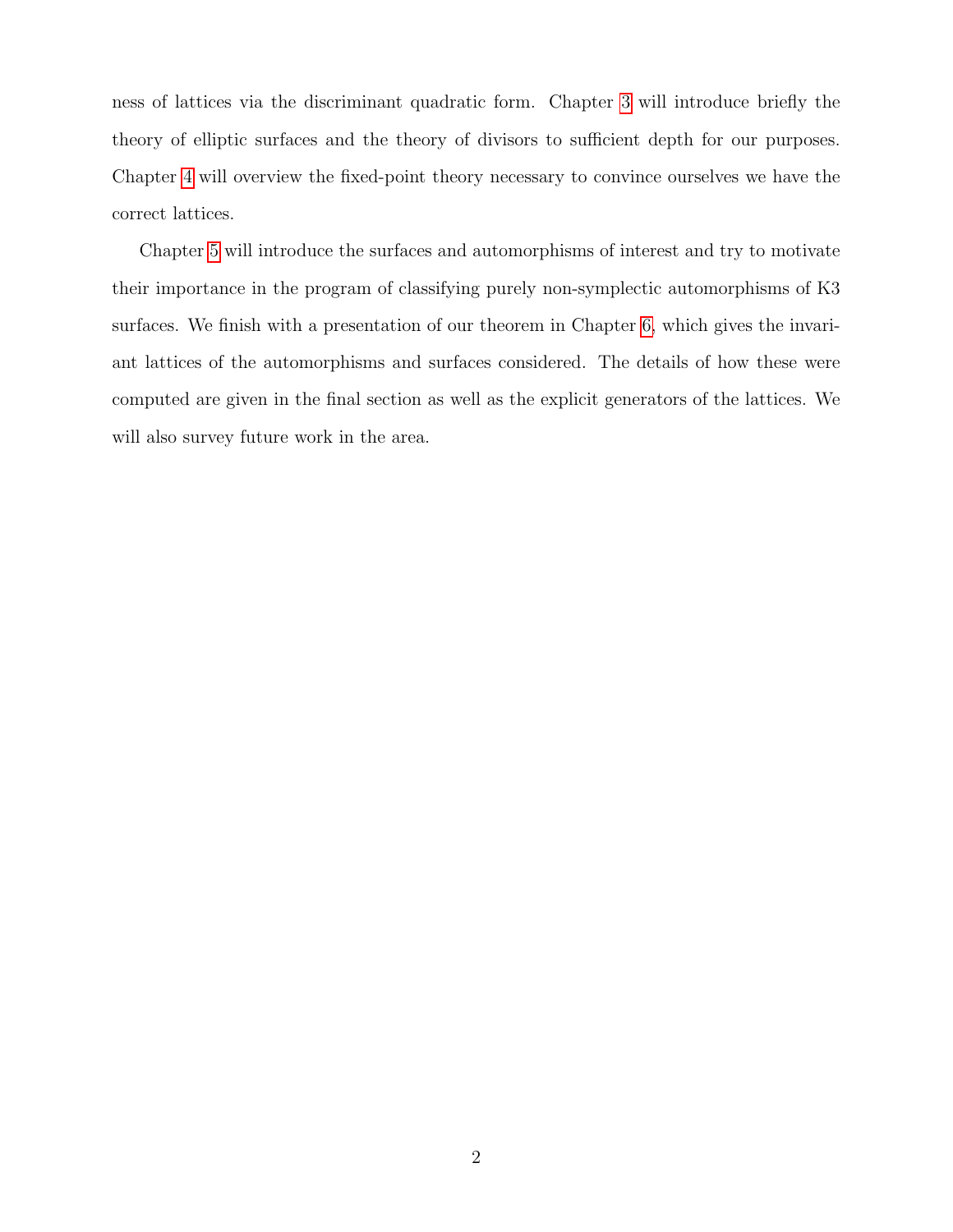## CHAPTER 2. LATTICE THEORY

<span id="page-9-0"></span>To begin, we wish to make clear what we mean by a lattice and mention some properties that will be useful for us.

**Definition 2.1.** When we refer to **lattices**, we mean a free finitely generated Abelian group Λ equipped with a symmetric, non-degenerate bilinear form

$$
\langle \cdot, \cdot \rangle : \Lambda \times \Lambda \to \mathbb{Q},
$$

where non-degenerate means that for every  $x \in \Lambda$  there exists some  $y \in \Lambda$  such that  $\langle x, y \rangle \neq 0.$ 

We primarily concern ourselves with integral lattices, or lattices with bilinear forms taking values in the integers, i.e.  $\langle , \rangle : \Lambda \times \Lambda \to \mathbb{Z}$ . We say an integral lattice  $\Lambda$  is even if for every  $x \in \Lambda$  it is the case that  $\langle x, x \rangle \in 2\mathbb{Z}$ .

It is frequently convenient to think of the bilinear form as being given by

$$
\langle x, y \rangle = x^T B y
$$

for some matrix B. This prompts the following definition.

Definition 2.2. The Gram matrix of a lattice is defined as

$$
G = [\langle x_i, x_j \rangle]
$$

where  $\{x_i\}$  is a minimal generating set for  $\Lambda$ . The determinant (or discriminant) of a lattice Λ is defined as the determinant of its Gram matrix.

Given an integral lattice  $\Lambda$ , the bilinear form induces an embedding  $\Lambda \hookrightarrow \Lambda^*$ , where  $\Lambda^* = \text{Hom}(\Lambda, \mathbb{Z}).$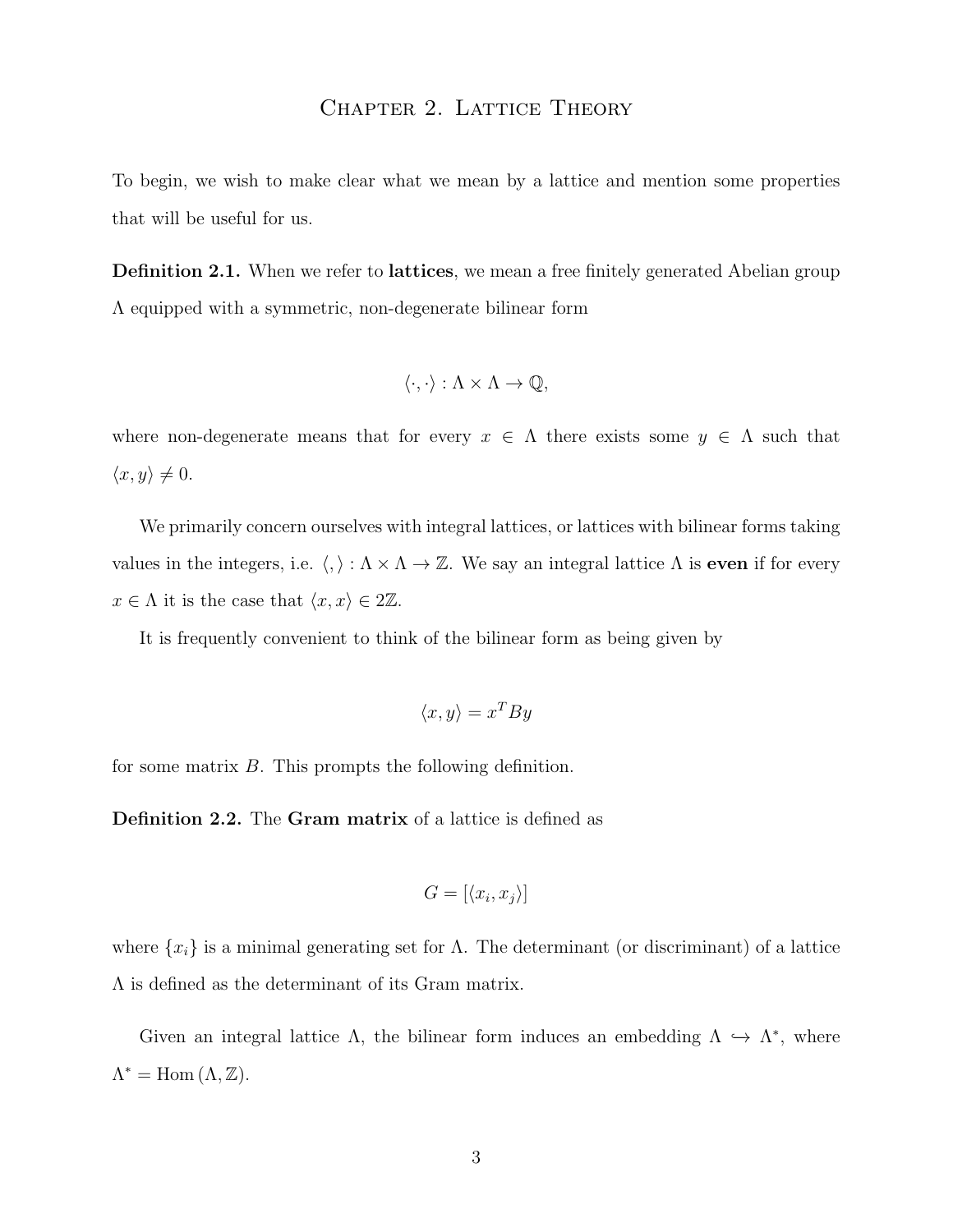**Definition 2.3.** We define the **discriminant group** of a lattice  $\Lambda$  to be  $A_{\Lambda} = \Lambda^* / \Lambda$ , where we identify  $\Lambda$  as the embedded sublattice of  $\Lambda^*$ . We refer to the minimal number of generators of  $A_{\Lambda}$  as the **length** of  $A_{\Lambda}$  and write it  $\ell(A)$ .

The following proposition is well known.

**Proposition 2.4.** If  $\Lambda$  is an even lattice, then  $\Lambda \subseteq \Lambda^*$  and the discriminant group  $A_{\Lambda}$  is a finite abelian group. In particular,  $|\Lambda^*/\Lambda| = \det B$  where B is a Gram matrix for  $\Lambda$ .

*Proof.* We have defined  $\Lambda^*$  to be the collection of linear functionals from  $\Lambda$  to  $\mathbb{Z}$ . If  $\{e_i\}$  is a basis for the lattice  $\Lambda$ , then we can make an identification  $e_i \mapsto \langle e_i, -\rangle$ . Because  $\Lambda$  is integral, this ensures  $\langle e_i, - \rangle$  is a functional from the lattice to the integers. Under this identification  $\Lambda \subseteq \Lambda^*$ .

We can make the observation that  $\Lambda \subset V$  where V is some complex vector space and  $\Lambda^* \subset V^*$ . Because we can require V be finite dimensional, there is a natural identification of  $V^*$  with V and  $\Lambda \subseteq \Lambda^* \subset V$ . If we think of lattices as dividing V into polyhedra of equal volume, then we can find a **fundamental region** for each of  $\Lambda$  and  $\Lambda^*$  which is a parallelpiped that tiles the ambient vector space. As  $\Lambda \subseteq \Lambda^*$ , we know that an integer number of copies of the fundamental region of  $\Lambda^*$  tile the fundamental region of  $\Lambda$ . As the lattice points at each of these copies represent the cosets of  $\Lambda$  in the quotient group, we conclude that  $|\Lambda^*/\Lambda| < \infty$ .

The final part of the proposition follows from the fact that  $\det \Lambda^* = \frac{1}{\det \Lambda}$ .  $\Box$ 

**Definition 2.5.** The **signature** of a lattice  $\Lambda$  is the signature of the Gram matrix of  $\Lambda$ . In particular, because these are nondegenerate, we can write the signature as  $(t_{+}, t_{-})$  where  $t_{+}$ is the number of  $+1$  entries in its diagonalized form and  $t_-\$  is the number of  $-1$  entries.

An embedding  $\Lambda_1 \hookrightarrow \Lambda_2$  is **primitive** if  $\Lambda_2/\Lambda_1$  is free. This idea will be particularly useful in arguing that we've found the eigenspace of a given lattice isometry.

**Definition 2.6.** A finite symmetric bilinear form is a bilinear form  $b : A \times A \rightarrow \mathbb{Q}/\mathbb{Z}$ where A is a finite abelian group. A **finite quadratic form** is a map  $q : A \to \mathbb{Q}/2\mathbb{Z}$  such that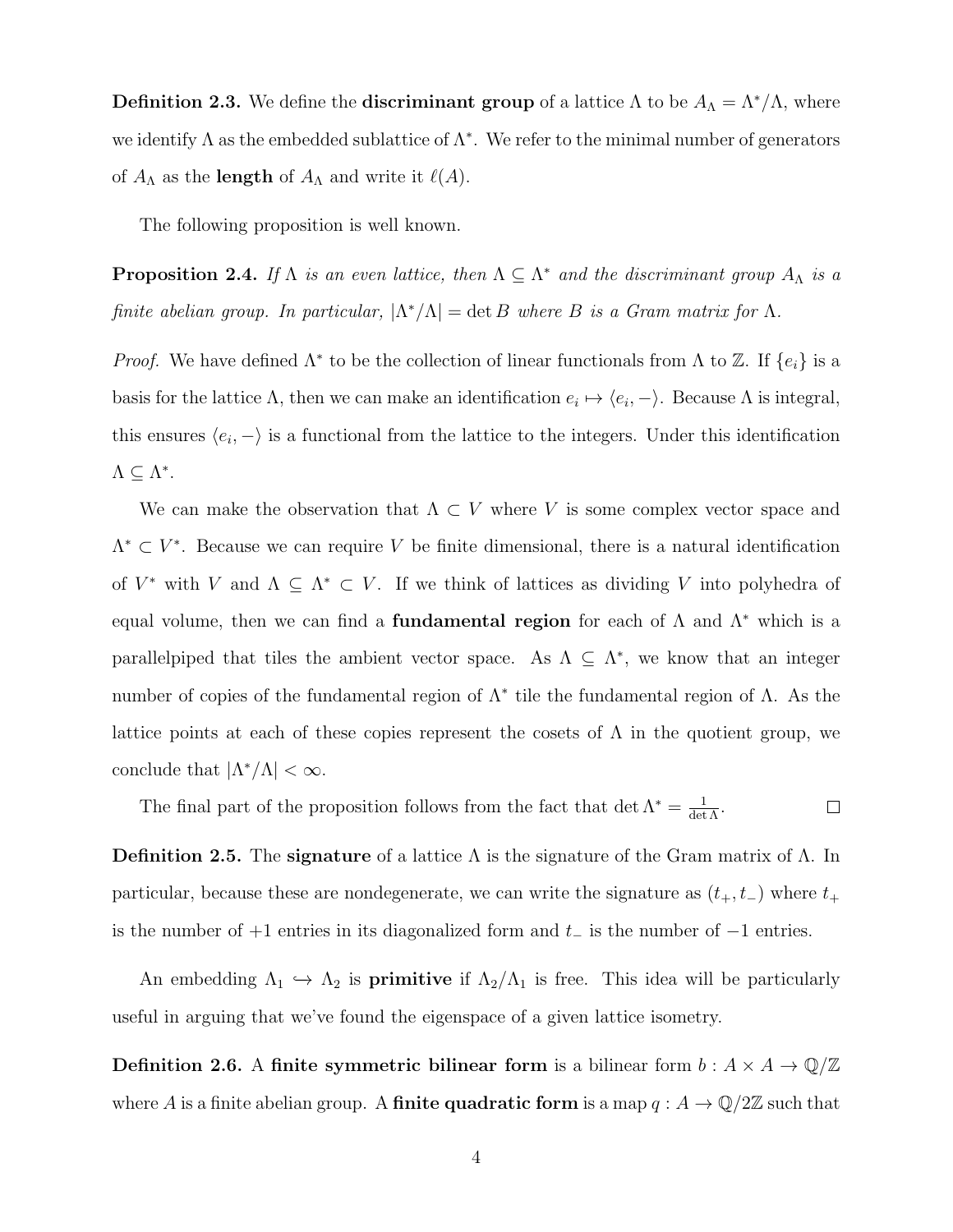for all  $n \in \mathbb{Z}$  and  $a, a' \in A$ ,  $q(na) = n^2q(a)$  and  $q(a + a') - q(a) - q(a') \equiv 2b(a, a')(mod 2\mathbb{Z})$ for some finite symmetric bilinear form b and finite group A.

A case of finite quadratic forms we will find particularly useful is the discriminant quadratic form of a lattice  $\Lambda$ , which is the natural finite quadratic form defined on the discriminant group  $\Lambda^*/\Lambda$ . The discriminant quadratic form is a powerful invariant that will allow us to establish the uniqueness of lattices.

We'll now give notation for some important lattices and their bilinear forms.

The lattice  $U$  is the unimodular, rank 2 hyperbolic lattice and has the following bilinear form.

$$
\begin{pmatrix} 0 & 1 \\ 1 & 0 \end{pmatrix}
$$

For  $p \equiv 1 \pmod{4}$ , the lattice  $H_p$  is the lattice having bilinear form

$$
\begin{pmatrix}\n\frac{p+1}{2} & 1 \\
1 & 2\n\end{pmatrix}
$$

and discriminant group  $\mathbb{Z}/p\mathbb{Z}$ .

When we wish to notate the lattice with bilinear form that is a scalar multiple of a standard bilinear form, we write the standard form of the lattice and enclose the scalar afterward in parentheses. For example, the lattice  $U(2)$  has bilinear form

$$
\begin{pmatrix} 0 & 2 \\ 2 & 0 \end{pmatrix}
$$

as we would expect.

In addition there are three useful families of lattice we'll find helpful  $A_n, D_n$  and  $E_n$ . Each of these is an even, negative definite lattice corresponding to the associated Dynkin diagram. We give the Dynkin diagrams for each family.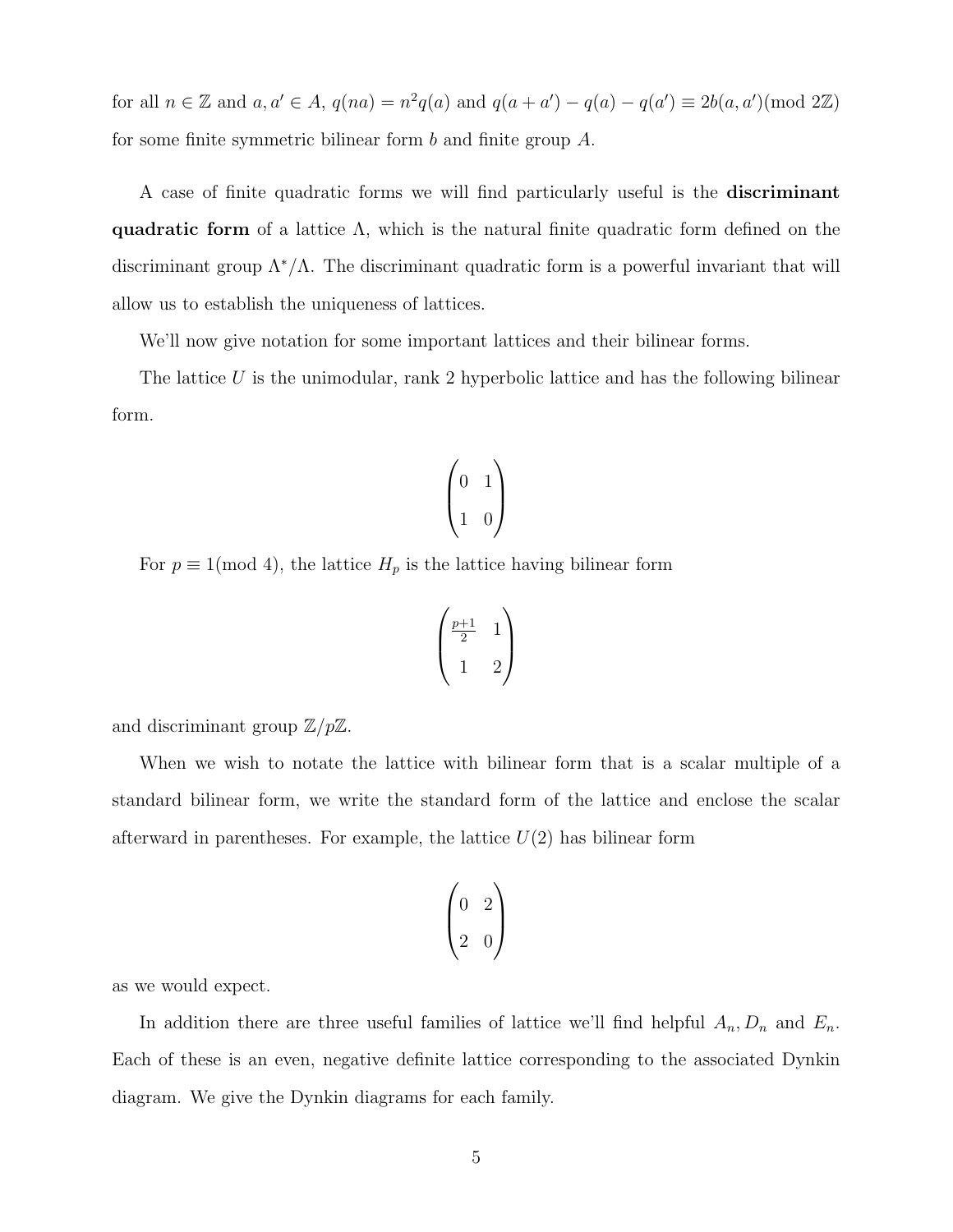<span id="page-12-0"></span>

In the case of  $A_1$  we would have just a single point in the diagram.

<span id="page-12-2"></span><span id="page-12-1"></span>



element of the lattice. The matrix B describing the bilinear form of the lattice has  $-2$  for the diagonal entries and the entry  $B_{ij} = 1$  if there is an edge connecting the i and j nodes and zero otherwise.

The bilinear form for the  $E_8$  lattice is given by the following matrix. Note how it can be constructed from the diagram and the rules given previously.

| $\cdot 2$ | $\mathbf{1}$     | $\theta$         | $\overline{0}$   | $\overline{0}$   | $\overline{0}$   | $\overline{0}$   | 0                |
|-----------|------------------|------------------|------------------|------------------|------------------|------------------|------------------|
| 1         | $-2$             | $\mathbf{1}$     | $\boldsymbol{0}$ | $\boldsymbol{0}$ | 0                | $\overline{0}$   | $\overline{0}$   |
|           | 1                | $-{\bf 2}$       | $\mathbf 1$      | $\mathbf{1}$     | $\boldsymbol{0}$ | $\overline{0}$   | $\overline{0}$   |
| 0         | $\boldsymbol{0}$ | $\mathbf 1$      | $-2\,$           | $\boldsymbol{0}$ | 0                | 0                | $\overline{0}$   |
| 0         | 0                | 1                | $\overline{0}$   | $-2$             | $\mathbf 1$      | $\boldsymbol{0}$ | $\overline{0}$   |
|           | 0                | 0                | $\boldsymbol{0}$ | $\mathbf{1}$     | $-2$             | $\mathbf{1}$     | $\boldsymbol{0}$ |
|           | 0                | 0                | $\boldsymbol{0}$ | $\boldsymbol{0}$ | $\mathbf 1$      | $-2$             | 1                |
|           | $\overline{0}$   | $\boldsymbol{0}$ | $\overline{0}$   | $\overline{0}$   | 0                | 1                | 2                |

An important result for us is when a sublattice of finite index is actually equal to the lattice. To this end, we make the following observation. If we know that  $\Lambda \hookrightarrow \Lambda'$ , then we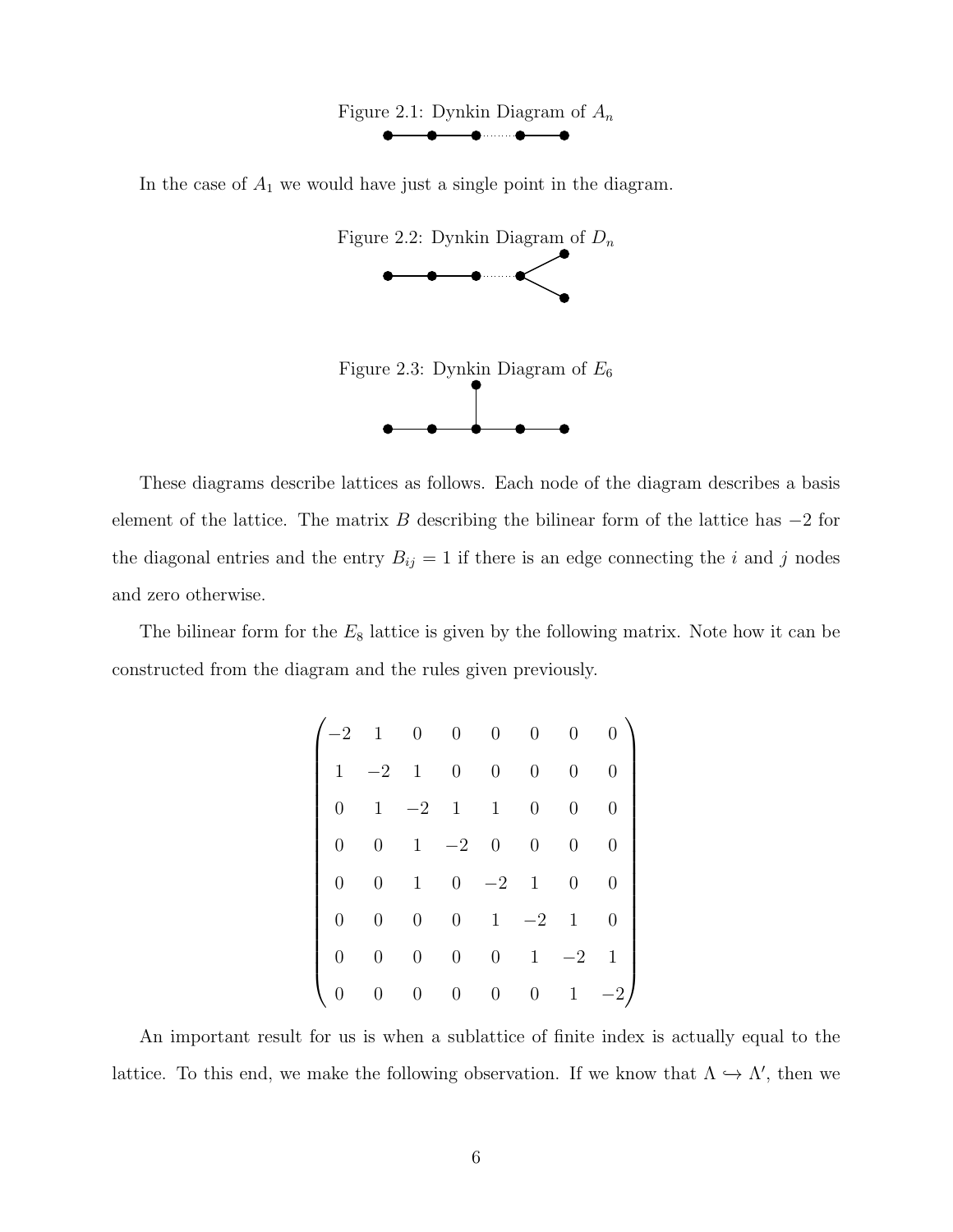<span id="page-13-1"></span><span id="page-13-0"></span>

have the chain of embeddings  $\Lambda \hookrightarrow \Lambda' \hookrightarrow (\Lambda')^* \hookrightarrow \Lambda^*$ . This follows from the properties of the dual lattice.

We define  $H_{\Lambda'} = \Lambda'/\Lambda$ . Then we know that  $H_{\Lambda'} \subset (\Lambda')^*/\Lambda \subset \Lambda^*/\Lambda = A_{\Lambda}$ . We also make the observation that  $(\Lambda')^*/\Lambda/H_{\Lambda'} \cong A_{\Lambda'}$ . This leads us to the following immediate proposition.

<span id="page-13-3"></span>**Proposition 2.7.** If  $\Lambda \subset \Lambda'$  and both lattices have the same rank and discriminant group, then the inclusion  $\Lambda \hookrightarrow \Lambda'$  is an isomorphism.

We're similarly interested in the orthogonality of lattices, which is characterized by the following.

**Proposition 2.8** (Nikulin, 1980). Given a lattice  $\Lambda$  and sublattices  $L, K$ , it is the case that L is orthogonal to K if and only if  $q_L = -q_K$ .

<span id="page-13-2"></span>**Theorem 2.9** (Nikulin, 1980). The set of finite quadratic forms is a semigroup under the  $\oplus$  operation. This semigroup is generated by the collection of forms  $w_{p,k}^{\epsilon}, u_k, v_k$ , which we define subsequently.

We now give the definitions of each of these generators listed in Theorem [2.9.](#page-13-2)

Given a prime  $p \neq 2$ , an integer  $k \geq 1$  and  $\epsilon \in {\pm 1}$ , let a be the smallest even integer having  $\epsilon$  as a quadratic residue modulo p. Then the finite quadratic form  $w_{p,k}^{\epsilon} : \mathbb{Z}/p^k\mathbb{Z} \to$  $\mathbb{Q}/2\mathbb{Z}$  is defined by

$$
w_{p,k}^{\epsilon}(1) = ap^{-k}.
$$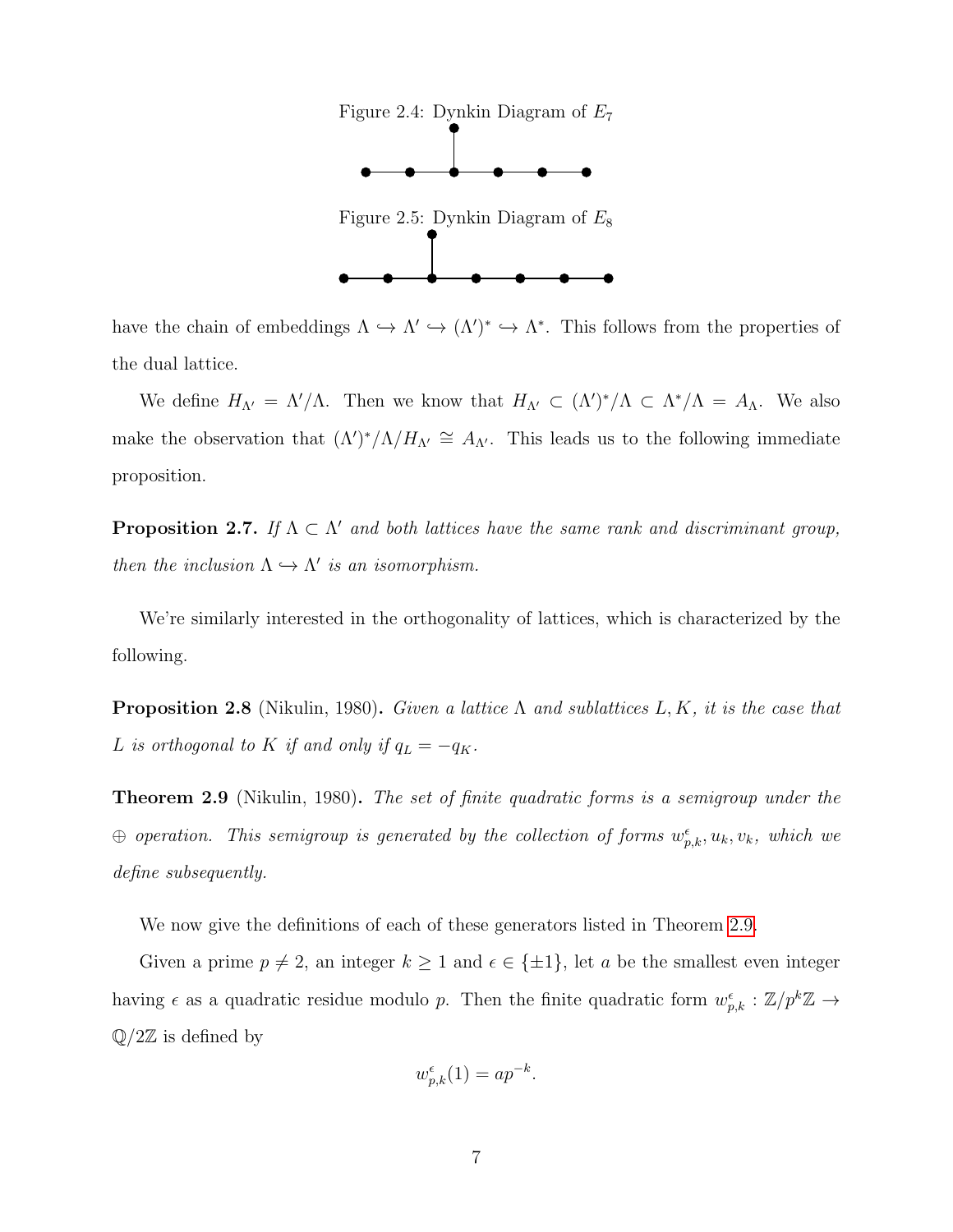If  $p = 2$ , with  $k \ge 1$  and  $\epsilon \in {\pm 1, \pm 5}$ , we define  $w_{2,k}^{\epsilon} : \mathbb{Z}/2^k \mathbb{Z} \to \mathbb{Q}/2\mathbb{Z}$  by

$$
w_{2,k}^{\epsilon}(1) = \epsilon \cdot 2^{-k}.
$$

For  $k \geq 1$  an integer, we define the forms  $u_k, v_k$  on  $\mathbb{Z}/2^k\mathbb{Z} \times \mathbb{Z}/2^k\mathbb{Z}$  by the matrices

$$
u_k = \begin{pmatrix} 0 & 2^{-k} \\ 2^{-k} & 0 \end{pmatrix}, v_k = 2^{-k} \begin{pmatrix} 2 & 1 \\ 1 & 2 \end{pmatrix}
$$

given a lattice  $\Lambda$ , we can compute the collection of invariants  $(t_{+}, t_{-}, q)$ . It is an interesting question when these invariants are sufficient to distinguish lattices up to isomorphism. To that end we have the following powerful result from Nikulin.

**Theorem 2.10.** An even lattice  $\Sigma$  having invariants  $(t_{+}, t_{-}, q)$  is unique if, simultaneously,

- $t_+ \geq 1, t_- \geq 1, t_+ + t_- \geq 3$
- for each  $p \neq 2$ , either rank  $\Sigma \geq 2 + l((A_q)_p)$  or  $q_p \cong w_{p,k}^{\epsilon} \oplus w_{p,k}^{\epsilon'} \oplus q_p'$
- for  $p = 2$ , either rank  $\Sigma \geq 2 + l((A_q)_2)$  or one of the following holds:  $q_2 \cong u_k \oplus q'_2$ ,  $q_2 \cong$  $v_k \oplus q'_p, q_2 \cong w_{2,k}^{\epsilon} \oplus w_{2,k}^{\epsilon'} \oplus q'_2.$

We will make use of this theorem in Chapter [6](#page-38-0) when we each invariant lattice abstractly in terms of the lattices defined here.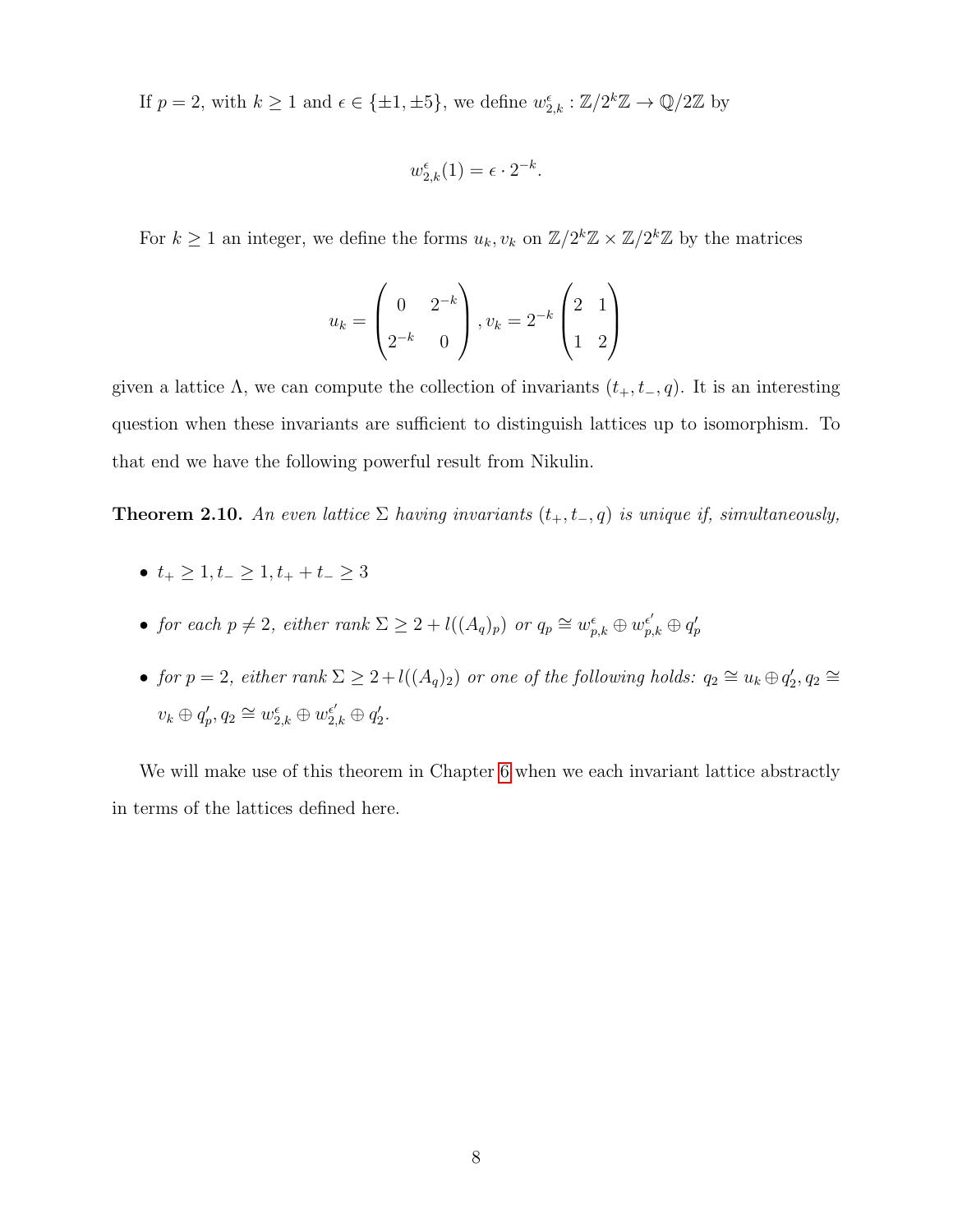## Chapter 3. Elliptic K3 Surfaces

<span id="page-15-0"></span>It is now time for us to define our other principal object of study. A K3 surface  $X$  is a complex projective variety of dimension two such that  $K_X = \Omega_X^2$  is a trivial bundle (or alternatively that there exists a nowhere vanishing holomorphic 2-form) and that the dimension of the cohomology group  $H^1(\mathcal{O}_X)$  is zero.

These surfaces have a variety of properties we will find useful. One of the foremost is that we can endow the second cohomology group  $H^2(X,\mathbb{Z})$  with the structure of an integral lattice. In fact  $H^2(X,\mathbb{Z}) \cong E_8^{\oplus 2} \oplus U^{\oplus 3}$  where U is the hyperbolic lattice of rank 2 and  $E_8$ refers to the  $E_8$  lattice as in the previous section. This lattice is the unique unimodular lattice of signature  $(3, 19)$  and is known as the **K3 lattice** in the literature.

The other fact we will make use of regards the **Picard lattice**. The Picard group of an algebraic K3 surface is the group of line bundles on the surface under the tensor product. This can be endowed with an even symmetric bilinear form such that it agrees with the restriction of the intersection form on  $H^2(X,\mathbb{Z})$ . As a consequence of the Hodge Index Theorem, this lattice has signature  $(1, \rho - 1)$  where  $\rho$  is the **Picard number**. This is convenient because we know the Picard number for all of these surfaces we consider, so combined with other data, we can quickly constrain the Picard lattice with Nikulin's result.

#### <span id="page-15-1"></span>3.1 Elliptic Fibrations and Singular Fibers

We're not just discussing K3 surfaces, but elliptic K3 surfaces. A surface  $S$  is called an elliptic surface if it possesses a surjective morphism  $\pi : S \to B$  where for almost every  $b \in B$ , the fiber  $\pi^{-1}(b)$  is a smooth elliptic curve (or smooth of genus 1). This structure is known as an elliptic fibration. It is a fact that complex elliptic K3 surfaces, as we're interested in here, are always fibered over the complex projective line, i.e.  $B = \mathbb{P}^1$ . An elliptic surface then is the data  $(X, \pi)$  where  $\pi$  is the fibration of interest.

A useful and important structure associated to fibrations is a section.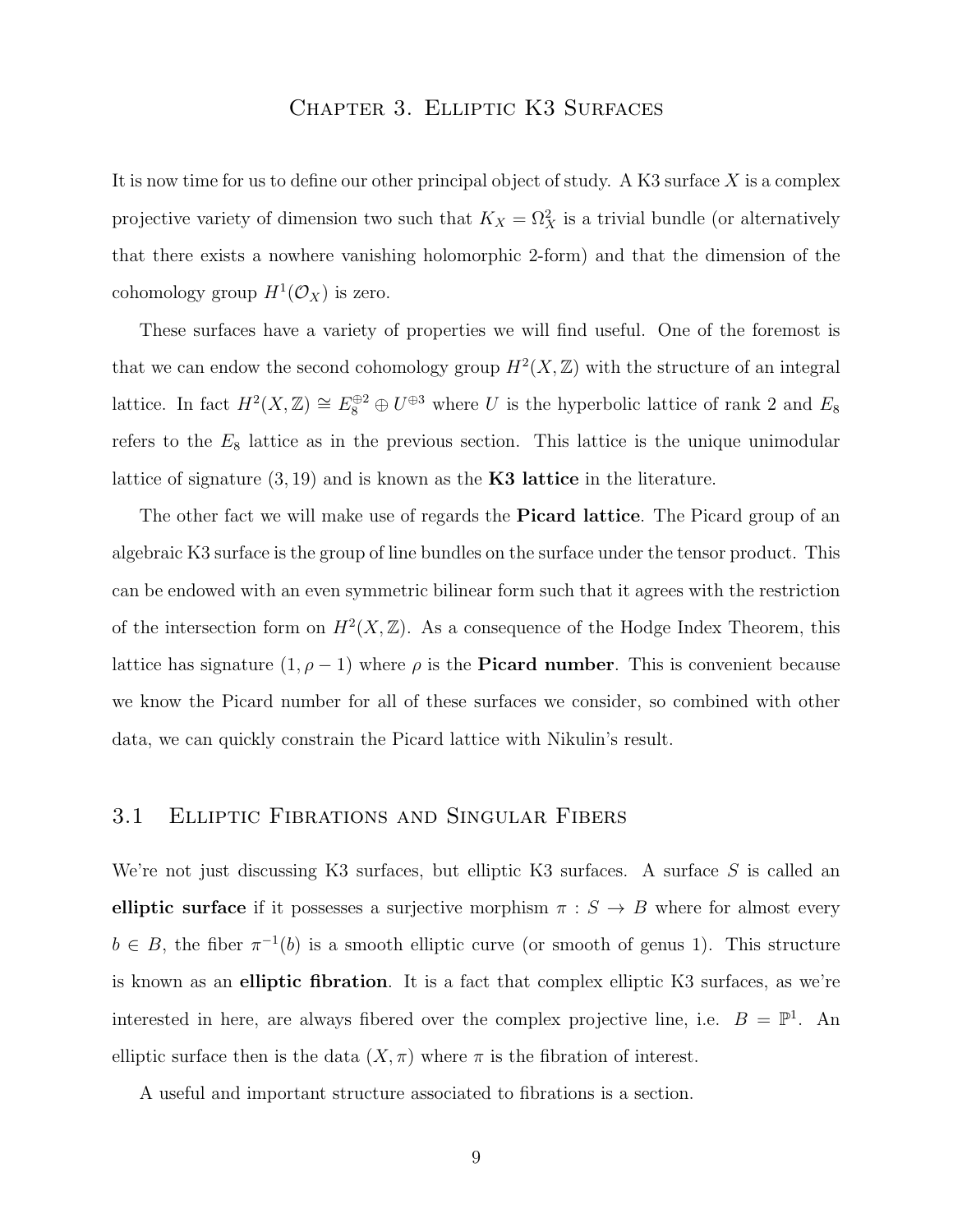**Definition 3.1.** Given a fibration  $\pi : X \to C$  where X is an elliptic surface and C is the base curve, a **section** is a map  $\pi^*: C \to X$  such that the composition  $\pi \circ \pi^*: C \to C$  is the identity.

Given certain assumptions, it is possible to give a **Weierstrass model** of the fibration. This is an equation of the form  $y^2 = x^3 + A(t)x + B(t)$  where  $t \in \mathbb{P}^1$ ; putting in t gives the equation of an elliptic curve that is the fiber over  $t$ . This is the data that we will use in our work so in later chapters when we discuss specific elliptic K3 surfaces we will give the Weierstrass model only. This model is useful to us because we can see when the fiber is not an elliptic curve by examining the points of vanishing of the discriminant  $4A^3 + 27B^2$ . A discussion of this is given in more depth in Appendix A. This leads us to an observation, a definition, and a proposition.

Having sections and Weierstrass models are not always guaranteed when considering an algebraic or K3 surface. To make matters worse, some authors will require the existence of a section in their definition while others will define a fibration with section to be a Jacobian fibration. All of the surfaces we consider have both sections and a Weierstrass model so this makes no difference for our work.

**Definition 3.2.** A singular fiber of an elliptic fibration  $\pi$ , is a fiber  $\pi^{-1}(t)$  that is not a smooth elliptic curve.

**Proposition 3.3.** Every elliptic K3 surface has a finite non-zero number of singular fibers.

*Proof.* It can be shown that the topological Euler characteristic of any K3 surface is 24 and that the topological Euler characteristic of a smooth elliptic curve is 0. Thus there must be singular fibers on the surface. As every singular fiber has positive Euler characteristic, there can only be finitely many (see [\[14\]](#page-66-0)[\[15\]](#page-66-1)).  $\Box$ 

Theorem 3.4 (Kodaira, [\[14\]](#page-66-0) and [\[15\]](#page-66-1)). Over fields of characteristic not equal to 2 or 3, the possible singular fibers come in the families described in Figure [3.1.](#page-17-0)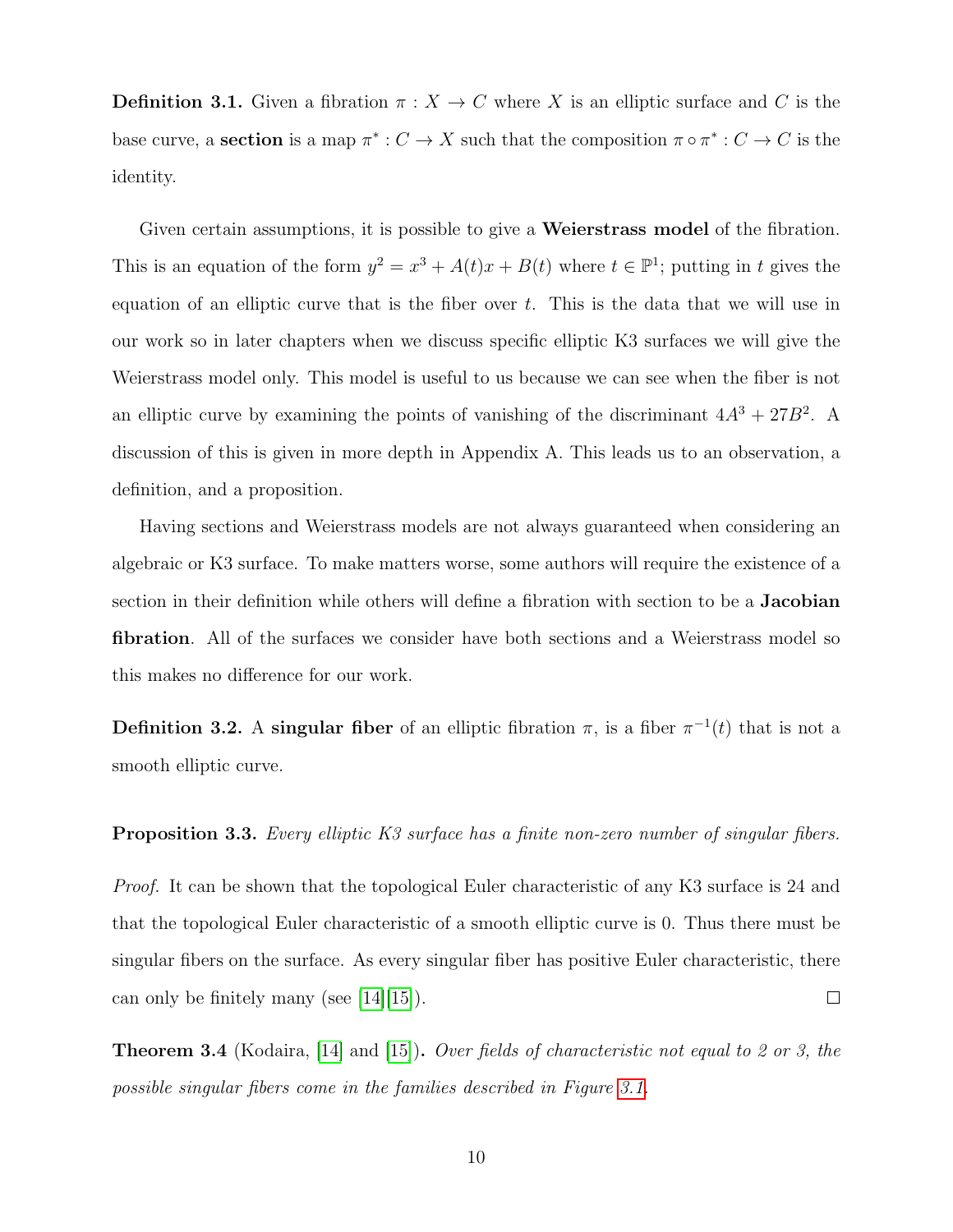|     | Type $v(c_4)$ |          | $v(c_6)$ $v(\Delta)$ | j        | Monodromy                                                                                              | Fiber                                                                           | Dual<br>Graph                         |
|-----|---------------|----------|----------------------|----------|--------------------------------------------------------------------------------------------------------|---------------------------------------------------------------------------------|---------------------------------------|
| I0  | > 0           | > 0      | $\overline{0}$       | ¢        | I <sub>2</sub>                                                                                         | <b>Smooth Elliptic Curve</b>                                                    | ٠                                     |
| Iı  | 0             | 0        | 1                    | $\infty$ | $\binom{1\ 1}{0\ 1}$                                                                                   | (curve of arithmetic genus 1 with a nodal singularity)                          | Ão                                    |
| Ш   | $\geq$ 1      | 1        | $\mathbf{2}$         |          | $\begin{pmatrix} 1 & 1 \\ -1 & 0 \end{pmatrix}$                                                        | (curve of arithmetic genus 1 with a cuspidal singularity)                       | $\widetilde{\mathrm{A}}_0$            |
| Ш   | $\mathbf{I}$  |          | $\geq 2$ – $3$       |          | $1728 \begin{pmatrix} 0 & 1 \\ -1 & 0 \end{pmatrix}$                                                   | Two rational curves intersecting at a double point                              | $\widetilde{\text{A}}_1$              |
| IV  | $\geq$ 2      | 2        | 4                    | $\bf{0}$ | $\begin{pmatrix} 0 & 1 \\ -1 & -1 \end{pmatrix}$                                                       |                                                                                 | $\widetilde{\mathrm{A}}_2$            |
| Ig. | $\bf{0}$      |          |                      |          | $0 \mid n>1 \mid \infty$ $\begin{pmatrix} 1 & n \\ 0 & 1 \end{pmatrix}$                                | 1<br>1<br>1<br>n nodes                                                          | $\widetilde{A}_{n-1}$                 |
| ľ,  | >2            | 3        | $n+6$                |          | 2 $\begin{vmatrix} 2 & 3 \end{vmatrix} n+6$ $\infty$ $\begin{pmatrix} -1 & -n \\ 0 & -1 \end{pmatrix}$ | $\mathbf{1}$<br>$\cdot$ (2)<br>$\overline{2}$<br>$n+5$ nodes                    | $\widetilde{D}_{n+4}$                 |
|     |               |          |                      |          |                                                                                                        |                                                                                 |                                       |
| IV* | $\geq 3$      | 4        | 8                    | 0        | $\begin{pmatrix} -1 & -1 \\ 1 & 0 \end{pmatrix}$                                                       | $_{1}$                                                                          | Ê,                                    |
| Ш۰  | 3             | $\geq 5$ | 9                    | 1728     | $\binom{0 - 1}{1 \ 0}$                                                                                 | $\mathbf{2}$<br>⊕<br>$\mathbf{2}$<br>$\left( \mathbf{1} \right)$<br>3<br>2<br>3 | Ê7                                    |
| Ш٠  | $\geq 4$      | 5        | 10                   | 0        | $\binom{0-1}{1-1}$                                                                                     | 3<br>Œ<br>C<br>5<br>$\mathbf 2$<br>4<br>4<br>3<br>6                             | $\widetilde{\mathbf{E}}_{\mathbf{S}}$ |

<span id="page-17-0"></span>Figure 3.1: Singular Fibers in the Kodaira classification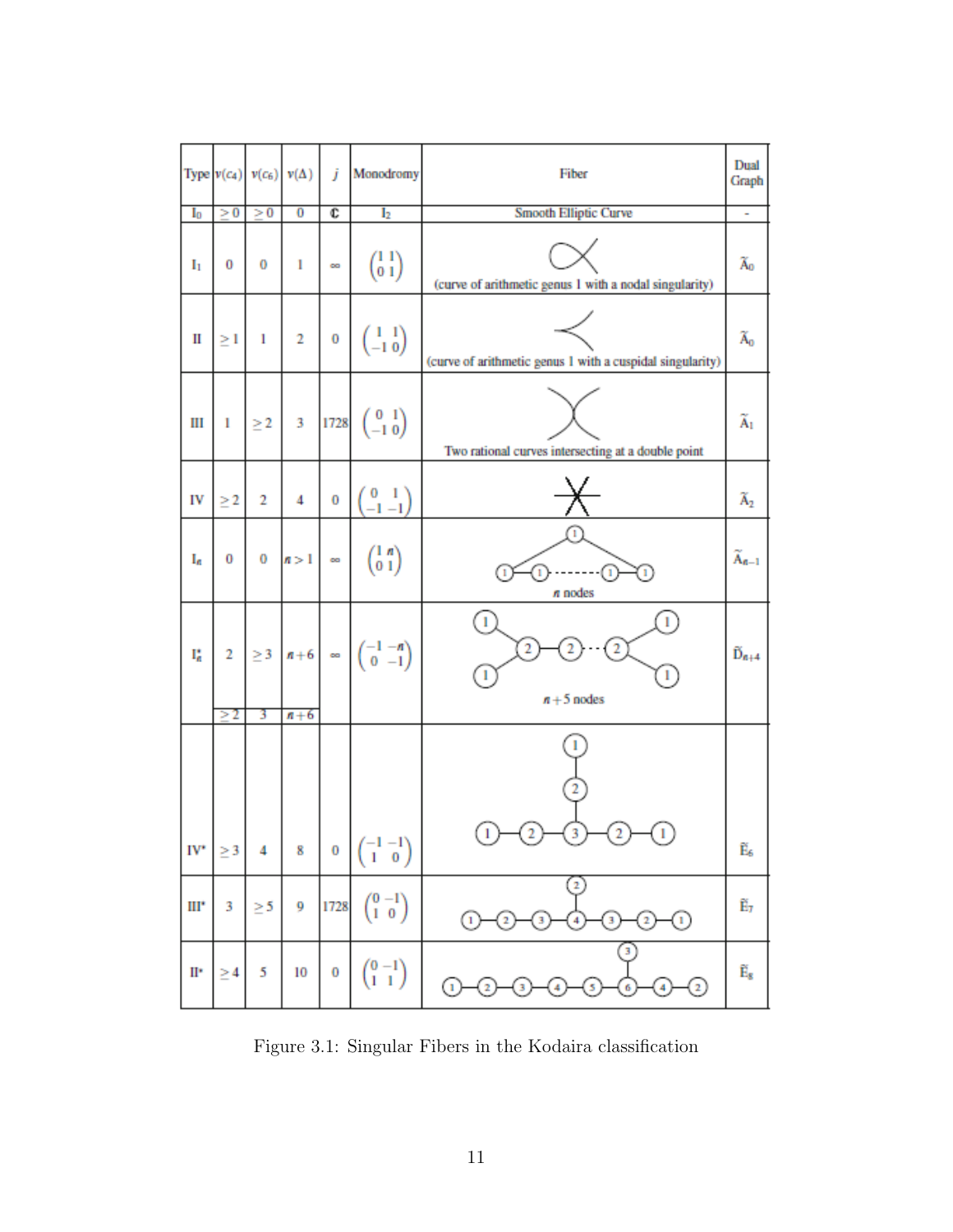In the table of singular fibers, the nodes of the diagrams for the fibers of type  $I_n$ ,  $I_n^*$ ,  $IV^*$ ,  $III^*$ and  $II^*$  are all smooth rational curves on the surface. The edges then describe intersections of multiplicity 1 between the two curves and for these reducible fibers each component curve has self-intersection  $-2$  (see [\[20\]](#page-66-2)). Thus the fact that we can find a finite family of singular fibers on a given elliptic K3 surface means we can parley the Weierstrass model into a configuration of rational curves on the surface. Why this is useful for probing the Picard lattice is the topic of the next section.

Another definition we want to introduce while we are thinking of configurations of curves is the idea of an intersection matrix. Note the similarity this bears to the convention we introduced for describing a lattice with a Dynkin diagram in chapter [2.](#page-9-0)

Definition 3.5. The intersection matrix for a configuration of curves on a surface gives us a matrix in the following way. If the matrix  $B$  is the intersection matrix, then the element  $B_{ii}$  is the self-intersection of the *i*-th curve in the configuration and the elements  $B_{ij}$ ,  $B_{ji}$  are equal to the multiplicity of the intersection of the  $i$  and  $j$  curves.

Every curve we get from the singular fibers of the fibration will have self-intersection −2 and the intersection multiplicity is always 0 or 1. When we take linear combinations of curves, the self-intersection and intersection multiplicities will always be a linear combination of those of the original curves. See Theorem 1.1 of chapter V of  $[12]$  for a discussion of this fact. The intersection matrix clearly gives us the matrix of a symmetric bilinear form. Because it agrees with the intersection form of the surface, we will see this is the symmetric bilinear form of  $Pic X$  when several conditions are met.

#### <span id="page-18-0"></span>3.2 The Curve-Line Bundle Dictionary

The Weierstrass model of an elliptic K3 surface gives us a configuration of distinct curves in the surface. This prompts us to consider two different notions of a divisor of a surface.

**Definition 3.6.** A prime divisor of a K3 surface  $X$  is an irreducible subvariety of codi-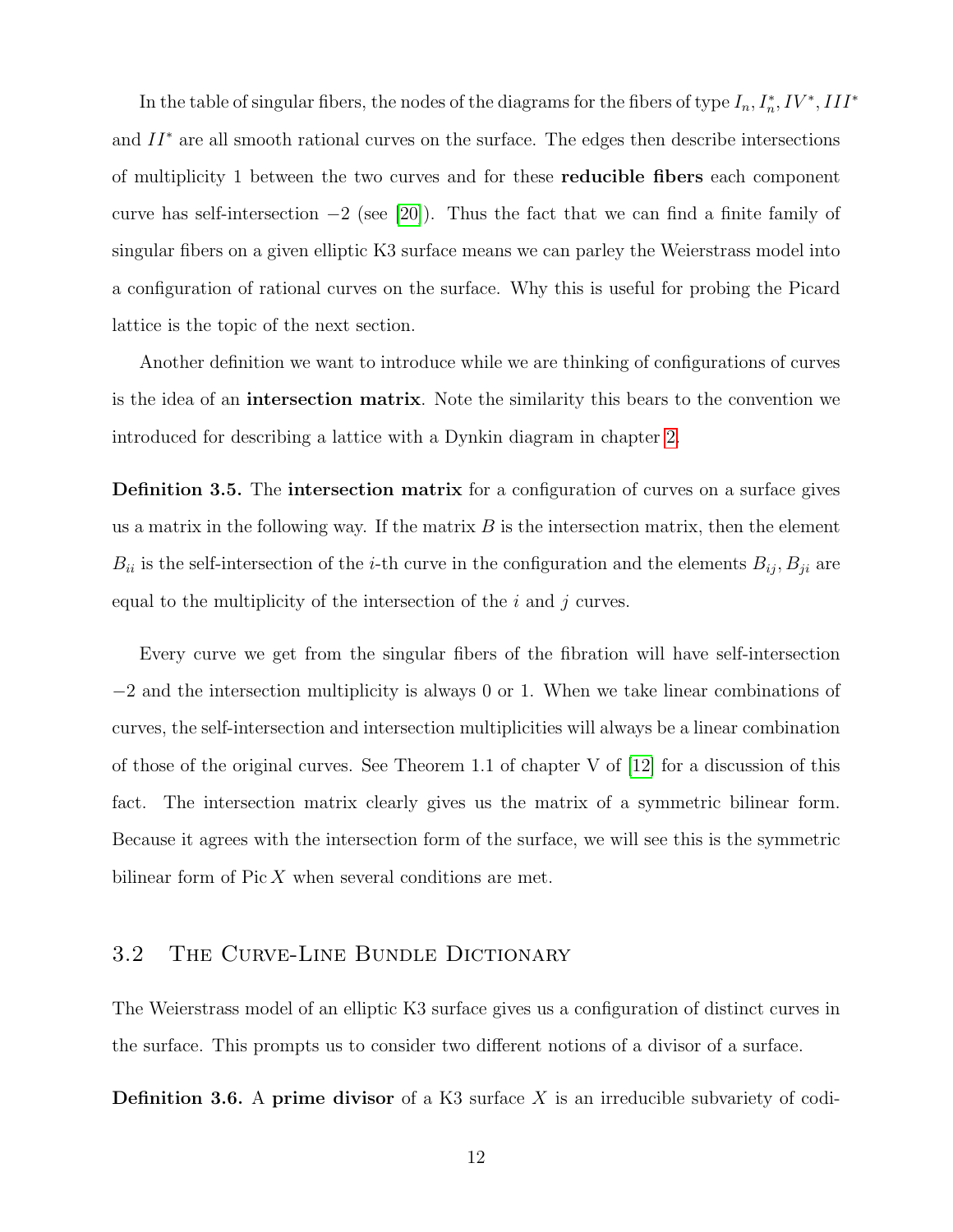mension 1. A Weil divisor is a formal sum  $\sum_{Z} n_Z Z$  where Z ranges over the irreducible codimension 1 subvarieties.

In particular, the free abelian group of Weil divisors of the surface X is denoted  $\text{Div } X$ .

Another notion of divisor is that of a Cartier divisor. This type of divisor is closely related to line bundles, which is made precise by the definition.

Definition 3.7. A Cartier divisor is defined in one of two equivalent ways.

The first is as a global section of the sheaf  $\mathcal{M}_X^{\times}/\mathcal{O}_X^{\times}$  where  $\mathcal{M}_X$  is the sheaf of rational functions and  $\mathcal{O}_X$  the sheaf of regular functions.

A second way to define them is as an open cover  $\{U_i\}_{i\in I}$  together with a collection of rational functions  $\{f_i\}_{i\in I}$  such that  $f_i/f_j$  has no zeros or poles on  $U_i \cap U_j$ .

We say that a Cartier divisor is **principal** if it is given by a single rational function  $f$ on  $X$ .

The second definition is much more obviously tied to the Picard group. This is because the data of a cover together with the rational functions  $f_i/f_j$  gives us the local trivializations and transition functions of a line bundle. If it were the case every line bundle  $\mathcal L$  of an algebraic surface X had an associated Cartier divisor, we would have nearly every piece of information we need to begin computing the Picard lattice of an elliptic K3 surface. The following proposition assures us that this is the case.

**Proposition 3.8.** Every line bundle  $\mathcal{L}$  of an algebraic surface X has an associated Cartier divisor D.

The sketch of the proof is as follows. Let  $\{U_i\}_{i\in I}$  be an open cover of the surface by local trivializations. We may choose some anchor neighborhood  $U_0$  and define  $f_0 = 1$ . Then, for each  $U_i$  we give  $f_i = \Phi_{0i}$  (or  $\Phi_{i0}$ ) where  $\Phi$  denotes the transition functions of the bundle. This gives us the data necessary for the second definition of a Cartier divisor.

Two final questions remain. The first is that the relationship between the abelian group of Cartier divisors and line bundles is in fact homomorphic. Luckily, for an algebraic surface we have the following exact sequence.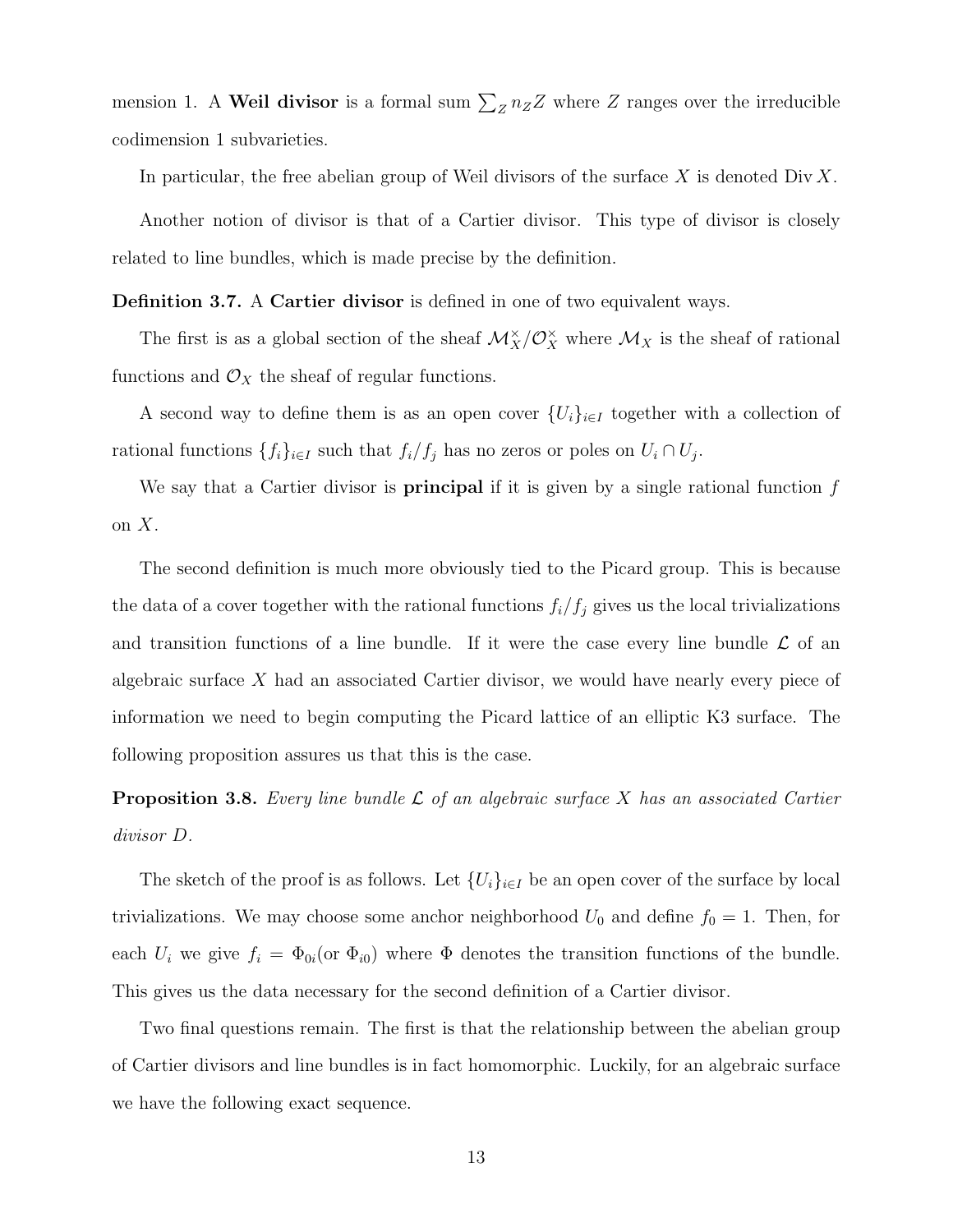$$
0\to \mathcal{O}_X^\times\to \mathcal{M}_X^\times\to \mathcal{M}_X^\times/\mathcal{O}_X^\times\to 0
$$

This gives an exact sequence on sheaf cohomology. Additionally, because we can define Pic X to be  $H^1(X, \mathcal{O}_X^{\times})$ , we get the following identification.

$$
H^{0}(X, \mathcal{M}_{X}^{\times}) \to H^{0}(X, \mathcal{M}_{X}^{\times}/\mathcal{O}_{X}^{\times}) \to H^{1}(X, \mathcal{O}_{X}^{\times}) = \text{Pic } X
$$

This informs us that there is a homomorphic relation between the Picard group and the group of Cartier divisors modulo the principal Cartier divisors. This quotient is referred to as Cartier divisors modulo linear equivalence.

The second question is the relationship between Weil and Cartier divisors. Weil divisors are a very immediate leap from the configuration of curves given by the fibration. Meanwhile, Cartier divisors are strongly tied to the line bundles making up the Picard lattice. It turns out that every Cartier divisor is in fact also a Weil divisor. This is done by considering the multiplicty of the zeros and poles of the  $f_i$ . In particular, we can think of the corresponding Weil divisors as being given by the formal difference of the zeros and the poles of the regular functions on  $U_i$ .

It is a more general fact that for a smooth surface the groups of Weil divisors and Cartier divisors are isomorphic, but we don't need this fact for our purposes.

Given collections of divisors, we can impose broader and broader equivalence relations on them. Three principal examples of these equivalence relations are given.

- Linear Equivalence: For  $C, D \in Div X$ , we say that  $C \sim D$  under linear equivalence if  $C = D + (f)$  where f is a rational function defined on X.
- Algebraic Equivalence: For  $C, D \in Div X$ , we say that  $C \sim D$  under algebraic equivalence if there is some connected curve T, closed points  $0,1 \in T$  and a divisor E of  $X \times T$  such that E is flat over T and  $E|_{X\times 0} - E|_{X\times 1} = C - D$ .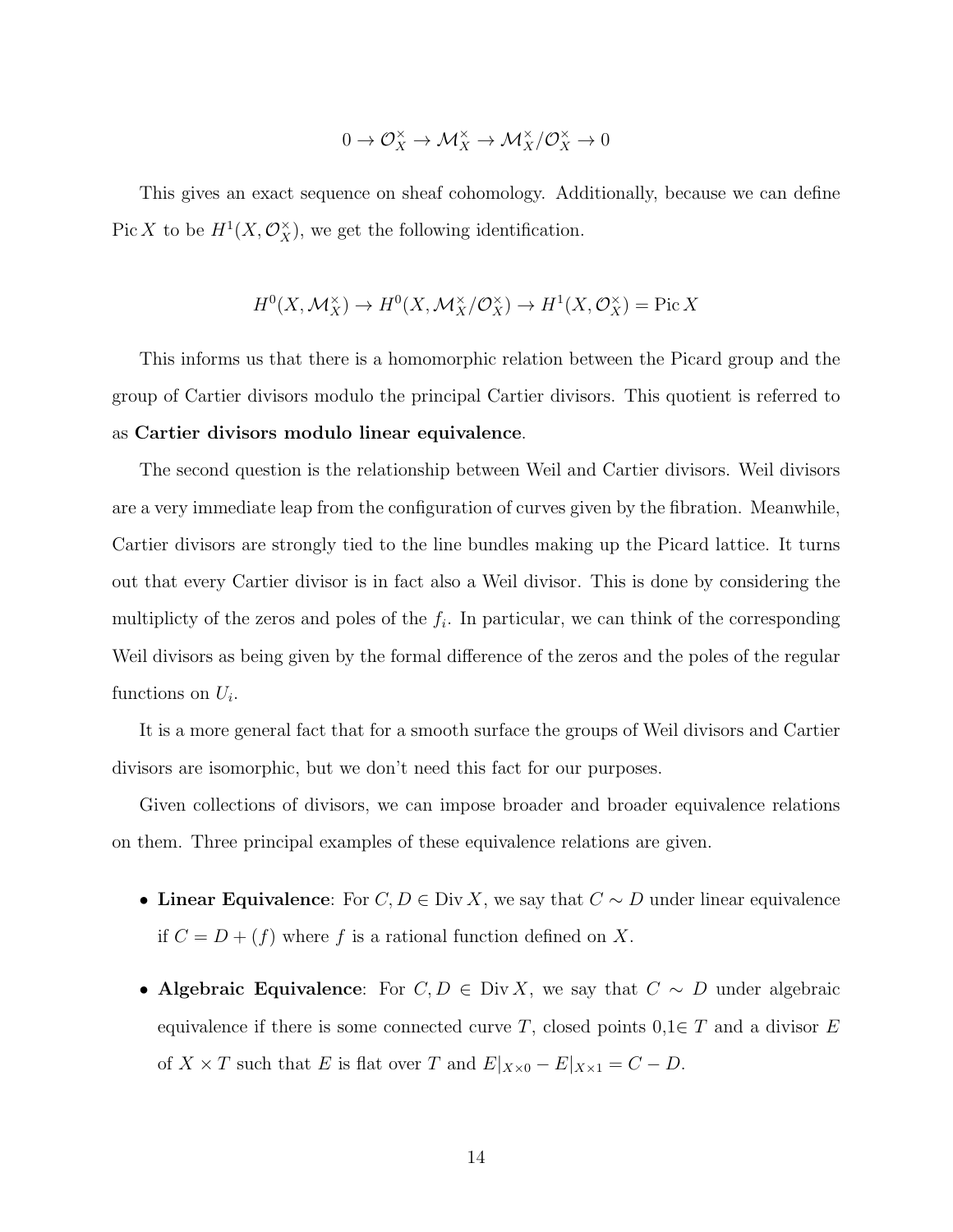• Numerical Equivalence: For  $C, D \in Div X$ , we say that  $C \sim D$  under numerical equivalence if for every  $E \in Div X$  it is the case that the intersection forms  $\langle C, E \rangle =$  $\langle D, E \rangle$ .

We have the following hierarchy of implications.

Linear Equivalence =⇒ Algebraic Equivalence =⇒ Numerical Equivalence

If we denote the group of Weil divisors modulo algebraic equivalence as  $NS X$  (which is an abbreviation of Néron-Severi) and the group of Weil divisors modulo numerical equivalence as Num  $X$ , we get the following natural surjective group homomorphisms.

$$
Pic X \to NS X \to Num X
$$

Importantly, for all algebraic K3 surfaces, it is the case that all of these homomorphisms are isomorphisms. This follows from the Riemann-Roch theorem for algebraic surfaces (see [\[13\]](#page-65-2)). This very nice fact means that we're free to make use of a result of Shioda and Tate without concern. And because of the relationship between divisors and line bundles, this will allow us to generate at least a sublattice of Pic X.

#### <span id="page-21-0"></span>3.3 Shioda-Tate and Mordell-Weil Lattices

Before we can introduce the Shioda-Tate formula, we need to go over several definitions.

Definition 3.9. A vertical divisor is any of the irreducible curves making up the singular fibers of the fibration or a smooth genus one curve.

A horizontal divisor is any irreducible curve meeting meeting every fiber with a fixed multiplicity. Sections of the fibration are examples.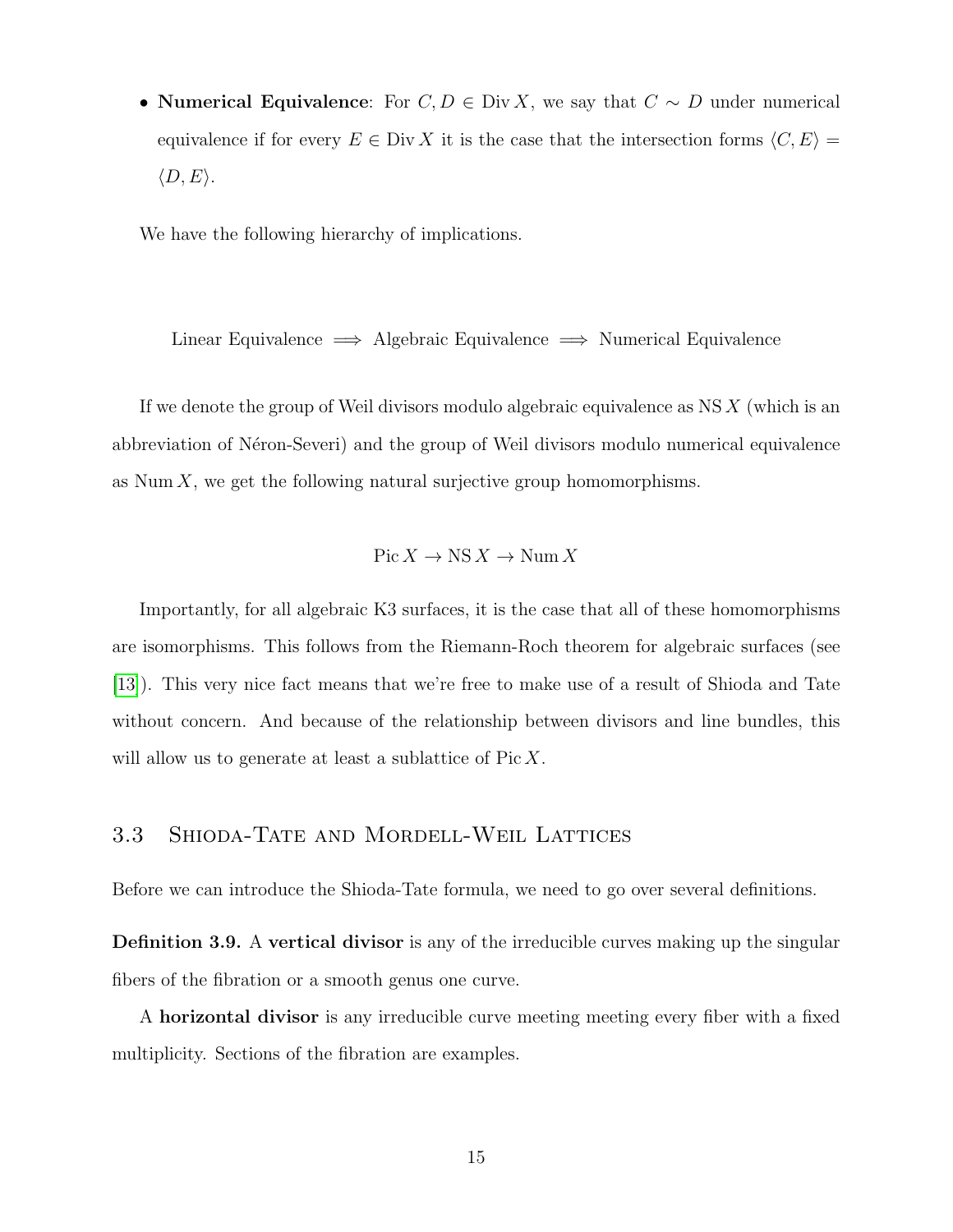The portion of the Néron-Severi lattice generated by curves of the singular fibers together with an irreducible fiber and the zero section is sometimes called the **Trivial lattice** or Triv X. It has rank equal to  $2 + \sum_t (n_t - 1)$ .

#### **Definition 3.10.** The **Mordell-Weil lattice** is the torsion-free part of the quotient Pic  $X/\text{Triv } X$ .

With all of this in mind, we are now able to relate the components of the singular fibers, the rank of the Mordell-Weil lattice and the Picard number. This is done by way of the following.

#### Theorem 3.11. (Shioda-Tate Formula)

For an elliptic K3 surface X with fibration  $\pi$ , we can relate the ranks of several groups to the Picard number  $\rho$ . In particular if  $n_t$  is the number of irreducible curves in the singular fiber t we have

$$
\rho = 2 + \sum_{t} (n_t - 1) + \text{rank } MW(X)
$$

where MW denotes the Mordell-Weil lattice. In particular, if  $rank MW = 0$  then a subset of the curves from the fibration generate a finite index sublattice of the Picard lattice.

The Shioda-Tate formula is developed in general for elliptic surfaces in [\[21\]](#page-66-3),[\[22\]](#page-66-4),[\[8\]](#page-65-3). In [\[6\]](#page-65-4) it is stated specifically for K3 surfaces. In this formula, the 2 comes from the zero section and an irreducible fiber of the fibration. In practice we usually see this as the sublattice U.

One reason the isomorphism between  $NS X$  and Pic X is important is because Shioda-Tate was originally proved with respect to divisors modulo algebraic equivalence (the Néron-Severi lattice). Some of the literature will work by considering the Néron-Severi lattice while others will work with respect to the Picard lattice. For K3 surfaces these are the same, but this is not true for general surfaces.

For most of the surfaces we're interested in, it will be the case that  $\rho = 2 + \sum_{t} (n_t - 1)$ , i.e. rank  $\text{MW} = 0$ . For these surfaces, the data of the fibration and some lattice theory are all that's necessary to compute the Picard lattice. If this equality doesn't hold, one must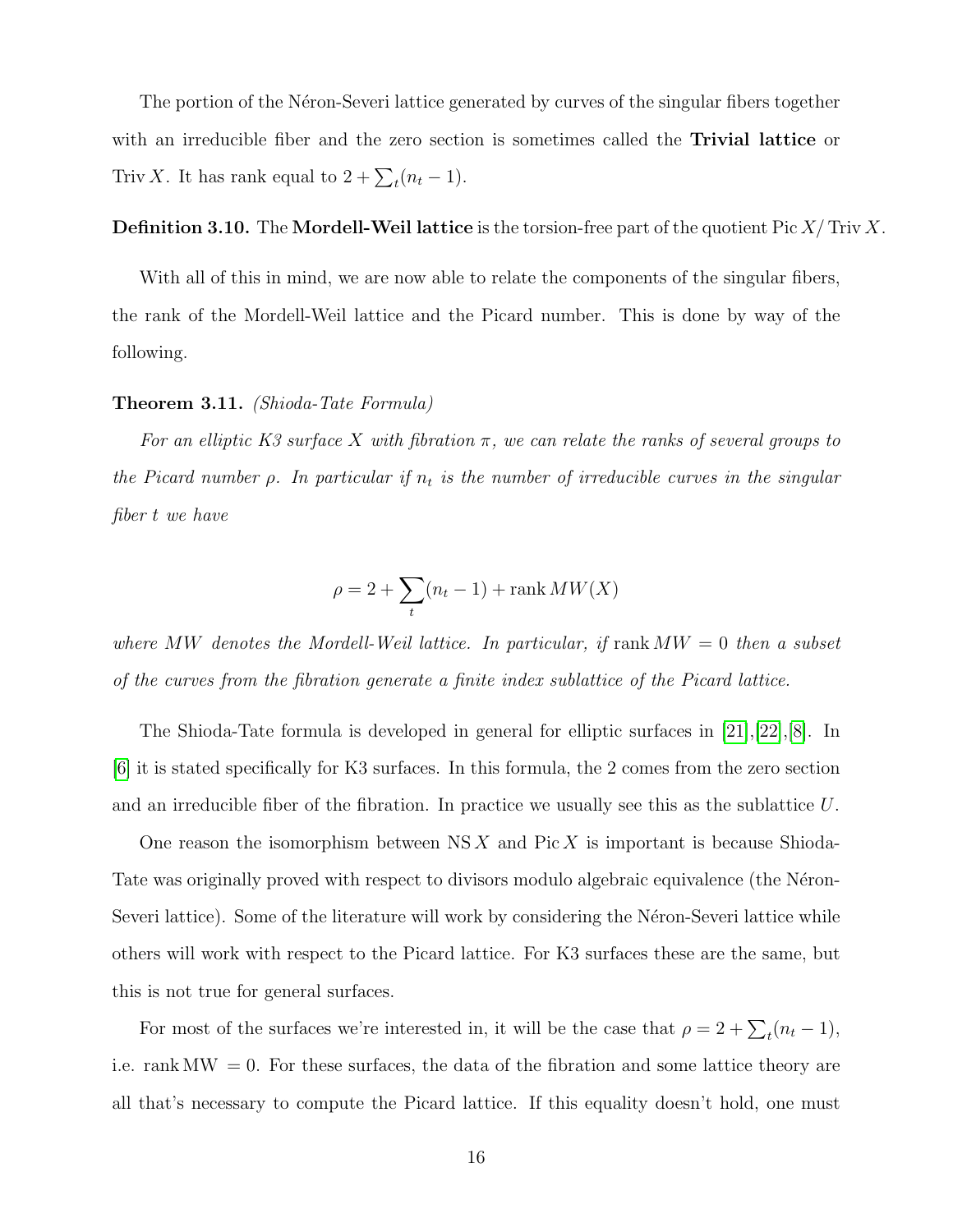examine the Mordell-Weil lattice for the remainder of the generators. In the case where rank Triv  $X < \rho$ , we will compute the rank of the Mordell-Weil lattice. These are given in Table [5.3.](#page-37-0)

## <span id="page-23-0"></span>3.4 Finite Index Sublattices and the Discriminant Form

Suppose X is a K3 surface with rank  $MW = 0$ . The challenge here is that the Shioda-Tate formula only tells us that the Trivial lattice is a finite index sublattice of  $Pic X$ . We would really prefer if we could arrive at a collection of generators for  $Pic X$ , if possible. Lattice theory helps us confirm that we have a set of generators for the Trivial lattice.

We know that for each singular fiber  $t$  we get a collection of curves in Pic  $X$  and by their arrangement in the Dynkin diagram we learn the bilinear form of the sublattice generated by the curves. Table [3.4](#page-23-0) gives the correspondence between fiber type, the lattice that fiber generates and the signature and discriminant form of the corresponding lattice.

| Singular Fiber     | 12,111                   | 13,1                     |                                                           | IV*                      | TTT*                     | r T*          |
|--------------------|--------------------------|--------------------------|-----------------------------------------------------------|--------------------------|--------------------------|---------------|
| Lattice            |                          | Α2                       |                                                           | $E_{6}$                  |                          |               |
| Discriminant Form  | $w_{2,1}^-$              | $w_{3,1}^{\perp}$        |                                                           | $w_{3,1}^-$              | $w_{2,1}^{\perp}$        | trivial       |
| Discriminant group | $\mathbb{Z}/2\mathbb{Z}$ | $\mathbb{Z}/3\mathbb{Z}$ | $\mathbb Z$<br>$\mathbb{Z}/2\mathbb{Z}$<br>$/2\mathbb{Z}$ | $\mathbb{Z}/3\mathbb{Z}$ | $\mathbb{Z}/2\mathbb{Z}$ | Trivial Group |
| Signature          | $^{\prime}0.1$           | $0.2^{\circ}$            | 0,4                                                       | $0.6^{\circ}$            | 0,7<br>$\overline{ }$    | 0.8           |

<span id="page-23-1"></span>Table 3.1: Singular fibers together with their corresponding lattice invariants

Given the data of the elliptic fibration, if Shioda-Tate tells us we have "enough" curves, then we can obtain the form of the Trivial lattice from Table [3.4.](#page-23-0) We use the code in appendix C to compute the discriminant form of our candidate generators and conclude by Nikulin's theorem that we really have given generators for Triv X. In order to show Triv  $X \cong \text{Pic } X$ , in this cases, we need the following:

**Theorem 3.12** (Miranda, [\[19\]](#page-66-5)). If it is the case that rank  $MW(X) = 0$  then we have the following exact sequence.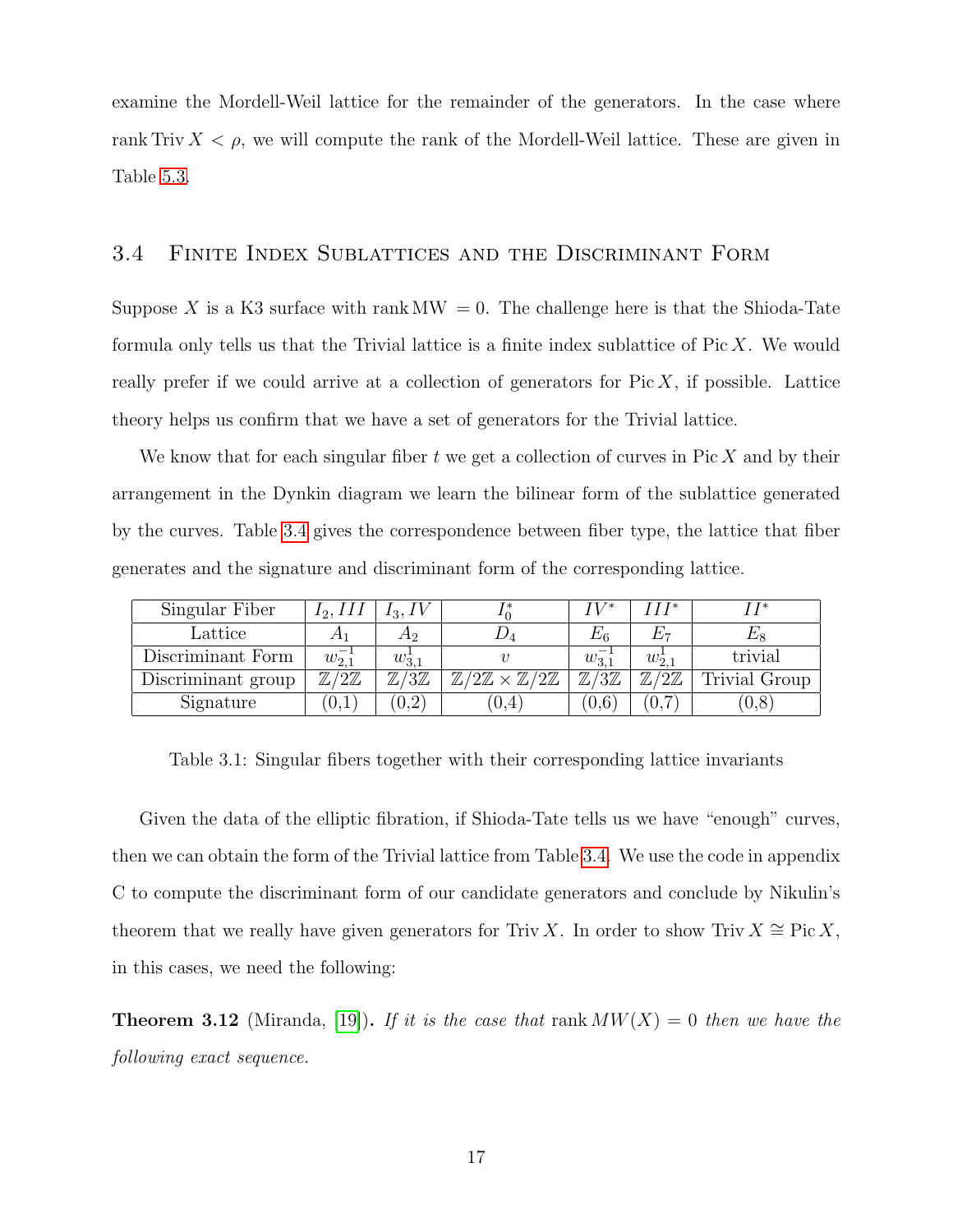$$
0 \to \text{Triv } X \to \text{Pic } X \to \text{MW } X \to 0
$$

If  $|MWX|=1$ , then Triv  $X \cong Pic X$ .

There are a number of ways to bound the cardinality of the Mordell-Weil lattice. The following, due to Shioda, is an example.

**Theorem 3.13** (Shioda, [\[21\]](#page-66-3)). Let X be an elliptic surface and  $\{F_i\}$  the collection of singular fibers. Then it is the case that

$$
\frac{\det \operatorname{Pic} X}{|\operatorname{Pic} X_{torsion}|^2} = \frac{\det \left(s_{ij}\right) \prod_{F_i} \det F_i}{|MW|^2}
$$

where det  $F_i$  refers to the determinant of the matrix describing the bilinear form of the fiber. The matrix  $(s_{ij})$  is the intersection matrix of non-torsion sections of the fibration.

<span id="page-24-1"></span>**Corollary 3.14.** For X a K3 surface, if rank MW  $X = 0$  we have

$$
|\text{MW } X|^2 \det \text{Pic } X = \prod_{F_i} \det F_i
$$

using the same convention as the previous theorem.

This is a very useful result, because for all of the surfaces we consider the determinant of the transcendental lattice  $T(X)$  is known. But another result gives a nice corollary which makes it very easy to see when Triv  $X \cong \text{Pic } X$ .

**Theorem 3.15** (Miranda, [\[19\]](#page-66-5)). If the Mordell-Weil group is finite, then there is an embedding MW  $X \hookrightarrow F^*/F$  where F is the lattice corresponding to a singular fiber of the fibration.

<span id="page-24-0"></span>**Corollary 3.16.** If the Mordell-Weil group is finite, then  $|MW X| \leq \gcd \{ \det F_i \}.$ 

If the fibration has a II<sup>∗</sup> fiber or two fibers with discriminant groups of relatively prime order, it is the case that Triv  $X \cong \text{Pic } X$ .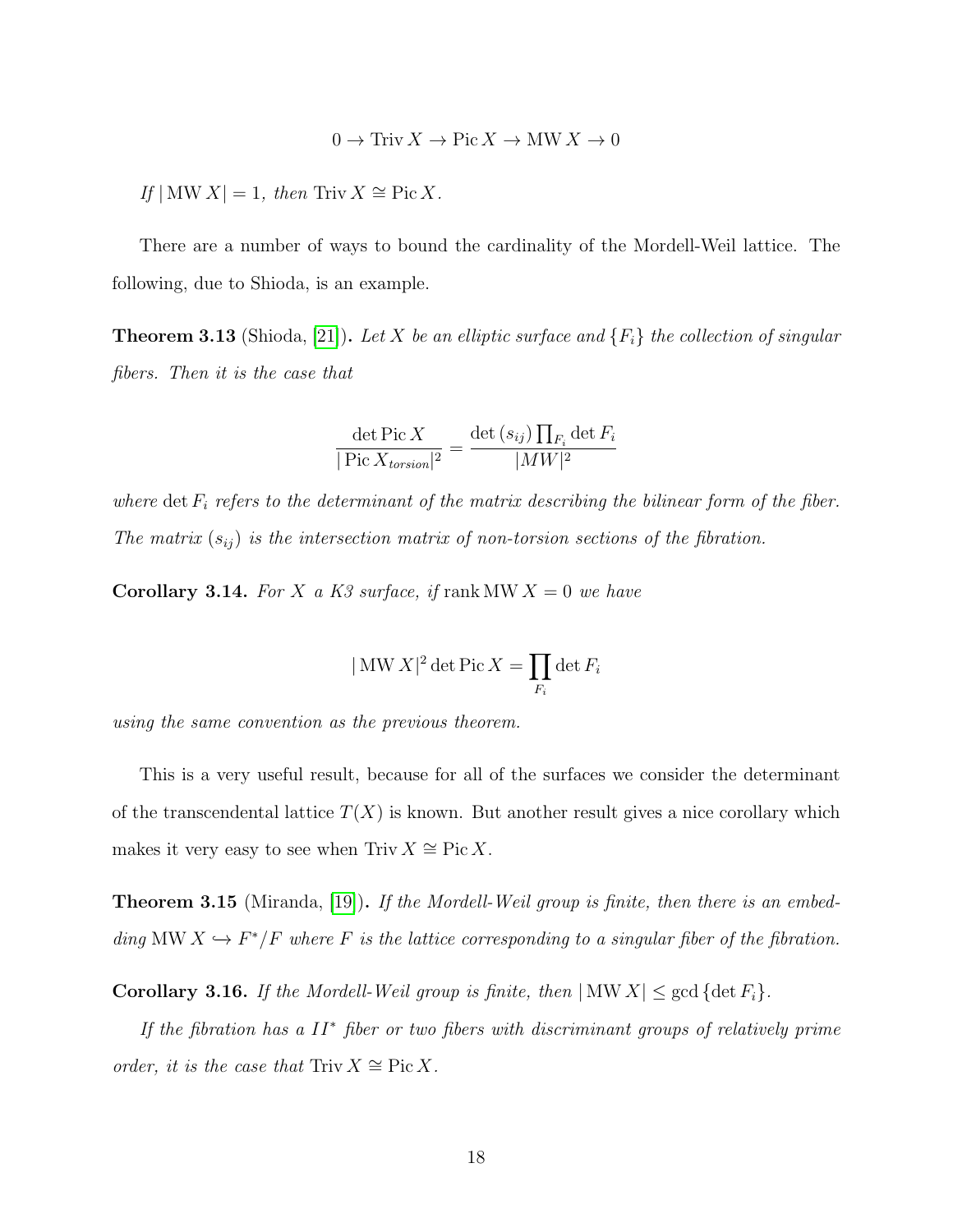This corollary in particular is what allows us to conclude that we have successfully computed the Picard lattice for all but a few surfaces. From here, we move on to address a few odds and ends that will be useful for our computations.

# <span id="page-25-0"></span>3.5 Purely Non-symplectic Automorphisms and Useful Miscel-LANY

We're principally interested in this work in computing the invariant lattices of several purely non-symplectic automorphisms of K3 surfaces. We make precise what that means here.

**Definition 3.17.** An automorphism  $\sigma$  of a K3 surface having order n is **symplectic** if the induced action on  $H^0(X, \Omega_X^2)$  is equal to the identity. If this is not the case, we say the automorphism is non-symplectic.

If every non-trivial power of  $\sigma$  is also non-symplectic, we say  $\sigma$  is **purely non-symplectic**. Equivalently, we can say that if  $\omega$  is any non-vanishing 2-form then a purely non-symplectic σ has the induced action  $σ^*ω = ζ_nω$  where  $ζ_n$  is a primitive *n*-th root of unity.

It turns out that having a purely non-symplectic automorphism imparts a great deal of structure that we can work with. The fixed-point theory of these symmetries turn out to be particularly nice. Combined with the structure of an elliptic fibration there is a great deal that can be said about these surfaces by way of a range of different ideas. This section serves to highlight these ideas.

It bears making explicit what we mean by an automorphism of an elliptic K3 surface first. We require automorphisms of elliptic K3 surfaces to respect the structure of the fibration. For our purposes, this in particular entails that singular fibers of the surface must be mapped to other singular fibers of the same type and curves contained within a reducible fiber must be sent to curves with the same intersection properties. Finally, the automorphism always possesses a corresponding action on the base  $\mathbb{P}^1$ .

This means that any automorphism of a K3 surface X translates into an automorphism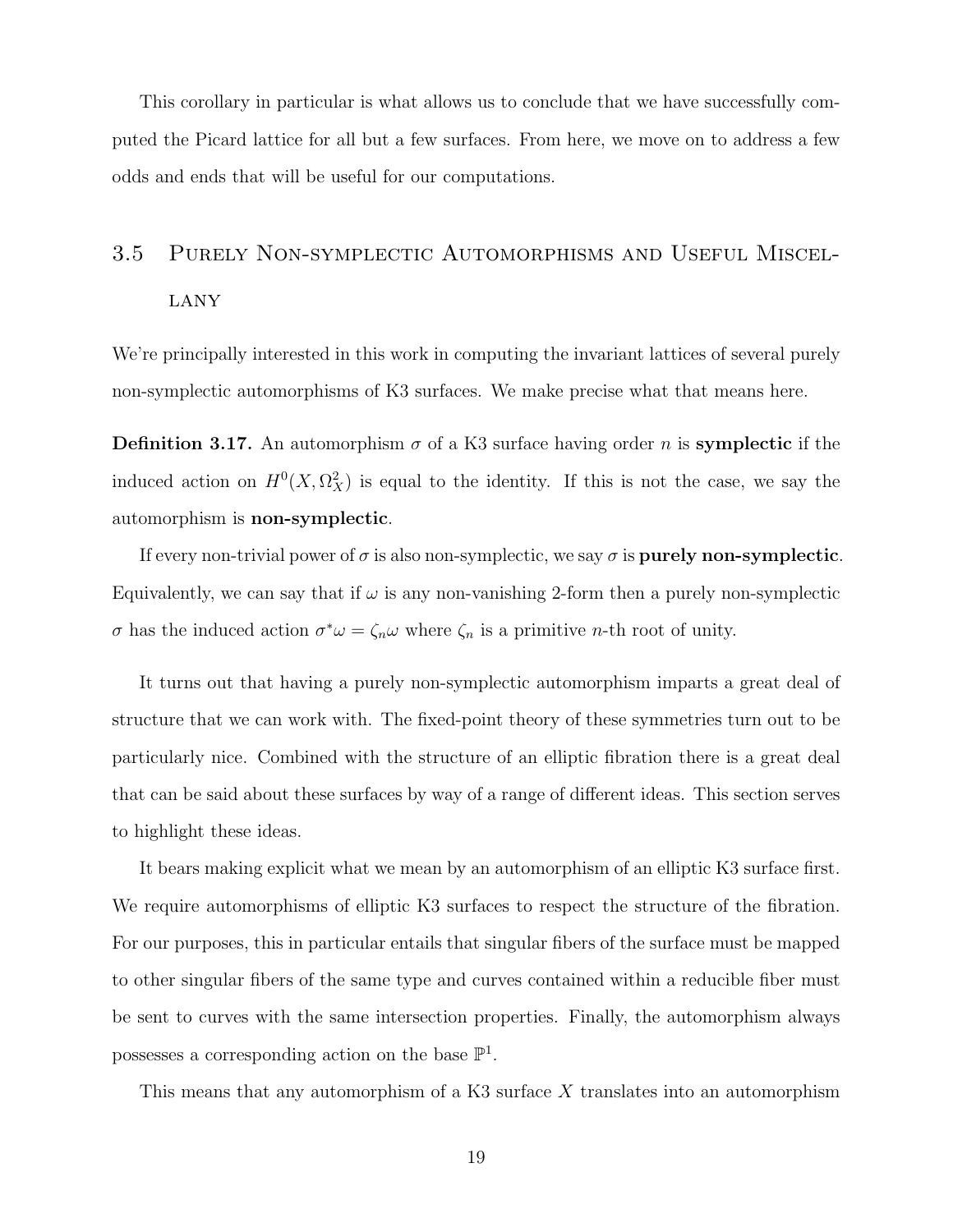of the graph representing the Picard lattice. We can then exploit symmetries of the graph to tell us about the eigenspaces of the action of the automorphism on  $H^2(X,\mathbb{Z})$ .

Any fixed-point  $p \in X$  with X a K3 surface, it is the case that the action of the automorphism on the tangent space about  $p$  is given by  $\sqrt{ }$  $\left\lfloor \right\rfloor$  $\zeta_n^i$  0  $0 \quad \zeta_n^j$  $\setminus$ where  $i + j = n + 1$ . We say this point is of type  $(i, j)$ . When examining fixed points of multiple different automorphisms of different powers, it is common to give the type of the point as  $\frac{1}{n}(i, j)$  where n is the order of the automorphism associated to the point. If the order of the automorphism will not be confused from context, we denote it  $(i, j)$ .

<span id="page-26-0"></span>**Theorem 3.18** (Dillies, [\[10\]](#page-65-5)). If we have a tree of rational curves invariant under  $\sigma$ , we know that know that the intersection points of the curves are fixed points. If a particular intersection is a point of type  $(i, j)$  we know the types of the other points in the tree.

If the order of  $\sigma$  is even, these fixed-points occur in the following pattern.

$$
..., (1,0), (2,n-1), ..., (\frac{n}{2}, \frac{n}{2}+1), (\frac{n}{2}, \frac{n}{2}+1), (\frac{n}{2}-1, \frac{n}{2}+2)...
$$

And if the order is odd, we have the the following pattern.

.

$$
..., (1,0), (2,n-1), ..., (\frac{n+1}{2}, \frac{n+1}{2}), (\frac{n+1}{2}-1, \frac{n+1}{2}+1), ...
$$

Finally points of type  $(1,0)$  are points contained in a curve that is point-wise fixed.

This theorem is important in determining the number of isolated fixed points and pointwise fixed curves and can be found in [\[10\]](#page-65-5), [\[24\]](#page-66-6), [\[23\]](#page-66-7). This lets us bound from below the number of isolated fixed-points and point-wise fixed curves of an automorphism. Together with some fixed-point theory, it will allow us to compute explicitly the rank of the invariant lattice of the automorphism.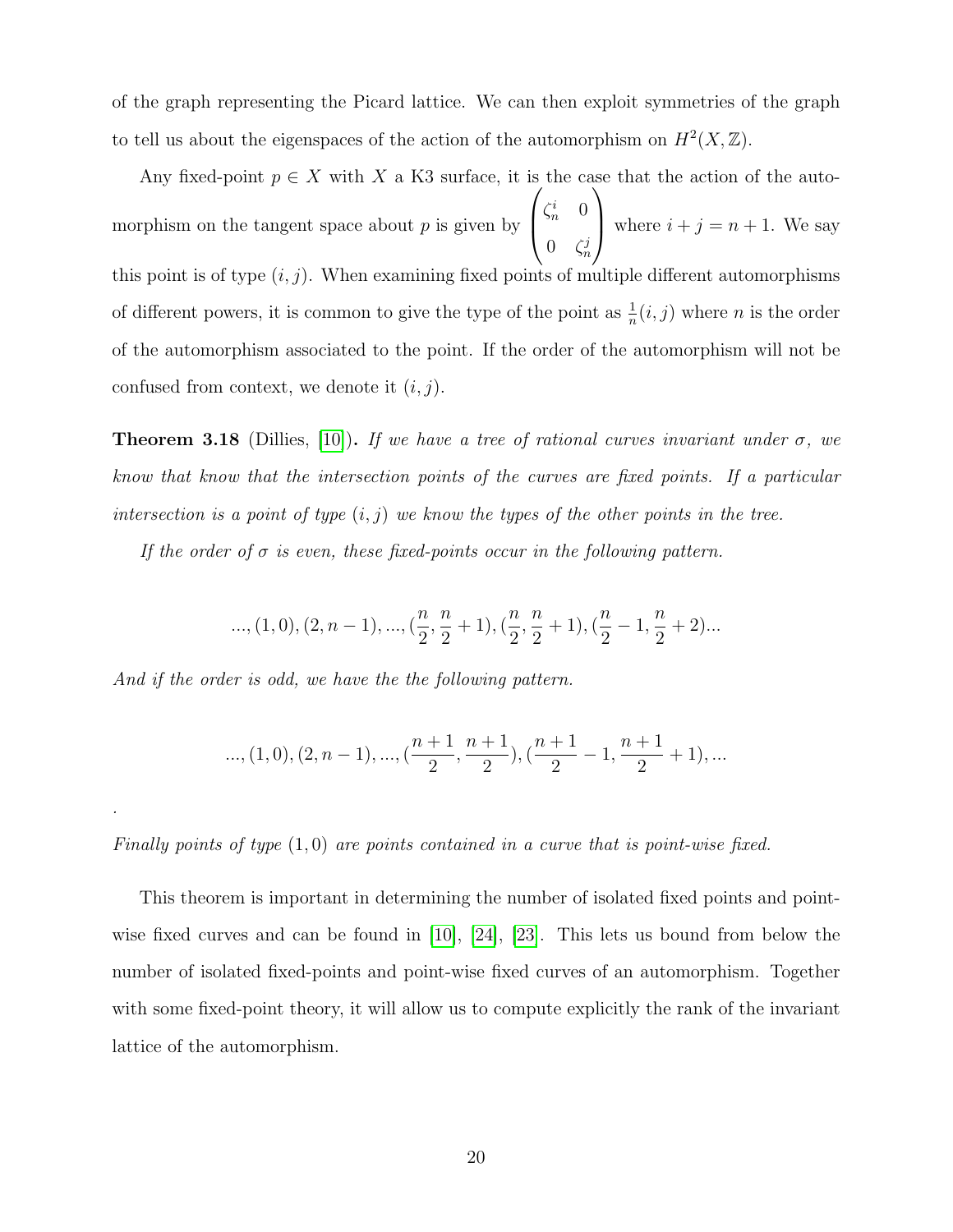#### <span id="page-27-0"></span>Chapter 4. Computing the Invariant Lat-

#### **TICE**

The previous chapter of this thesis has concerned itself with finding the Picard lattice of a given K3 surface. However, our principal goal in this work is the computation of the invariant lattice of a K3 surface with respect to certain purely non-symplectic automorphisms. We start with the computation of the rank of the invariant lattice  $r_{\sigma}$  and then discuss how to parley this into generators of the invariant lattice.

The process of computing the invariant lattice of certain purely nonsymplectic automorphism  $\sigma$  of an elliptic K3 surface comes in 3 steps. First, we compute the rank of the invariant lattice. We can then inspect the configuration of curves from the fibration for symmetries and look for curves that are fixed by the automorphism. Sometimes these symmetries help to inform the computation of  $r_{\sigma}$ . Then we determine generators of the Picard lattice by the methods outlined in the previous chapter. We examine the symmetries of the Picard lattice and consider the local action of the automorphism at fixed points to see which curves are exchanged and we construct a candidate lattice out of the linear combinations of the orbits of the action. By construction, it is obvious that the candidate lattice embeds primitively into  $Pic X$ . To conclude our argument we show our candidate invariant lattice has the right rank, is fixed by  $\sigma^*$  and embeds primitively into the Picard lattice.

## <span id="page-27-1"></span>4.1 COMPUTING  $r_{\sigma}$

The first step, computing  $r_{\sigma}$  is where most of the mathematical machinery is used. This is accomplished by way of several fixed-point theorems in concert with some general facts about K3 surfaces. That is the topic of this section

4.1.1 The Holomorphic Lefschetz Formula. The first thing we will need is some relations on the isolated fixed points, the number of point-wise fixed curves and the maximal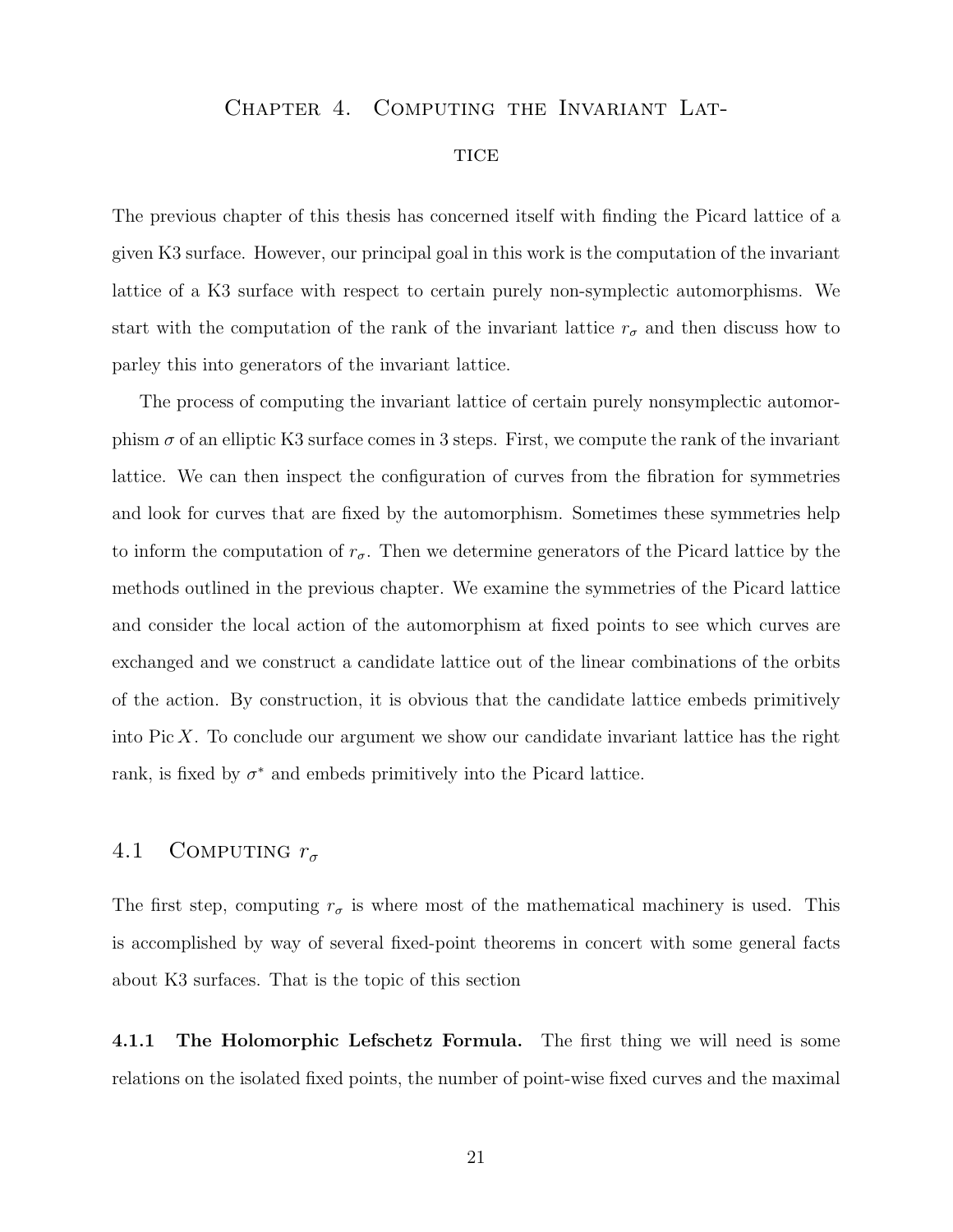genus of the those fixed curves. This can be accomplished by way of the Holomorphic Lefschetz Formula (see  $[4, 5]$ ). It is worth noting that the formula given here is a special case of the more general Holomorphic Lefschetz Formula. We are making use of the fact that we are considering a purely non-symplectic automorphism on a K3 surface in this computation. These constraints can be relaxed to work for a holomorphic map (of possibly infinite order) on a compact complex manifold.

Theorem 4.1 (Holomorphic Lefschetz Formula - Atiyah, [\[4\]](#page-65-6)). Given a purely non-symplectic automorphism  $\sigma$  of a K3 surface X having isolated fixed points, there is an invariant  $L(\sigma)$ defined in the following way.

$$
L(\sigma) = \sum_{i=0}^{2} (-1)^i Tr(\sigma^*|_{H^i(X, \mathcal{O}_X)})
$$
\n(4.1.1)

If  $\sigma$  has order n, then  $L(\sigma) = 1 + \zeta_n^{n-1}$  where  $\zeta_n$  is a primitive n-th root of unity. Furthermore,

$$
L(\sigma) = \sum_{i+j=n+1, 1 < i \leq j < n} \frac{n_{i,j}}{\det(I_2 - A_{i,j})} + \alpha \frac{1 + \zeta_n}{(1 - \zeta_n)^2} \tag{4.1.2}
$$

where  $n_{i,j}$  is the number of isolated fixed points of type  $(i, j)$ ,  $A_{i,j}$  is the linearization of the action on the tangent space at that fixed point, and  $\alpha = \sum_{C \subset X^{\sigma}} (1 - g(C)).$ 

For an automorphism of a compact complex manifold, the equality between the right hand sides of 4.1.1 and 4.1.2 is known as the holomorphic Lefschetz fixed-point formula. To see why  $L(\sigma) = 1 + \zeta_n^{n-1}$ , we observe that the cohomology groups on the right hand side of 4.1.1 are the Dolbeault cohomology groups  $H_{\bar{p}}^{0,i}$  $\frac{\partial}{\partial \theta}^{0,i}(X)$  and that by Dolbeault's theorem, there's a natural isomorphism  $H^{p,q}_{\bar{\partial}}$  $\partial_{\bar{\partial}}^{p,q}(X) \cong H^q(X, \Omega^p)$ . Thus for  $i = 1$  on the right hand side of 4.1.1 we get a zero (by irregularity zero) and for  $i = 2$  we're looking at the action on  $H^0(X,\mathcal{O}_X(K_X))^\vee$ .

It is worth remarking that there is a case where the right hand side of 4.1.2 can be identically zero. If the fixed locus of  $\sigma$  is empty, then it must be the case that  $n_{i,j} = 0$  and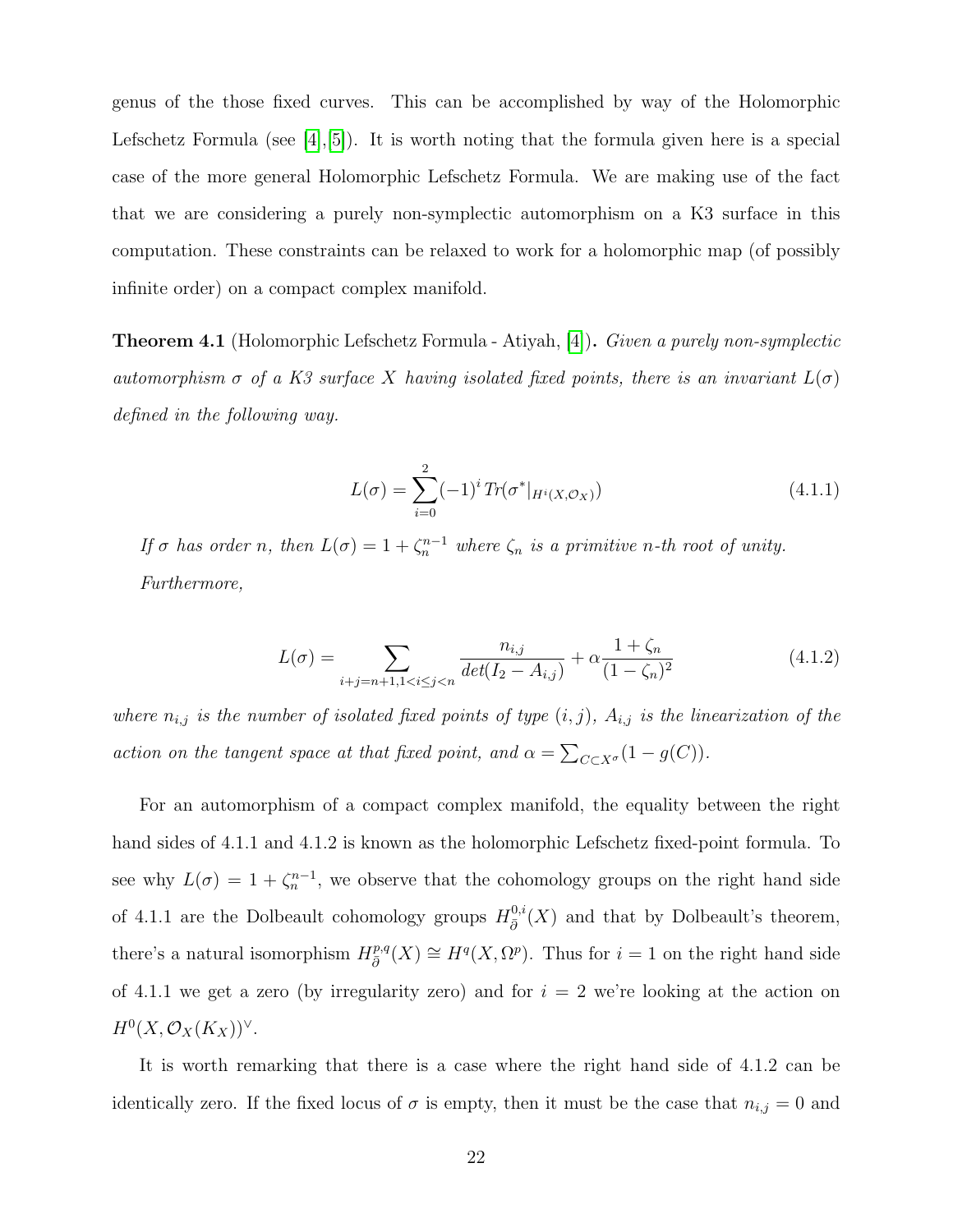$\alpha = 0$ . If the order of the automorphism is prime, it can be seen [\[3\]](#page-65-8) that the fixed locus can also contain two disjoint elliptic curves. In this case, there are no isolated fixed points and  $L(\sigma)$  is again zero. Neither of these cases poses an issue because part of the hypothesis of the holomorphic Lefschetz formula is that there be isolated fixed points.

This theorem is widely used in the literature on non-symplectic and purely non-symplectic automorphisms of K3 surfaces to constrain the parameters of the automorphism. Paired with another result, it will allow us to compute the rank of the invariant lattice explicitly.

4.1.2 The Topological Lefschetz Formula. Once we've arrived at relations on the number of isolated fixed-points and point-wise fixed curves, we'd like to use this to determine the rank of the invariant lattice. To do so, we make use of another powerful fixed-point theorem: the topological Lefschetz fixed-point formula (see [\[17\]](#page-66-8)).

**Theorem 4.2** (Lefschetz, [\[17\]](#page-66-8)). Let  $\sigma : X \to X$  be a continuous map from a compact *triangulable topological space to itself.* Then  $\chi(X^{\sigma}) = \sum_{i=0}^{4} (-1)^{i} \text{tr}(\sigma^{*}|_{H^{i}(X,\mathbb{Z})}).$ 

For X a K3 surface, we have that  $\chi(X^{\sigma}) = N + 2\alpha$  with N being the total number of isolated fixed-points and the right hand side is  $2 + tr \sigma^*|_{Pic X} + tr \sigma^*|_{T(X)}$ . So we obtain the relation  $N + 2\alpha = 2 + \text{tr } \sigma^*|_{\text{Pic } X} + \text{tr } \sigma^*|_{T(X)}$ . Here we are using the fact that the K3 lattice Because the trace is not sensitive to changes of basis and  $\sigma^*$  is an isometry of the cohomology lattice, we may diagonalize and consider the action on eigenspaces.

As the action has order *n* each eigenspace has eigenvalue  $\zeta_n^j$  where  $\zeta_n$  is a primitive *n*-th root of unity and  $0 \leq j \leq n$ . Because the left hand side consists of integers, this allows us to constrain  $r_{\sigma}$  in terms of the fixed points and point-wise fixed curves.

## <span id="page-29-0"></span>4.2 Candidate Invariant Lattice

With the fixed-point theory in place, we want to consider how we propose an invariant lattice from the Picard lattice. In general, we expect the invariant lattice to be generated by the linear combination of the elements of the distinct orbits on the generators. Determining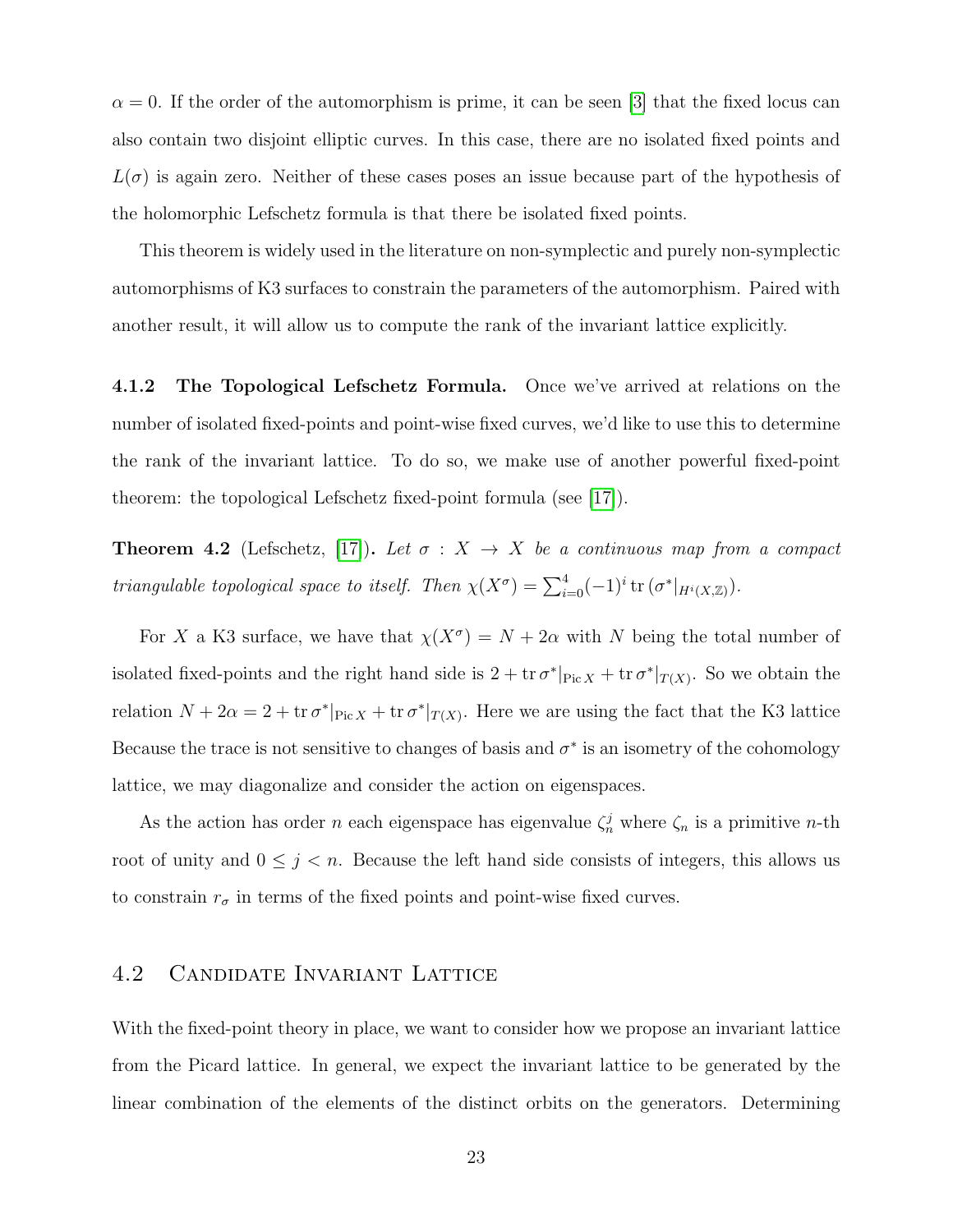these orbits comes down to examining the Picard lattice for symmetries of order dividing the order of the automorphism.

For example, we might consider the following Picard lattice.



This lattice has a symmetry of order 2 and a symmetry of order 3. If 2 and 3 do not divide the order of the automorphism, we would conclude that the entire lattice is fixed because it must be the case that each of these generators is its own orbit.

If 2 divided the order of the automorphism, we would conclude that it's likely two of the curves in the lattice are exchanged. Call the curves  $C_1$  and  $C_2$ . We can rewrite the sublattice generated by the pair of curves as being generated by  $C_1 + C_2$  and  $C_1 - C_2$ . It is immediate that the generator  $C_1 + C_2$  is fixed by the action of the automorphism. Even if the curves are exchanged, this still gives us the same generator.

By using the symmetries we can give a candidate lattice that we believe is the invariant lattice. When we take these linear combinations, the self-intersection and intersection multiplicities are now linear combinations of those of the original curves. So in our example with 2 curves, the generator  $C_1 + C_2$  has self-intersection  $-4$  and intersection of multiplicity 2 with the central curve of the  $D_4$  configuration.

#### <span id="page-30-0"></span>4.3 Example Computation

We use this opportunity to string these ideas together to show how the computation works for a surface from start to finish in full detail. We use surface 2 from Brandhorst's catalog for this illustration.

Surface 2 has an automorphism of order 4 and the transcendental lattice has determinant 2<sup>2</sup>. For this surface we have the Weierstrass model  $y^2 = x^3 + 3t^4x + t^5(t^2 - 1)$ . This gives us fibers of type  $II^*$  over  $t = 0, \infty$  and of type  $I_2$  over  $t = \pm 1$ . From this we get the following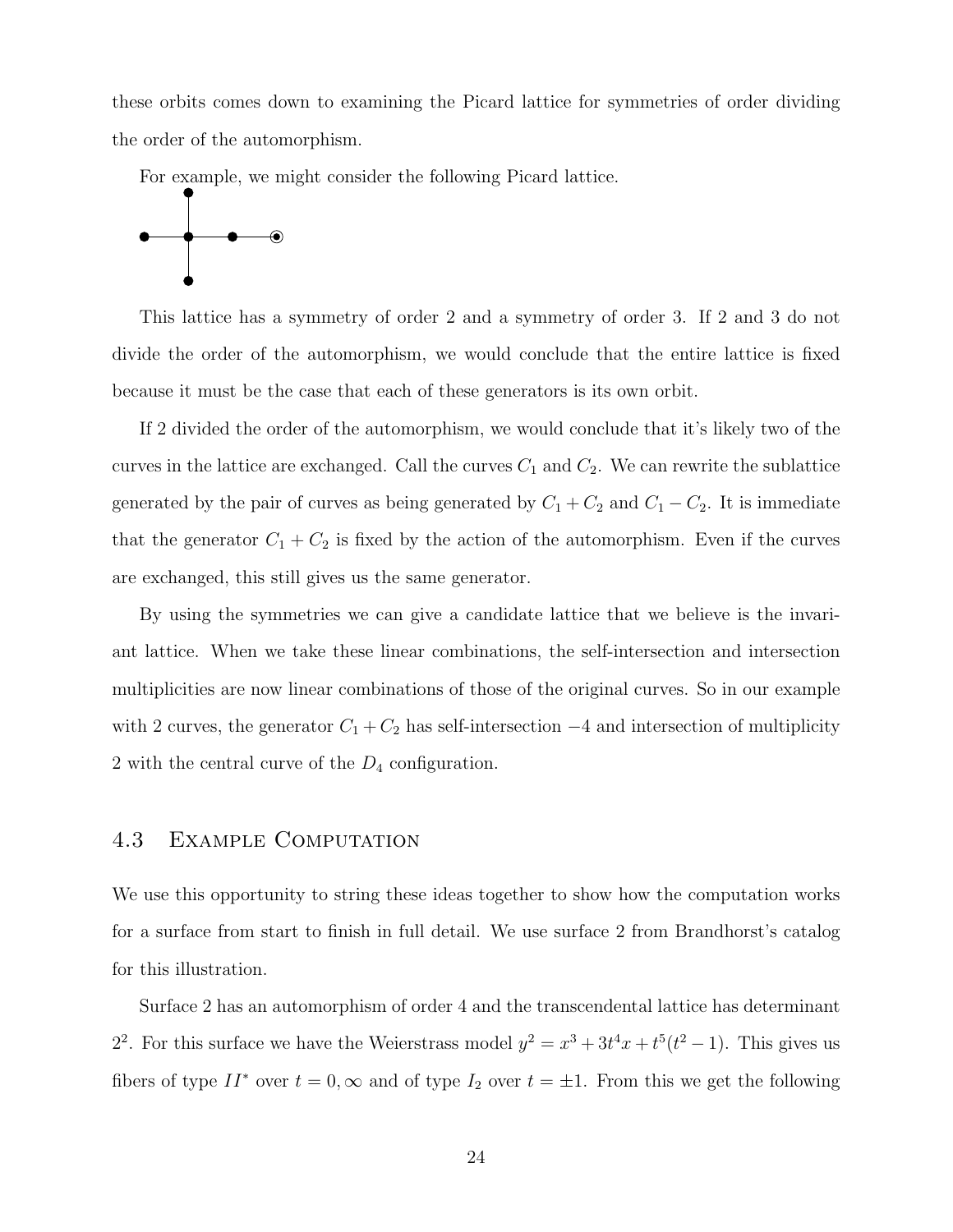configuration of curves on the surface, where the node with the outer circle represents the section of the fibration and the circles that aren't filled in represent redundant curves, i.e. curves that are linearly equivalent to a linear combination of the other curves.



We would like to argue first that this is indeed the Trivial lattice of the surface, that is the lattice generated by the curves from the reducible fibers of the fibration. Rather than fiddle with writing down an isomorphism, we resort to lattice theory to argue that this must be the Trivial lattice. We know by the Shioda-Tate formula that we have enough of the right generators to generate the Trivial lattice. We can also check that this lattice has the appropriate signature (1, 19) and the discriminant form  $w_{2,1}^{-1} \oplus w_{2,1}^{-1}$ . Because this has the correct rank and discriminant group, we conclude by proposition [2.7](#page-13-3) that this is the Trivial lattice of the surface.

Next, we have to argue that the Trivial lattice is isomorphic to the Picard lattice of the surface. Part of this was done by seeing the rank of the Mordell-Weil lattice was zero. We now wish to show that the Mordell-Weil group is trivial. This is done by way of Corollary [3.16.](#page-24-0) Recall when the Mordell-Weil group is finite, it embeds into the discriminant group of each fiber. Because the  $E_8$  lattice is unimodular, it has trivial discriminant group. This means there is only one section: the zero section. This means that we have the exact sequence

$$
0 \to \text{Triv} \, X \to \text{Pic} \, X \to \text{MW} \, X \to 0
$$

which simplifies to

$$
0 \to \text{Triv} \, X \to \text{Pic} \, X \to 0
$$

meaning these curves actually generate the Picard lattice.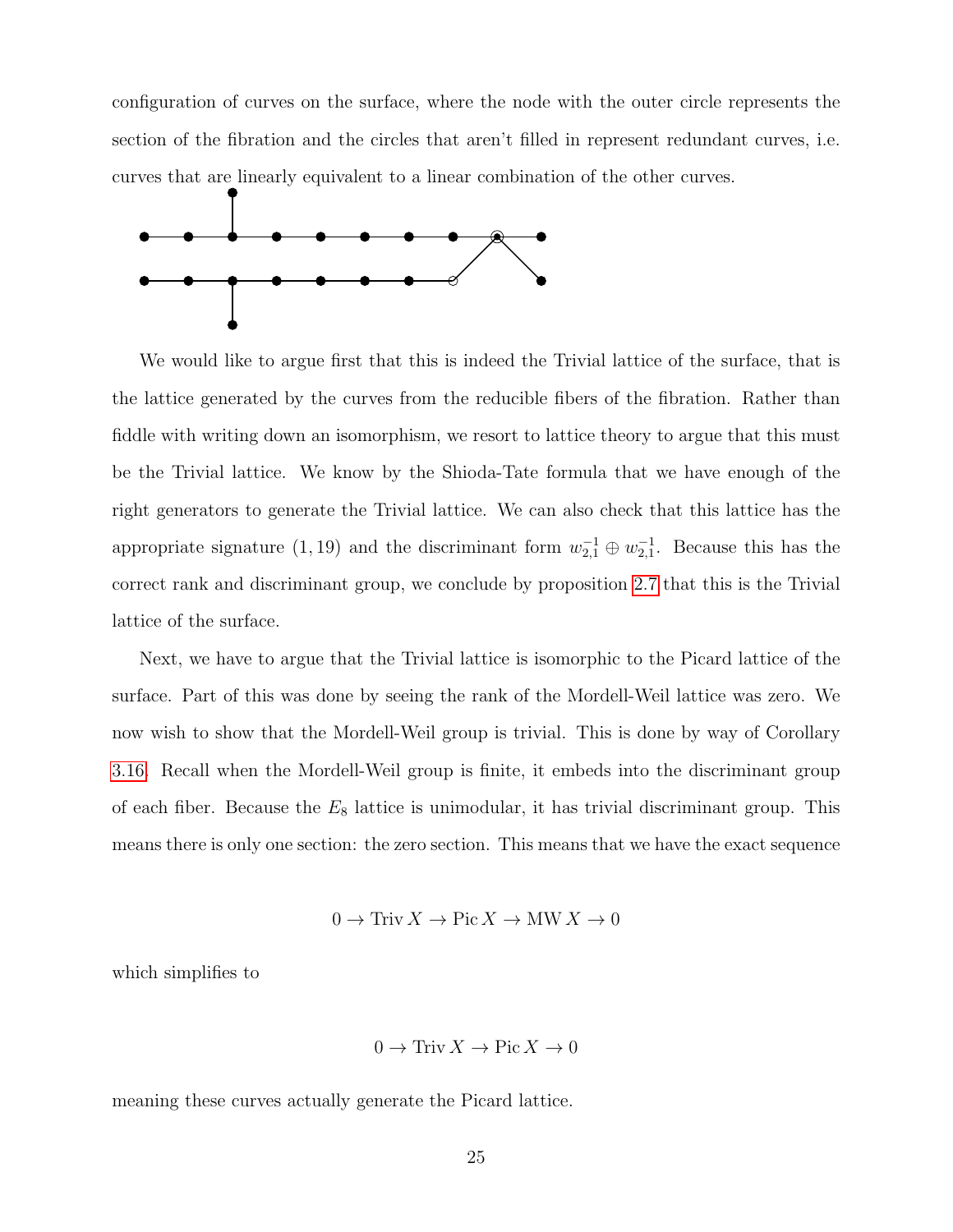We now turn to the problem of examining how the automorphism acts on this lattice. We know that the automorphism fixes the fibers over  $t = 0, \infty$ . Because it is an automorphism and the nodes of this lattice represent curves on the surface, it must be the case that curves are sent to curves with the same intersection properties. This means both  $E_8$  configurations are fixed as well as the  $U$  configuration containing the section. Because the automorphism acts as an involution on the base, we see that the  $I_2$  fibers over  $t = \pm 1$  are exchanged.

This leads us to conjecture the following for the invariant lattice.



If we label the curves in each  $I_2$  fiber as  $A, B$  then the node with a diamond about it is the linear combination of the two and has intersection 2 with the section and self-intersection  $-4$ . it is clear that  $A + B$  is invariant under the action of the automorphism. We also see that  $A - B$  is clearly mapped to  $B - A$  meaning this is an eigenvector with eigenvalue  $-1$ .

It is clear this embeds primitively into the Picard lattice. To confirm this is the invariant lattice, we turn to fixed-point theory to prove the rank of the eigenspace of 1 is 19.

We begin with the holomorphic Lefschetz formula, which relates the number of isolated fixed-points of this automorphism to the number of point-wise fixed rational curves. For the order 4 case, this works out to

$$
1 - i = \frac{N}{2(1+i)} + \frac{1+i}{1-i}\alpha
$$

which simplifies to  $N = 2\alpha + 4$ . Now, by examining each  $E_8$  configuration of curves, we see there must be at least 6 isolated fixed points and 2 point-wise fixed curves in each fiber by Theorem [3.18.](#page-26-0) We see that there are no point-wise fixed curves of positive genus, so  $12 = 2(4) + 4$  works out perfectly, i.e.  $N = 12$ ,  $\alpha = 4$ . We proceed to the next step.

The topological Lefschetz formula relates the number of fixed-points and point-wise fixed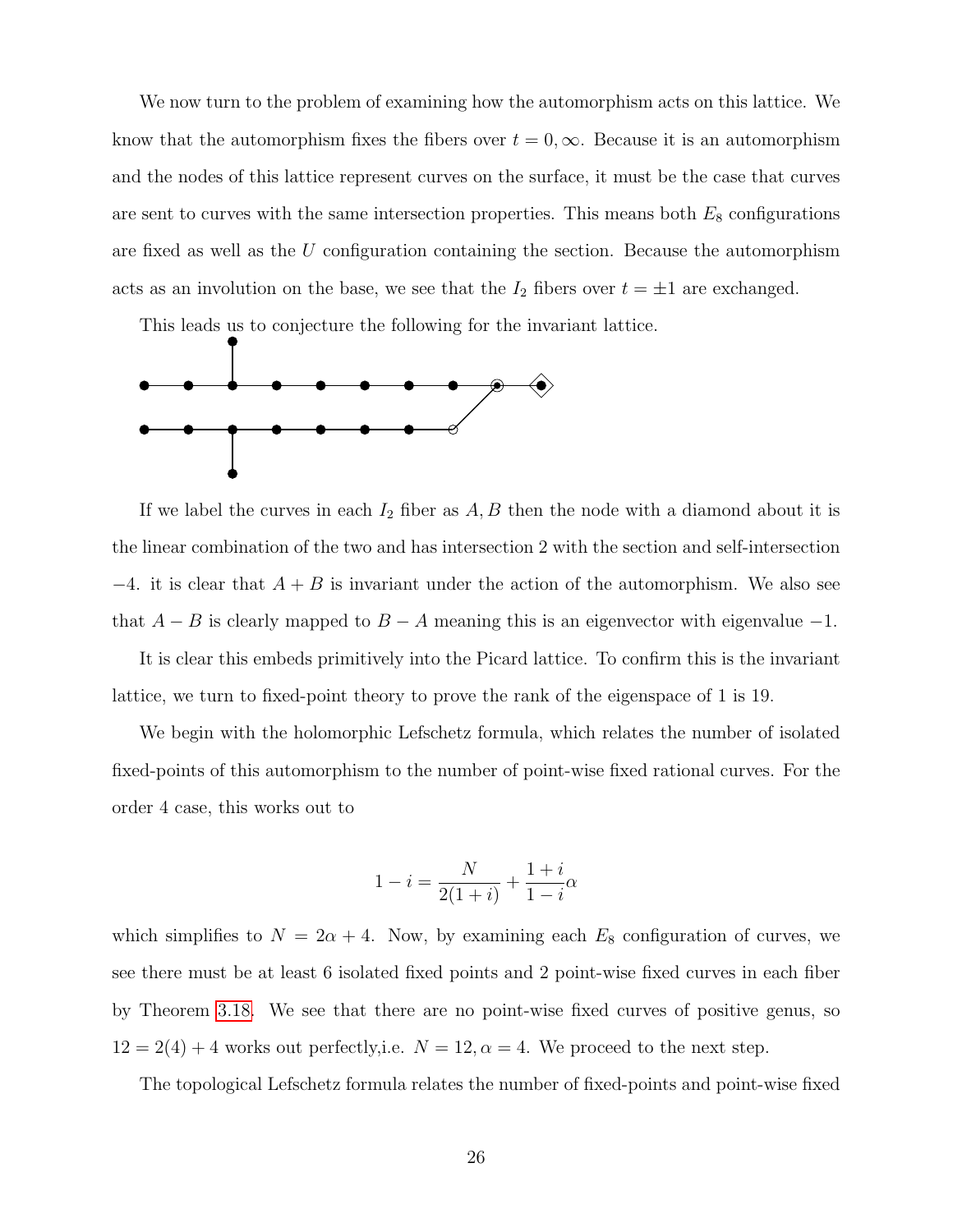curves to the action on the second cohomology group in the following way.

$$
N + 2\alpha = 2 + \text{tr}(\sigma^*|_T) + \text{tr}(\sigma^*|_{\text{Pic}})
$$

Because this is an automorphism of order 4, the only possible actions are order 4,2 and 1. The only place an order 4 action is possible is on the Transcendental lattice and we see that the trace of the action the transcendental lattice is  $\mu(4) = 0$ , where  $\mu$  is the Möbius function. We arrive that the following simplification, where l denotes the rank of the eigenspace of  $-1$ .

$$
12 + 2(4) = 2 + r_{\sigma} - l
$$

We make the observation that  $\sigma^2$  must fix the entire Picard lattice but not the Transcendental lattice, meaning that  $20 - r_{\sigma} = l$ . We make this substitution to get

$$
38 = 2r_{\sigma}
$$

which completes our proof that this is the invariant lattice of this automorphism.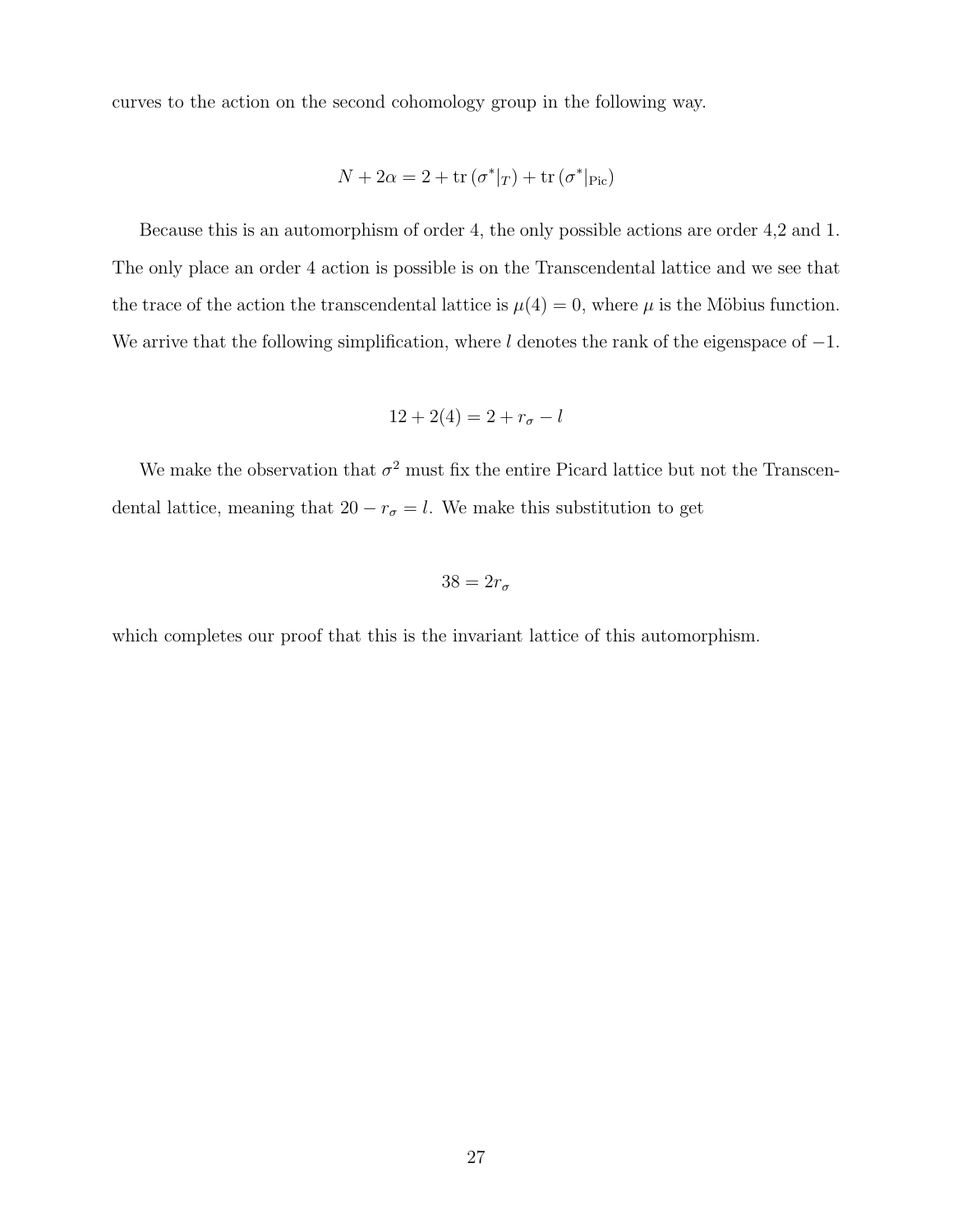#### <span id="page-34-0"></span>Chapter 5. Brandhorst's Elliptic K3 Sur-

#### **FACES**

We will now consider a special collection of elliptic K3 surfaces. We will place certain restrictions and make certain observations about the role these restrictions play. Let X be an elliptic surface admitting a purely non-symplectic automorphism  $\sigma$  of order n. Recall that  $(\text{Pic } X)^{\perp} = T(X)$ . We place the restriction that the rank of the Trascendental lattice T be equal to  $\varphi(n)$ . We also know that the eigenvalues of the eigenspaces of  $T(X)$  must be primitive n-th roots of unity. It is this family of surfaces that is classified by Brandhorst in [\[7\]](#page-65-9) and they enjoy some very important properties.

In Tables [5.1](#page-35-0) and [5.2,](#page-36-0) we have listed all of the surfaces in Brandhorst that are known to be elliptic surfaces. We give the Weierstrass model of the fibration, the determinant of the transcendental lattice T, the order of the automorphism and the coordinate description of the automorphism  $\sigma$ . We additionally supply a number for each surface for ease of reference. The first table gives surfaces such that  $\varphi$ (Order)  $\leq$  10, while the second table will cover all of the surfaces with  $\varphi(\text{Order}) \geq 12$ .

These surfaces are of interest because they are determined up to isomorphism by the tuple  $(n, d)$  where n is the order of the automorphism and d the determinant of the Néron-Severi lattice. Of particular interest is the fact that for surfaces 16, 25, 28, 31, 32, 34, 36, 37 and 38 the group of purely non-symplectic automorphisms on these surfaces is cyclic, meaning for 9 of the 38 surfaces every purely non-symplectic automorphism of the surface is a power of some generator. For 12 of these surfaces, we know their purely-nonsymplectic automorphism subgroup or their automorphism group explicitly. These strong uniqueness properties make them important jumping off points for the for the program of classifying purely non-symplectic automorphisms of composite order.

Being able to compute the invariant lattices of these surfaces explicitly is interesting for two different reasons. First, computing the invariant lattice of an automorphism of a surface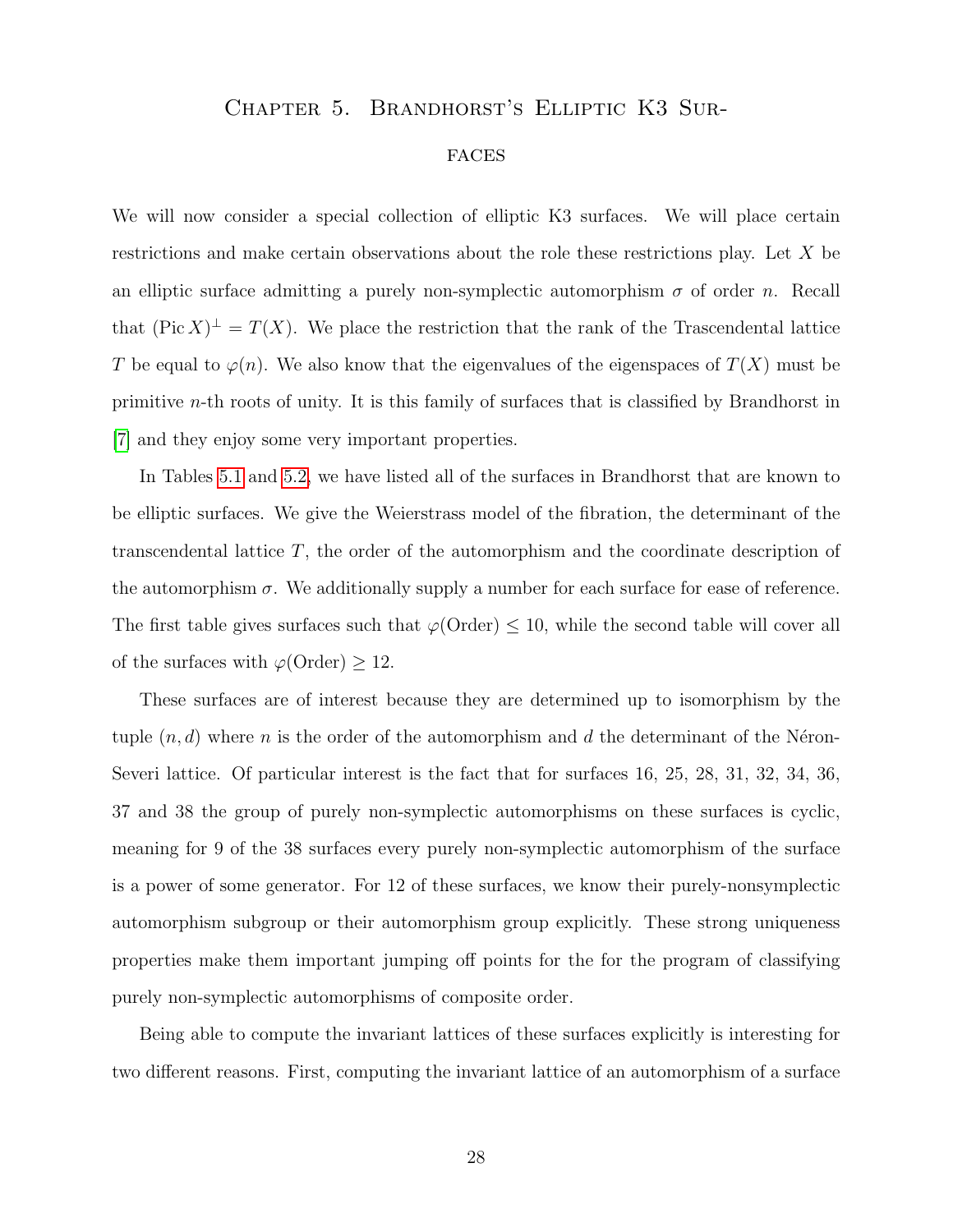| Surface Number   | Order          | $\det\,T$      | X                                  | $\sigma$                                                 |
|------------------|----------------|----------------|------------------------------------|----------------------------------------------------------|
| $\mathbf{1}$     | 3, 6           | $\sqrt{3}$     | $y^2 = x^3 - t^5(t-1)^5(t+1)^2$    | $(\zeta_3x,\pm y,t)$                                     |
| $\overline{2}$   | $\overline{4}$ | $2^2$          | $y^2 = x^3 + 3t^4x + t^5(t^2 - 1)$ | $(-x,\zeta_4y,-t)$                                       |
| $\boldsymbol{3}$ | 5, 10          | $\overline{5}$ | $y^2 = x^3 + t^3x + t^7$           | $(\zeta_5^3 x, \pm \zeta_5^2 y, \zeta_5^2 t)$            |
| $\overline{4}$   | $8\,$          | $2^2$          | $y^2 = x^3 + tx^2 + t^7$           | $(\zeta_8^6x, \zeta_8y, \zeta_8^6t)$                     |
| $\overline{5}$   | 12             | $\mathbf{1}$   | $y^2 = x^3 + t^5(t^2 - 1)$         | $(-\zeta_3x,\zeta_4y,-t)$                                |
| 6                | 12             | $2^2 3^2$      | $y^2 = x^3 + t^5(t^2 - 1)^2$       | $(-\zeta_3x,\zeta_4y,-t)$                                |
| $\overline{7}$   | 12             | 2 <sup>4</sup> | $y^2 = x^3 + t^5(t^2 - 1)^3$       | $(-\zeta_3x,\zeta_4y,-t)$                                |
| 8                | 7, 14          | $\overline{7}$ | $y^2 = x^3 + t^3x + t^8$           | $(\zeta_7^3x,\pm\zeta_7y,\zeta_7^2t)$                    |
| 9                | 9, 18          | 3              | $y^2 = x^3 + t^5(t^3 - 1)$         | $(\zeta_9^2x, \pm \zeta_9^3y, \zeta_9^3t)$               |
| 10               | 9, 18          | 3 <sup>3</sup> | $y^2 = x^3 + t^5(t^3 - 1)^2$       | $(\zeta_9^2x,\pm y,\zeta_9^3t)$                          |
| 11               | 16             | $2^2$          | $y^2 = x^3 + t^2x + t^7$           | $(\zeta_{16}^2 x, \zeta_{16}^{11} y, \zeta_{16}^{10} t)$ |
| 12               | 16             | 2 <sup>4</sup> | $y^2 = x^3 + t^3(t^4 - 1)x$        | $(\zeta_{16}^6 x, \zeta_{16}^9 y, \zeta_{16}^4 t)$       |
| 13               | 16             | $2^6$          | $y^2 = x^3 + x + t^8$              | $(-x, iy, \zeta_{16}t)$                                  |
| 14               | 20             | $2^4$          | $y^2 = x^3 + (t^5 - 1)x$           | $(-x, \zeta_4y, \zeta_5t$                                |
| 15               | 20             | $2^{4}5^{2}$   | $y^2 = x^3 + 4t^2(t^5 - 1)x$       | $(-x, \zeta_4y, \zeta_5t)$                               |
| 16               | 24             | $2^2$          | $y^2 = x^3 + t^5(t^4 + 1)$         | $(\zeta_3 \zeta_8^6 x, \zeta_8 y, \zeta_8^2 t)$          |
| 17               | 24             | $2^6$          | $y^2 = x^3 + (t^8 + 1)$            | $(\zeta_3x,y,\zeta_8t)$                                  |
| 18               | 24             | $2^{2}3^{4}$   | $y^2 = x^3 + t^3(t^4 + 1)^2$       | $(\zeta_3\zeta_8^6x,\zeta_8y,\zeta_8^6t)$                |
| 19               | 24             | $2^{6}3^{4}$   | $y^2 = x^3 + x + t^12$             | $(-x, \zeta_{24}^6 y, \zeta_{24} t)$                     |
| 20               | 15, 30         | $5^2$          | $y^2 = x^3 + 4t^5(t^5 + 1)$        | $(\zeta_3 x, \pm y, \zeta_5 t)$                          |
| 21               | 15, 30         | 3 <sup>4</sup> | $y^2 = x^3 + t^5x + 1$             | $(\zeta_{15}^{10}x, \pm y, \zeta_{15}t)$                 |
| 22               | 11, 22         | 11             | $y^2 = x^3 + t^5x + t^2$           | $(\zeta_{11}^5 x, \pm \zeta_{11}^2 y, \zeta_{11}^2 t)$   |

<span id="page-35-0"></span>Table 5.1: K3 surfaces admitting purely non-symplectic automorphisms with  $\varphi(\sigma) \leq 10$ 

is a hard task. We are making use of a great deal of interesting machinery to argue that we have given explicit generators of the invariant lattice and that these generators are indeed invariant under the action. We are able to exploit a special configuration of curves derived from the fibration and parley these into generators of the invariant lattice. Second, knowing the invariant lattices of these surfaces will tell tell us how these surfaces fit into an eventual classification of purely non-symplectic automorphisms of composite order.

Some remarks are worthwhile before moving forward. Many surfaces have automorphisms of two different orders and we will adopt the convention that the automorphism of lower order is written  $\sigma$  and the automorphism of greater order will be denoted  $\tau$ . We also wish to mention several surfaces that we can't address by means of our methods in this work. If we think back to the Shioda-Tate formula in chapter 3, if we don't get enough vertical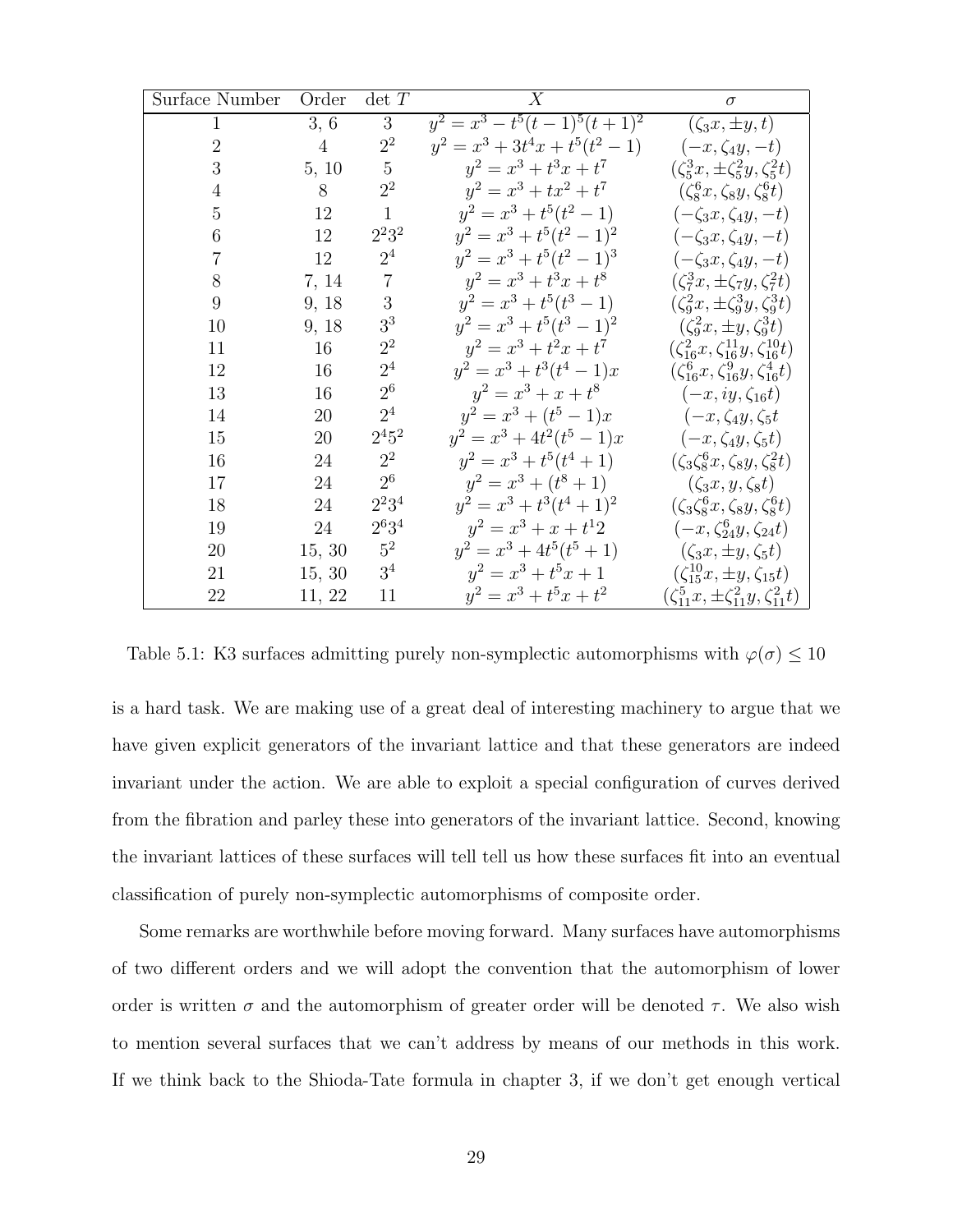| Surface Number | Order  | $\det T$       | X                           | $\sigma$                                                |
|----------------|--------|----------------|-----------------------------|---------------------------------------------------------|
| 23             | 13, 26 | 13             | $y^2 = x^3 + t^5x + t$      | $(\zeta_{13}^5 x, \pm \zeta_{13} y, \zeta_{13}^2 t)$    |
| 24             | 26     | 13             | $y^2 = x^3 + t^7x + t^4$    | $(\zeta_{13}^{10}x, -\zeta_{13}^2y, \zeta_{13}t)$       |
| 25             | 21, 42 | $\mathbf{1}$   | $y^2 = x^3 + t^5(t^7 - 1)$  | $(\zeta_{42}^2 x, \zeta_{42}^3 y, \zeta_{42}^{18} t)$   |
| 26             | 21, 42 | $7^2$          | $y^2 = x^3 + 4t^4(t^7 - 1)$ | $(\zeta_3 \zeta_7^6 x, \pm \zeta_7^2 y, \zeta_7 t)$     |
| 27             | 21, 42 | $7^2$          | $y^2 = x^3 + t^3(t^7 + 1)$  | $(\zeta_3 \zeta_7^3 x, \pm \zeta_7 y, \zeta_7^3 t)$     |
| 28             | 28     | $\mathbf{1}$   | $y^2 = x^3 + x + t^7$       | $(-x,\zeta_4,-\zeta_7t)$                                |
| 29             | 28     | 2 <sup>6</sup> | $y^2 = x^3 + (t^7 + 1)x$    | $(-x,\zeta_4,\zeta_7t)$                                 |
|                |        |                |                             | $(x-(y/x)^2, \zeta_4(y-(y/x)^3), \zeta_7t)$             |
| 30             | 17, 34 | 17             | $y^2 = x^3 + t^7x + t^2$    | $(\zeta_{17}^7 x, \pm \zeta_{17} y, \zeta_{17}^2 t)$    |
| 31             | 32     | $2^2$          | $y^2 = x^3 + t^2x + t^11$   | $(\zeta_{32}^{18}x, \zeta_{32}^{11}y, \zeta_{32}^{2}t)$ |
| 32             | 36     | $\mathbf{1}$   | $y^2 = x^3 - t^5(t^6 - 1)$  | $(\zeta_{36}^2 x, \zeta_{36}^3 y, \zeta_{36}^{30} t)$   |
| 33             | 36     | 3 <sup>4</sup> | $y^2 = x^3 + x + t^9$       | $(\zeta_{36}^2 x, \zeta_{36}^3 y, \zeta_{36}^{30} t)$   |
| 34             | 48     | $2^2$          | $y^2 = x^3 + t(t^8 - 1)$    | $(\zeta_{48}^2 x, \zeta_{48}^3 y, \zeta_{48}^6 t)$      |
| 35             | 19, 38 | 19             | $y^2 = x^3 t^7 x + t$       | $(\zeta_{19}^7 x, \pm \zeta_{19} y, \zeta_{19}^2 t)$    |
| 36             | 27, 54 | 3              | $y^2 = x^3 + t(t^9 - 1)$    | $(\zeta_{27}^2 x, \zeta_{27}^3 y, \zeta_{27}^6 t)$      |
| 37             | 33,66  | $\mathbf{1}$   | $y^2 = x^3 + t(t^11 - 1)$   | $(\zeta_{66}^2 x, \zeta_{66}^3 y, \zeta_{66}^6 t)$      |
| 38             | 44     | 1              | $y^2 = x^3 + x + t^11$      | $(-x, \zeta_4y, \zeta_{11}t)$                           |

<span id="page-36-0"></span>Table 5.2: K3 surfaces admitting purely non-symplectic automorphisms with  $\varphi(\sigma) \geq 12$ 

curves from our fibration to generate the Picard lattice, we need to examine the Mordell-Weil lattice as well. We give a table of the surfaces with insufficient curves and the rank of the Mordell-Weil lattice.

Each of these fifteen surfaces requires an examination of the Mordell-Weil lattice for a complete description of the Picard lattice and therefore the invariant lattice. The remaining 20 surfaces pose no such difficulty so we will move on to address them.

One other challenge rears its head for two more surfaces. From Brandhorst, we know that surfaces 14 and 29 possess a torsion section. This means that we cannot simply equate the Trivial and Picard lattices for these surfaces. We will not address these surfaces in this work, but the method of performing these computations is laid out in Belcastro's dissertation (see [\[6\]](#page-65-4)).

For the remaining surfaces, we have everything we need to perform the computation. We move on in the next chapter to presenting the results of our computations.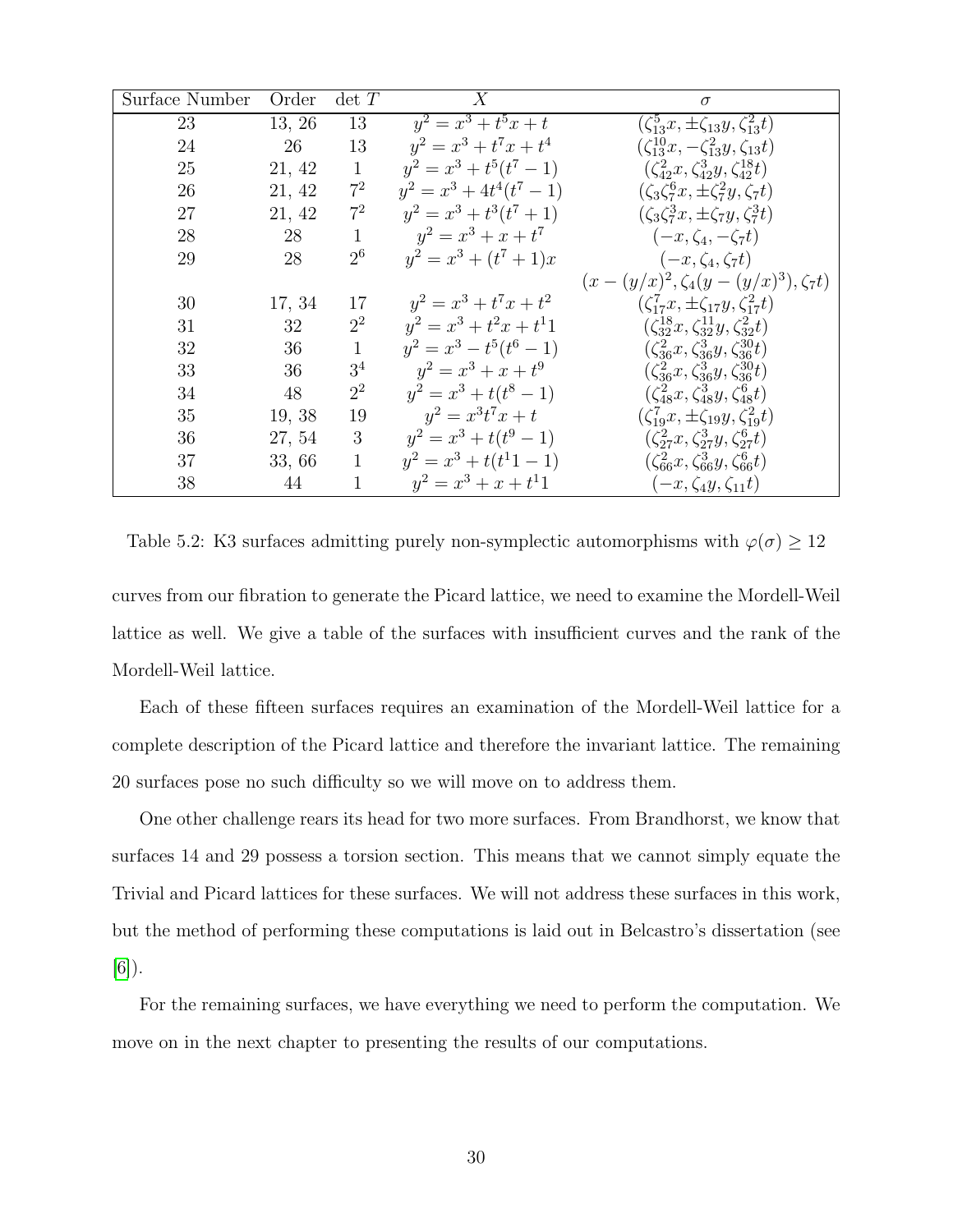| Surface Number | Mordell-Weil rank    |
|----------------|----------------------|
| 3              | 1                    |
| 8              | 1                    |
| 14             | 0 (Torsion Sections) |
| 15             | 2                    |
| 17             | 6                    |
| 19             | 12                   |
| 20             | $\overline{2}$       |
| 21             | 5                    |
| 22             | 1                    |
| 23             | 1                    |
| 24             | 1                    |
| 26             | $\overline{2}$       |
| 27             | $\overline{2}$       |
| 29             | 0 (Torsion Sections) |
| 30             | 1                    |
| 33             | 4                    |
| 35             | 1                    |

<span id="page-37-0"></span>Table 5.3: Non-trivial Mordell-Weil Groups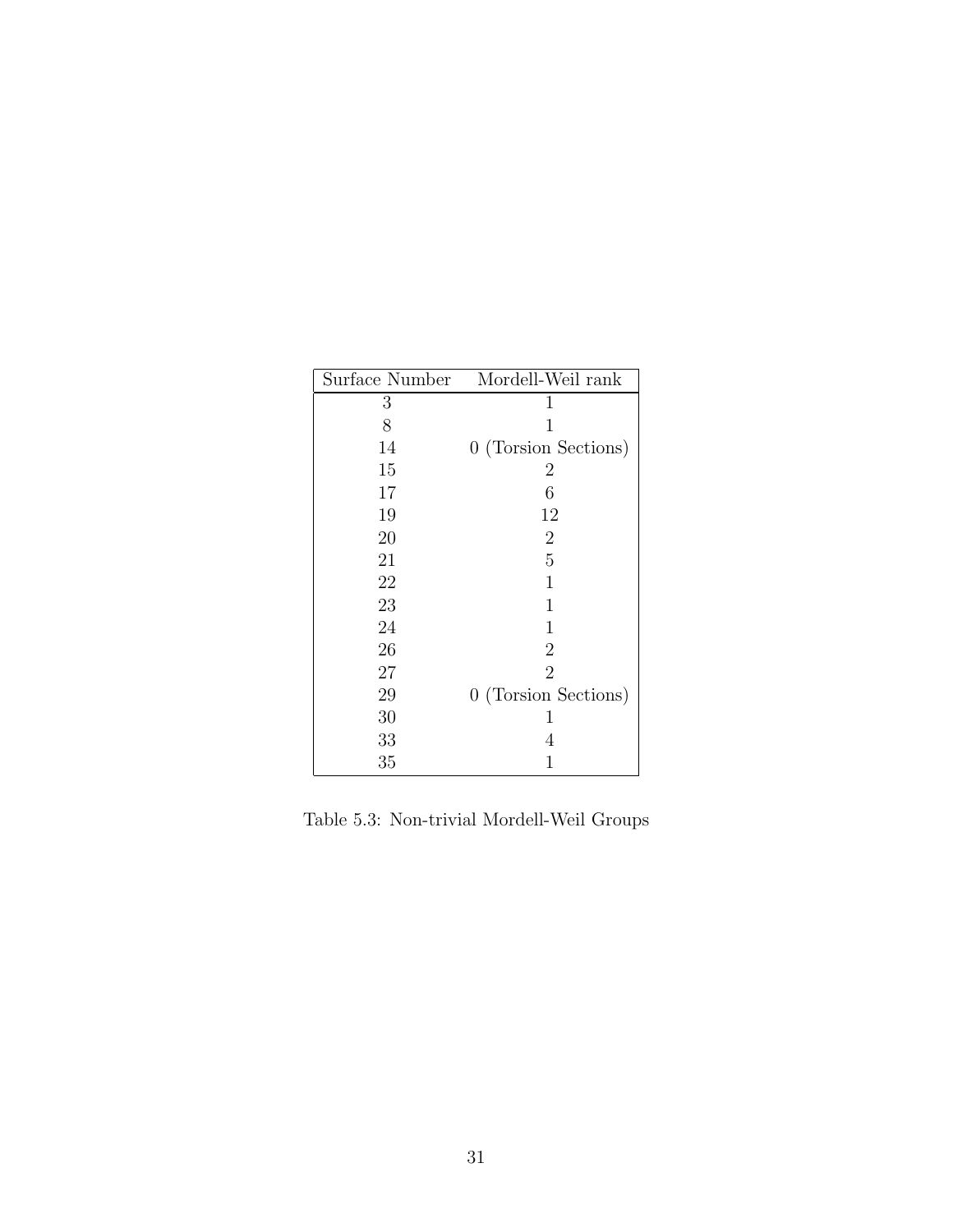#### Chapter 6. Main Result

<span id="page-38-0"></span>The most exciting thing about this project is that it's possible to explicitly compute generators of the invariant lattices of these surfaces and their automorphisms. A wide range of mathematics is necessary to make the computation possible and we're exploiting a great deal of structure on these surfaces to accomplish it. In general, this computation is hard to accomplish and frequently we only learn that the invariant lattice is abstractly isomorphic to some direct sum of lattices. This can be seen in the classification of purely non-symplectic automorphisms of prime order where the invariant lattices are only given abstractly.

Additionally, this computation is interesting because the classification of purely nonsymplectic automorphisms of composite order is an on-going program with only a few composite orders being fully classified. So we apply the techniques of [\[9\]](#page-65-0) to the computation of the invariant lattices of the surfaces classified by Brandhorst. These surfaces possess strong uniqueness properties that make them interesting from the standpoint of the on-going classification. We present the result of our computation in Theorem [6.1.](#page-38-1) We remark that surfaces 11-13 were computed in [\[9\]](#page-65-0).

<span id="page-38-1"></span>**Theorem 6.1.** All of the elliptic K3 surfaces given by Brandhorst having rank Triv  $X = \rho$ and admitting no torsion sections have invariant lattices given by Table [6.1.](#page-39-0)

Even with the wealth of machinery on display, the arguments to prove these are indeed the invariant lattices are technical in places. This is especially true when the the order of the automorphism is not square-free or has many prime factors. Difficulty notwithstanding, it is surprising this is possible at all. Because the computations are long and detailed, we first would like to make some remarks about future work.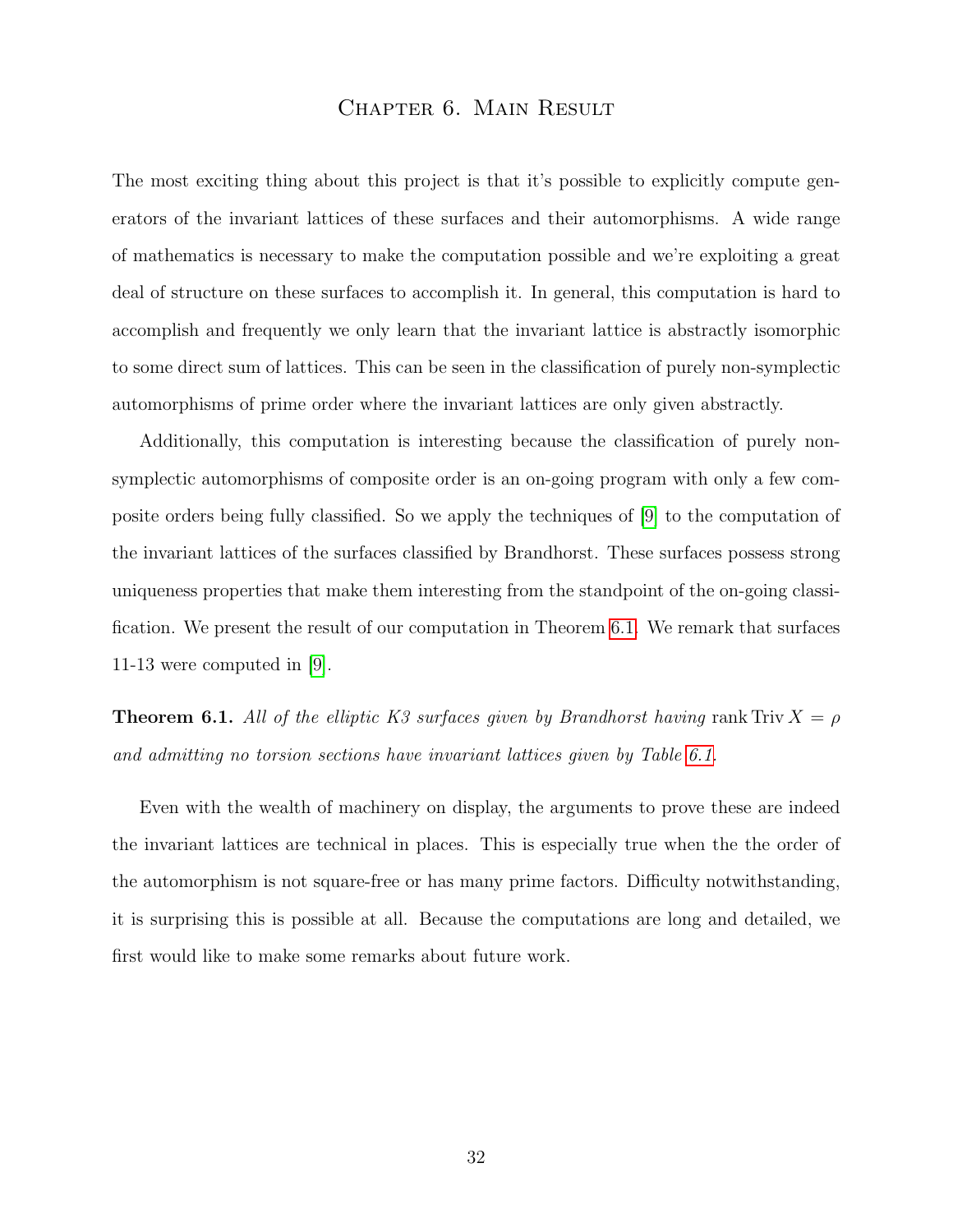| Surface Number | Invariant Lattice of $\sigma$                   | Invariant Lattice of $\tau$ (where applicable) |
|----------------|-------------------------------------------------|------------------------------------------------|
| 1              | $U \oplus E_8^{\oplus 2} \oplus A_2$            | $U \oplus E_8^{\oplus 2} \oplus A_1(2)$        |
| $\overline{2}$ | $U \oplus E_8^{\oplus 2} \oplus A_1(2)$         |                                                |
| $\overline{4}$ | $\langle 4 \rangle \oplus E_8^{\oplus 2}$       |                                                |
| $\overline{5}$ | $U \oplus E_8^{\oplus 2}$                       |                                                |
| 6              | $U \oplus E_8 \oplus A_1(4) \oplus A_2$         |                                                |
| $\overline{7}$ | $U \oplus D_4 \oplus E_6$                       |                                                |
| 9              | $U \oplus E_6 \oplus E_8$                       | $U \oplus E_8 \oplus D_4$                      |
| 10             | $U \oplus E_8 \oplus A_2(3)$                    | $U \oplus E_8 \oplus A_1(6)$                   |
| 11             | See $U \oplus E_8 \oplus A_3$                   |                                                |
| 12             | See $U(2) \oplus D_4 \oplus \langle -8 \rangle$ |                                                |
| 13             | See $U(2) \oplus D_4 \oplus \langle -8 \rangle$ |                                                |
| 16             | $U \oplus E_8 \oplus A_2$                       |                                                |
| 18             | $U \oplus A_2 \oplus A_1(8)$                    |                                                |
| 25             | $U \oplus E_8$                                  | $U \oplus E_8$                                 |
| 28             | $U \oplus E_8$                                  |                                                |
| 31             | $U \oplus A_3$                                  |                                                |
| 32             | $U \oplus E_8$                                  |                                                |
| 34             | $U \oplus A_2$                                  |                                                |
| 36             | $U \oplus A_2$                                  | $U \oplus A_1(2)$                              |
| 37             | U                                               | U                                              |
| 38             | $\mathnormal{U}$                                |                                                |

<span id="page-39-0"></span>Table 6.1: Theorem 6.1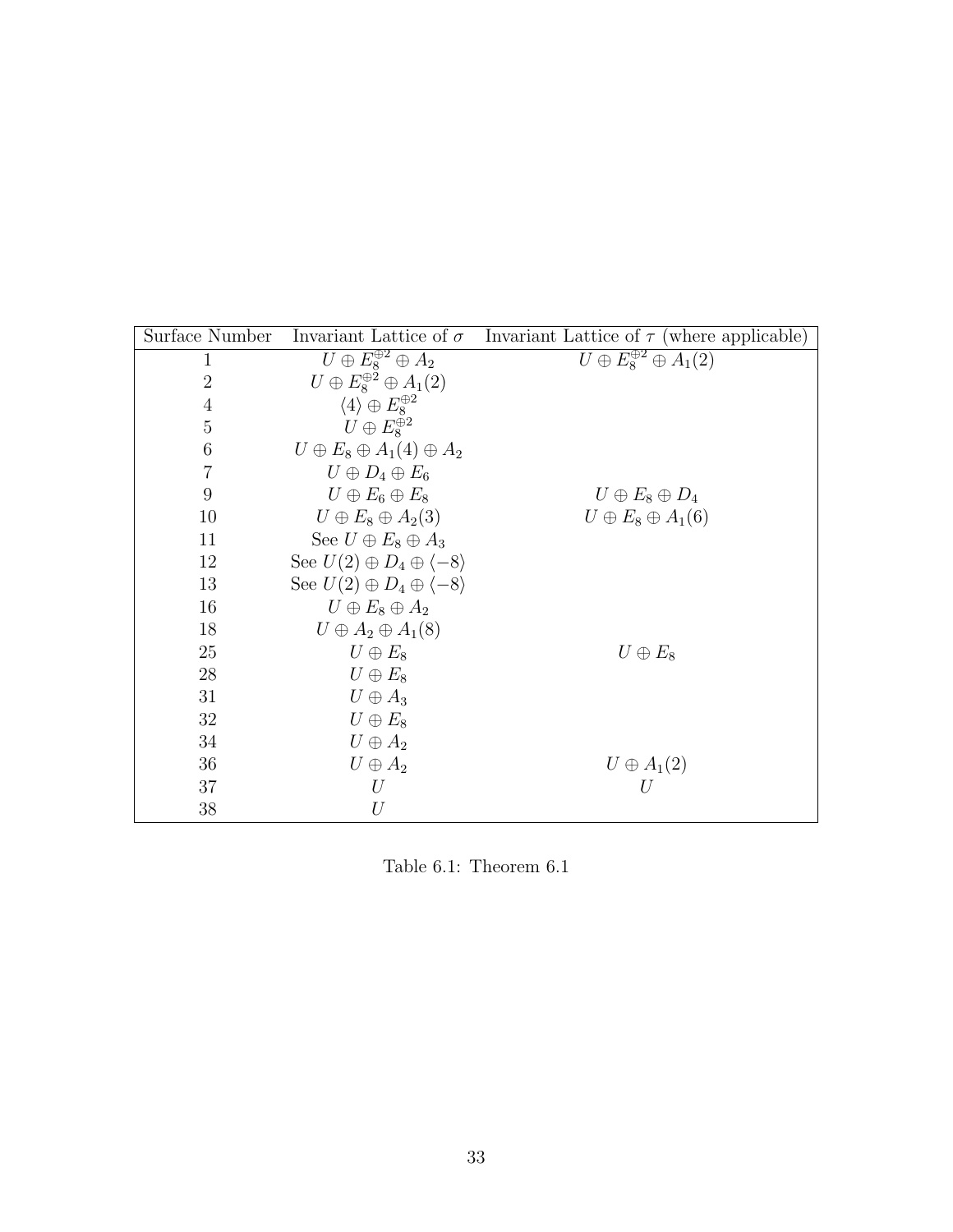#### <span id="page-40-0"></span>6.1 Future Work

There are a number of avenues of future work in this area. The most obvious is to compute the invariant lattices of the remaining elliptic surfaces in [\[7\]](#page-65-9) using more advanced techniques such as consideration of intermediate lattices and computation of the Mordell-Weil lattice. Brandhorst also gives several K3 surfaces that are not known to admit an elliptic fibration and the computation of these invariant lattices is another important future step. This may be accomplished by constructing such a fibration or possibly by other methods.

Other work includes attempting to extend the classification of these automorphisms to larger composite orders. The classification of purely non-symplectic automorphisms on K3 surfaces is very much incomplete. With the exception of automorphisms of prime order, most classifications of automorphisms rely on placing some form of constraint on the action of the automorphism on Pic X or the surface itself. During the course of this project, relations on the fixed-points of purely non-symplectic automorphisms of order 12 were derived. These relations are necessary to setting up a full classification of automorphisms of this order. Because classifications of order 3 and order 4 automorphisms have already been given, we expect the classification of order 12 automorphisms to be a feasible future undertaking.

In the final section of this chapter, we present the detailed computations that went into determining the invariant lattice(s) for each surface and automorphism.

#### <span id="page-40-1"></span>6.2 Detailed Computations

Here we present the computations of the Picard and invariant lattices where the computation more closely follows the methods laid out in chapter 4. In the graphs, we always give sections as a circled point. Recall that when giving generators of the Picard lattice, all nodes have self-intersection  $-2$  and edges indicate intersections of multiplicty 1. Curves that are linearly dependent on the others are indicated with a hollow circle, hence the lattice is generated completely by the solid nodes. We use the notation  $S(\sigma)$  to denote the invariant lattice of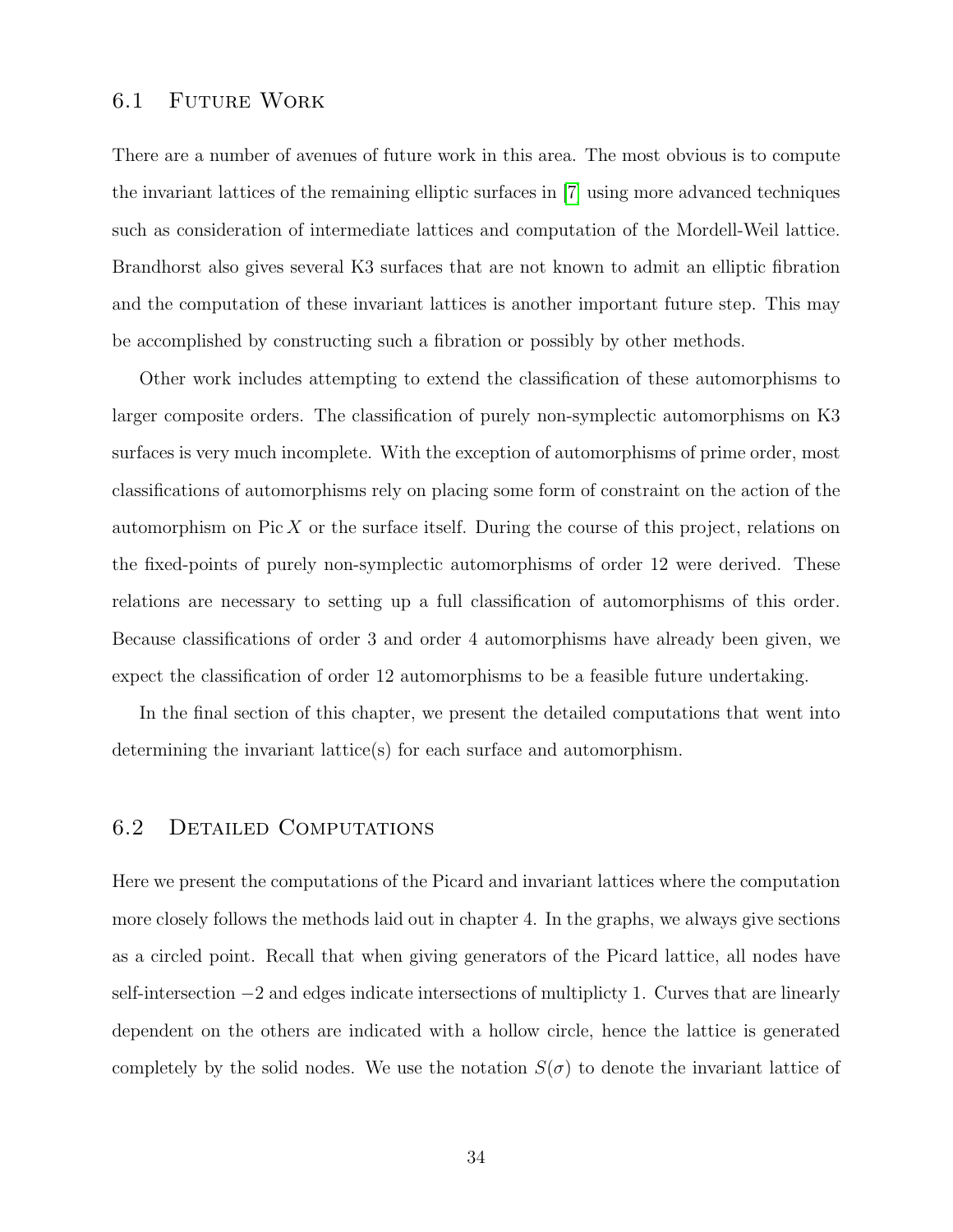the automorphism  $\sigma$ . Nodes enclosed with triangles or diamonds are used to denote linear combinations of curves.

**6.2.1 Surface 1.** For this surface, we have automorphisms of order 3 and 6. The determinant of the transcendental lattice is 3. From the fibration we get  $II^*$  fibers over  $t = 0, 1$ and the IV fiber is over  $t = -1$ .



The above is the Trivial lattice of surface 1. The two  $E_8$  configurations come from the the  $II^*$  fibers and the  $A_2$  configuration from the IV fiber. This lattice then is  $U \oplus E_8^{\oplus 2} \oplus A_2$ . Because we have a  $II^*$  fiber, we conclude by Corollary [3.16](#page-24-0) this is the Picard lattice.

Because it is a surface studied in [\[16\]](#page-66-9), we know at least one of it's automorphisms has invariant lattice rank 20. Thus this is also the invariant lattice for the automorphism of order 3. Thus  $S(\sigma) = \text{Pic } X = U \oplus E_8^{\oplus 2} \oplus A_2$  and has discriminant form  $w_{3,1}^1$ .

This surface is one of the cases examined in [\[10\]](#page-65-5). We know that there are 9 points of type 1  $\frac{1}{6}(2, 5)$  and 6 of type  $\frac{1}{6}(3, 4)$  and that the automorphism fixes three rational curves and no curves of positive genus. By way of the topological Lefschetz formula we learn that  $r_{\sigma} = 19$ .



Because this is the invariant lattice of the order 6 automorphism of this surface. In this diagram, the diamond curve is the linear combination of the two extremal curves from the right side of the original lattice. Thus  $S(\tau) = U \oplus E_8^{\oplus 2} \oplus A_1(2)$  and has discriminant form  $w_{2,2}^{-1}$ .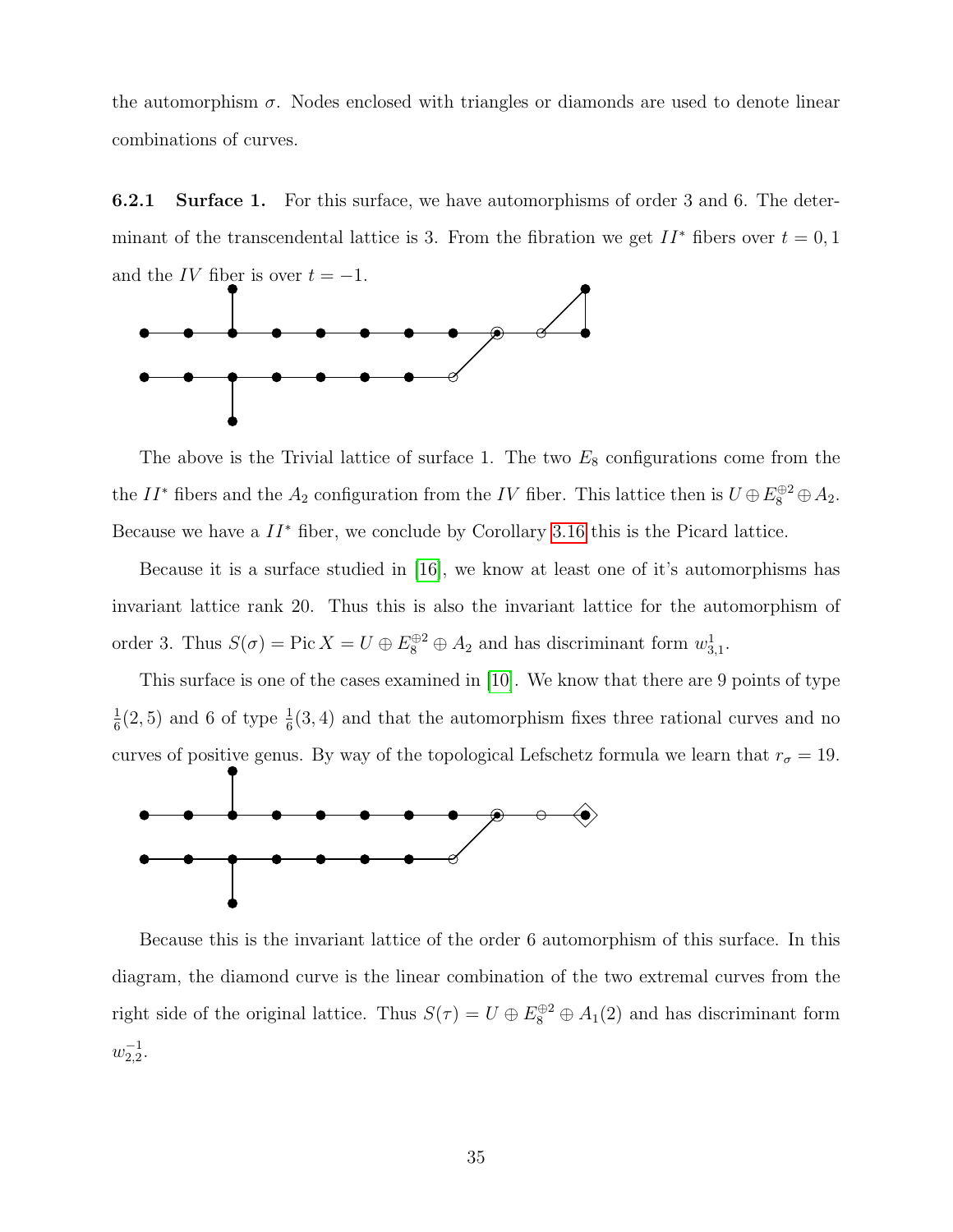6.2.2 Surface 2. For this surface we have an automorphism of order 4 and the determinant of the Transcendental lattice is 4. We have fibers of type  $II^*$  over  $t = 0, \infty$  and of type  $I_2$  over  $\pm 1$ .



The above is the Trivial lattice of surface 2 and we are able to conclude it is isomorphic to Pic X by the presence of the  $II^*$  fibers (Corollary [3.16\)](#page-24-0). Thus Pic  $X = U \oplus E_8^{\oplus 2} \oplus A_1^{\oplus 2}$ .

We know from relations in [\[2\]](#page-64-0) that the rank of the invariant lattice is 19. As the only place there is room for an order 2 action is the two  $A_1$  sublattices. In fact, from Table [5.1,](#page-35-0) we see the  $I_2$  fibers are exchanged by  $\sigma$ . We get the following for the invariant lattice where the diamond is the linear combination of the two rightmost curves. Thus  $S(\sigma) = U \oplus E_8^{\oplus 2} \oplus A_1(2)$ and has discriminant form  $w_{2,2}^{-1}$ 



6.2.3 Surface 4. This surface has an automorphism of order 8. The determinant of the transcendental lattice is 4. We have an  $I_4^*$  fiber over  $t = 0$  and a  $II^*$  fiber over  $t = \infty$ .



This is the Trivial lattice of X. The  $D_8$  sublattice corresponds to an  $I_4^*$  fiber over  $t = 0$ and the  $E_8$  to a  $II^*$  fiber over  $t = \infty$ . We conclude by Corollary [3.16](#page-24-0) this is the Picard lattice as well. Hence, Pic  $X = U \oplus E_8 \oplus D_8$ .

By the relations given in [\[23\]](#page-66-7), it is the case that  $r_{\sigma} = 17$ . As the only order 2 symmetry consists of exchanging the two curves at the rightmost edge of the  $D_8$ ,  $S(\sigma)$  is given by the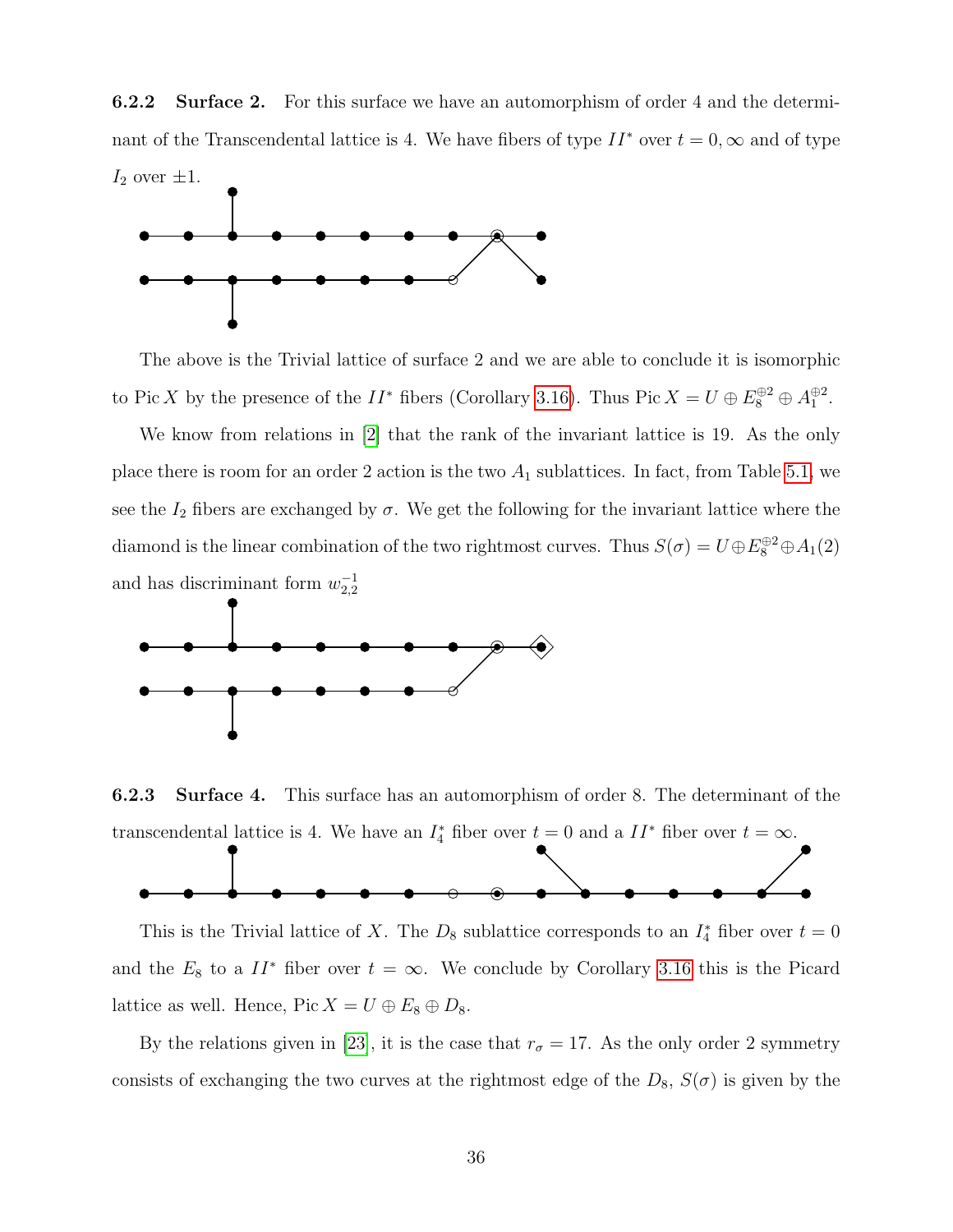following arrangement of divisors. This lattice is abstractly isomorphic to  $\langle 4 \rangle \oplus E_8^{\oplus 2}$  and has discriminant form  $w_{2,2}^1$ .



6.2.4 Surface 5. This surface has an automorphism of order 12 and the Transcendental lattice has determinant 1. We have the singular fibers  $II^*$  over  $t = 0, \infty$ .



The above is the Trivial lattice for surface 5. We conclude it is isomorphic to the Picard lattice because we have  $II^*$  fibers, by Corollary [3.16.](#page-24-0) As one of the  $E_8$  trees is the fiber of  $t = 0$  and the other over  $t = \infty$ , they can't be exchanged. Thus there is no order 2 or 3 symmetry in this arrangement. Because the order of the automorphism associated to this surface is 12, this is also the invariant lattice. Because this is one of the surfaces studied by Kondō in [\[16\]](#page-66-9) we are even more confident in this result. Hence  $S(\sigma) = U \oplus E_8^{\oplus 2} = \text{Pic } X$ . This lattice is unimodular.

**6.2.5** Surface 6. This surface has an automorphism of order 12 and determinant  $2^23^2$ for the Transendental lattice. We have reducible fibers of type  $II^*$  over  $t = 0$ , type IV over  $t = \pm 1$  and  $I_0^*$  over  $t = \infty$ . This gives us the following configuration of curves for the Trivial lattice.

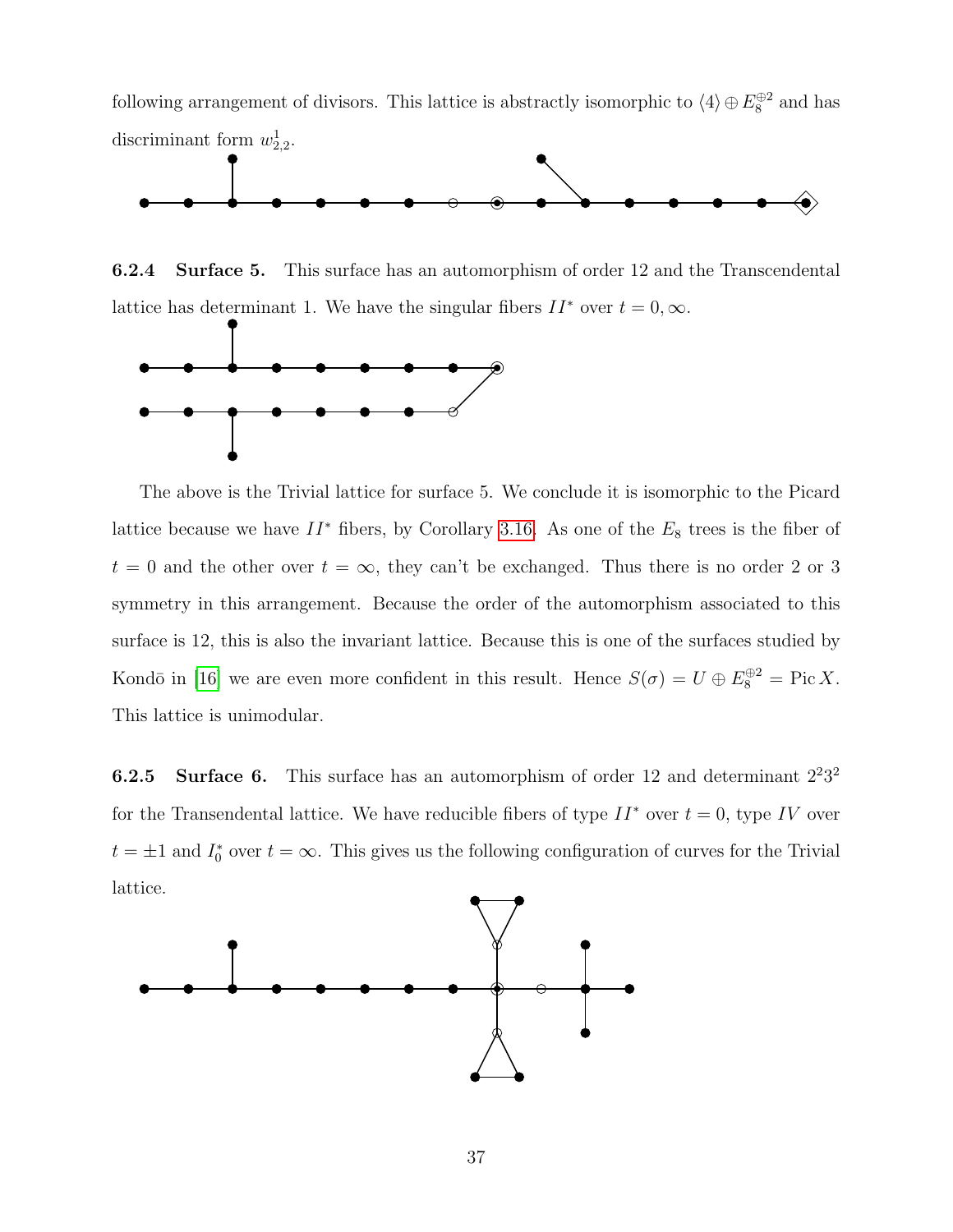Because we have a  $II^*$  fiber, we conclude that this is also the Picard lattice. (Corollary [3.16\)](#page-24-0) Hence, Pic  $X = U \oplus E_8 \oplus D_4 \oplus 2A_2^{\oplus 2}$ .

We make a remark regarding the action on the base. In [\[7\]](#page-65-9), the action of of the automorphism is given as fixing the base. The challenge with this is that the fixed-point at the intersection of the  $II^*$  fiber and the section is of type  $(6, 7)$  which is not a point contained in a point-wise fixed curve. It can be observed that this action does not fix the Weierstrass model and the action should be  $(-\zeta_3x, \zeta_4y, -t)$ . We know from [\[10\]](#page-65-5) that the 2-form must be  $\frac{dx\wedge dt}{dy}$ . Thus the action on the 2-form is given by  $\frac{(-\zeta_3)(-1)}{\zeta_4} = \zeta_{12}$  making the action purely non-symplectic as desired.

By examining the configuration, we determine there are  $3$  fixed-points of type  $(2, 11)$ , 2 of type  $(3, 10)$ , 2 of type  $(4, 9)$ , 2 of type  $(5, 8)$ , 2 of type  $(6, 7)$  and  $\alpha = 1$ . These fit the relations for order 12, so we feel good about moving forward in the computation. The following is the topological Lefschetz formula for  $\sigma$ .

$$
11 = 3r_{\sigma} - \frac{3}{2}r_{\sigma^2} - r_{\sigma^3} + \frac{1}{2}r_{\sigma^6}
$$

We need to compute the ranks of the different powers of  $\sigma$  to finish the computation. We start with  $\sigma^2$ , which has order 6. We notice that this surface is not one of the cases given in [\[10\]](#page-65-5). Because the base is certainly fixed by  $\sigma^2$ , the  $A_2$  configurations over  $t = \pm 1$  are invariant under  $\sigma^2$ . We get 7 points of type  $\frac{1}{6}(2, 5)$  and 4 of type  $\frac{1}{6}(3, 4)$ . From the relations in [\[10\]](#page-65-5), we know that we have two point-wise fixed rational curves. We get the following topological Lefschetz formula for  $\sigma^2$ .

$$
7 + 2\alpha = \frac{5}{2}r_{\sigma^2} - r_{\sigma^4} - \frac{1}{2}r_{\sigma^6}
$$

We know that the permutation of the extremal curves of the  $D_4$  configuration is order 3 because one of the fixed-points of the central curve is of type  $\frac{1}{6}(2, 5)$ . Because  $\sigma^4$  has an order 3 action on the lattice, this means that  $r_{\sigma^4} = 16$ . This is because the rank of the invariant lattice for an order 3 automorphism must be even and because the three  $D_4$  curves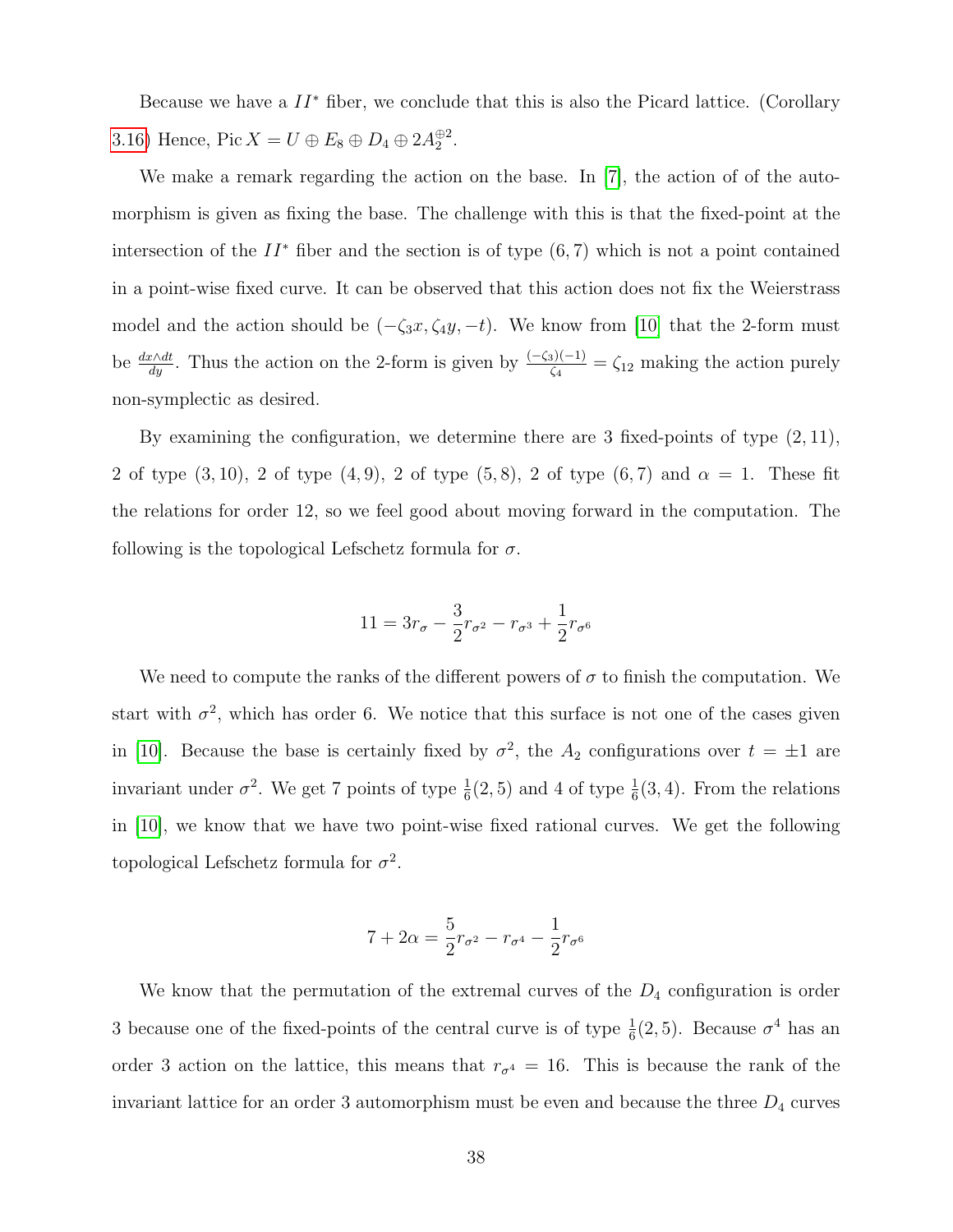are permuted it is not the case that it fixes the whole lattice, but does fix the curves in the  $E_8$ , U and both  $A_2$  configurations.

In considering  $r_{\sigma^6}$ , we observe that the only possible action is order 2 and that the IV fibers are both fixed. Thus  $r_{\sigma} = 16, 18$  because it must be divisible by 2. To see it is not equal to 18, we observe that if it were equal to 18, then the Lefschetz formula for  $\sigma^2$  becomes

$$
64 + 4\alpha = 5r_{\sigma^2}
$$

and the left hand side can not be made divisible by 5 without adding more point-wise fixed rational curves. As this would violate the relations in [\[10\]](#page-65-5), we conclude that  $r_{\sigma} = 16$ . This means that

$$
62 + 4\alpha = 5r_{\sigma^2}
$$

or that  $r_{\sigma} = 14$ .

Finally, the fact that  $r_{\sigma} \neq 18$  means that there is an order 2 action on the curves inside each IV fiber when fixed. This means that  $r_{\sigma^3} = 15$ . By the topological Lefschetz formula for  $\sigma$ , we see that

$$
11 = 3r_{\sigma} - 21 - 15 + 8
$$

which gives that  $r_{\sigma} = 13$ . This lets us conclude that the following is  $S(\sigma)$ , where the triangle denotes the linear combination of all of the curves in both  $A_2$  configurations and the diamond denotes the linear combination of the extremal curves in the  $D_4$  configuration.



Because this certainly embeds primitively, has the appropriate rank and is clearly fixed by the automorphism, we know this must be  $S(\sigma) = U \oplus E_8 \oplus A_1(4) \oplus A_2$ . This has discriminant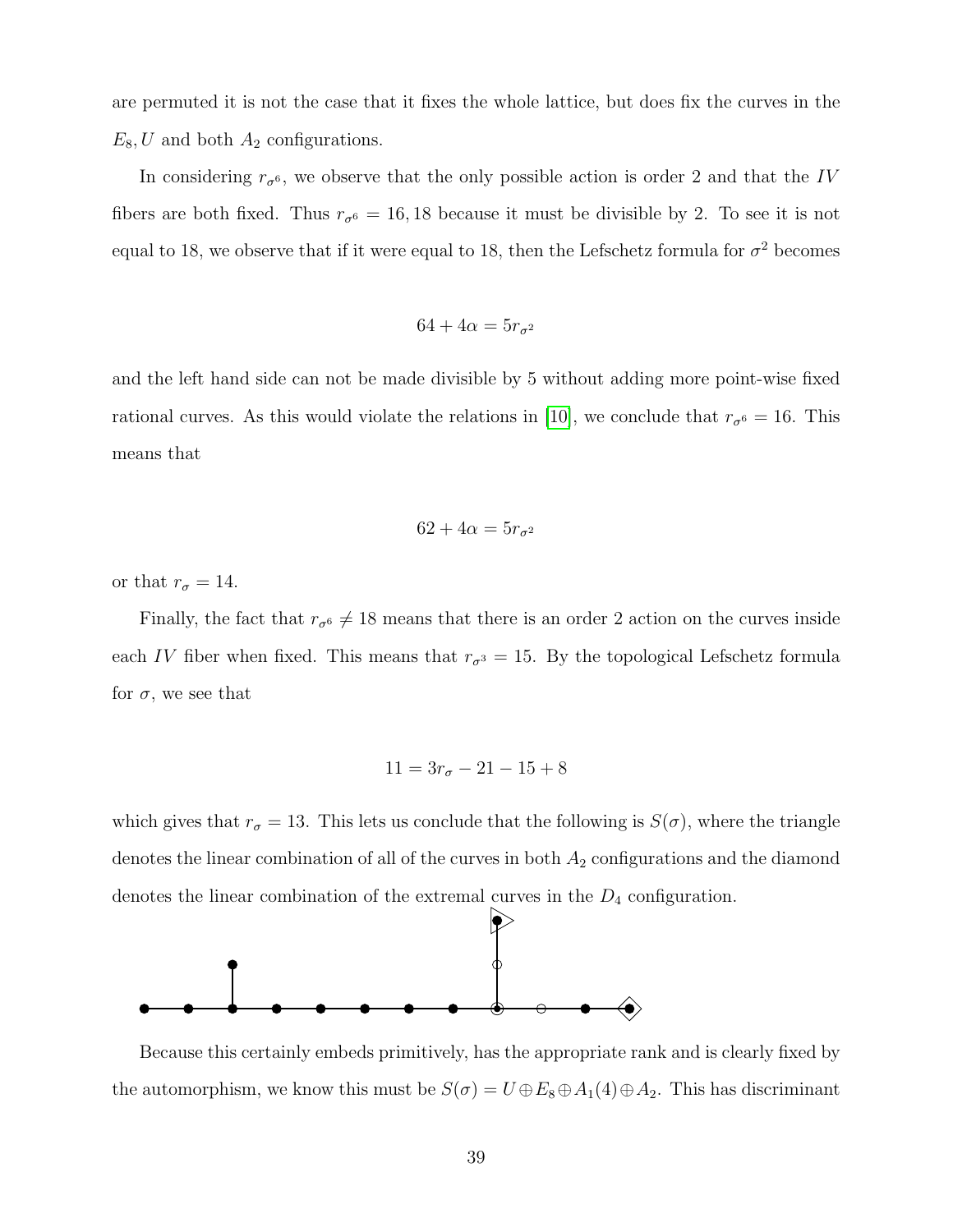form  $w_{2,3}^{-1} \oplus w_{3,1}^1$ .

6.2.6 Surface 7. This surface has an automorphism of order 12. The Transcendental lattice has determinant  $2^4$ . We have a  $II^*$  fiber over  $t = 0$  and two  $I_0^*$  fibers over  $t = \pm 1$ .



We see this is the Picard lattice because we have a  $II^*$  fiber. (Corollary [3.16\)](#page-24-0) Hence, Pic  $X = U \oplus E_8 \oplus D_4^{\oplus 2}$ .

By examining the configuration of curves, we see that we have at least 3 isolated fixed points of type  $(2, 11)$ , at least 2 of type  $(3, 10)$ , at least 1 of type  $(4, 9)$ , at least one of type  $(5, 8)$  and at least 1 of type  $(6, 7)$ . We also have a point-wise fixed curve in the  $E_8$ configuration. We notice that if we have another point of type  $(3, 10)$  and another of type (6, 7) we would satisfy the relations on fixed-points for order 12. These extra points make sense because we need isolated fixed-points where the II fiber over  $t = \infty$  meets the section and the node of the curve. We turn to the topological Lefschetz formula.

$$
10 + 2(1) = 2 + r_{\sigma} - l + (i + (-i))m_1 - m_2 + m_3 + \mu(12)
$$

Here l denotes the rank of the eigenspace of  $-1$ ,  $m_1$  the rank of the eigenspace of i,  $m_2$  the rank of the eigenspace of the primitive 3rd root of unity and  $m_3$  the rank of the eigenspace of the primitive 6th root of unity. We can make several simplifying observations to get the new expression below.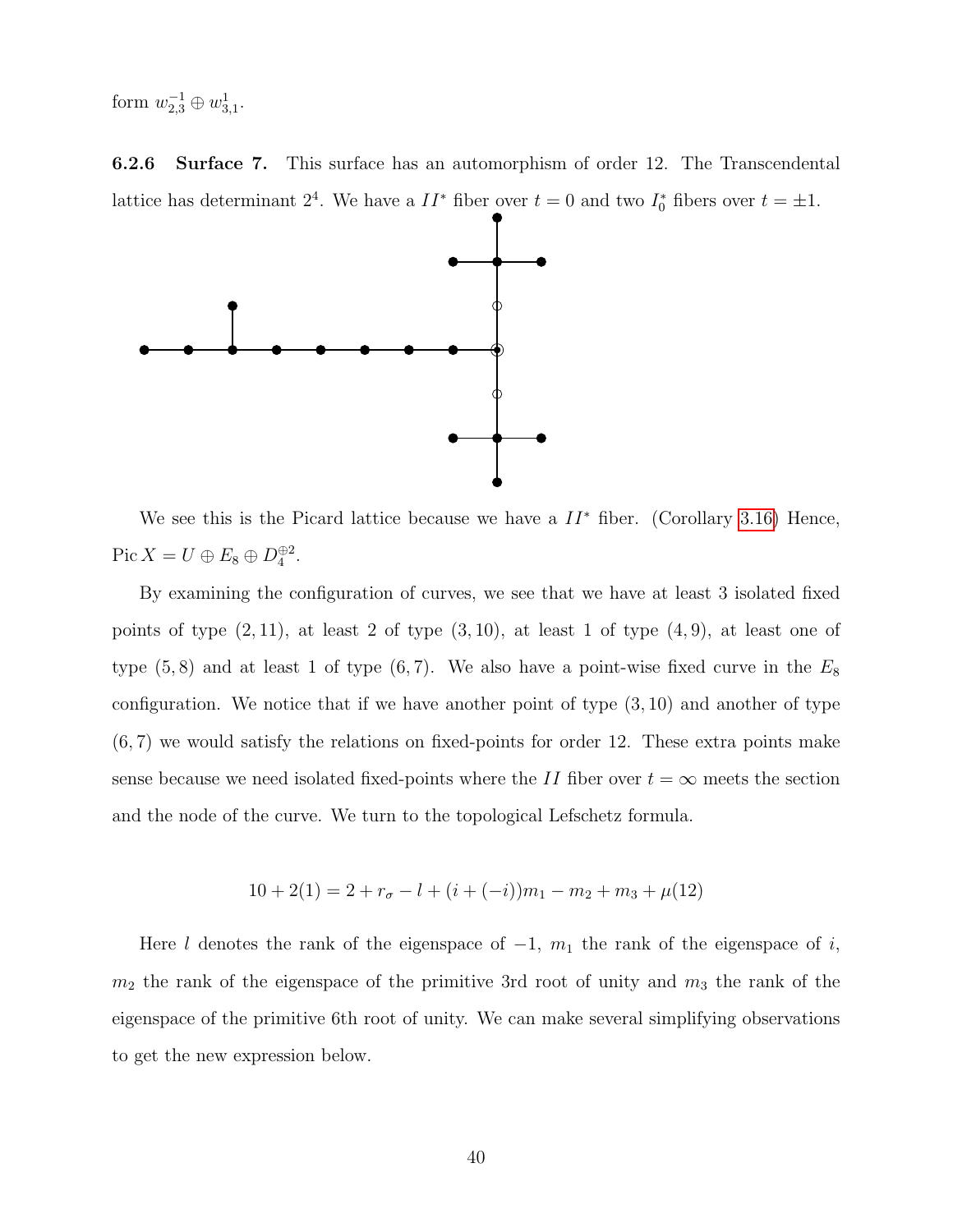$$
10 = r_{\sigma} - l - m_2 + m_3
$$

We observe that we can write  $l = r_{\sigma^2} - r_{\sigma}$ ,  $m_2 = \frac{1}{2}$  $\frac{1}{2}(r_{\sigma^3}-r_{\sigma})$  and  $m_3=\frac{1}{2}$  $\frac{1}{2}(r_{\sigma^6}-r_{\sigma^2}-r_{\sigma^3}+r_{\sigma}).$ All together this gives the formula

$$
10 = 3r_{\sigma} - \frac{3}{2}r_{\sigma^2} - r_{\sigma^3} + \frac{1}{2}r_{\sigma^6}
$$

which means if we can find the rank of the invariant lattices of  $\sigma^2, \sigma^3, \sigma^6$ , we know the rank of the invariant lattice,  $S(\sigma)$ . We consider  $\sigma^2$  first as it is an order 6 automorphism. By inspecting the configuration, we realize that we have at least 6 points of type  $\frac{1}{6}(2,5)$ , at least 6 of type  $\frac{1}{6}(3, 4)$  and at least two point-wise fixed rational curves. This fits the relations given in [\[10\]](#page-65-5) so we proceed for now. The following is the topological Lefschetz formula for  $\sigma^2$ .

$$
12 + 2\alpha = 2 + r_{\sigma^2} - (r_{\sigma^4} - r_{\sigma^2}) - \frac{1}{2}(r_{\sigma^6} - r_{\sigma^2}) + 2\mu(6)
$$

We make the observation that the one of the fixed points in the central curve of each  $D_4$  configuration is of type  $\frac{1}{6}(2, 5)$ . As this action on the tangent space has order 3, this means the permutation on the curves is order 3 and  $r_{\sigma^4} = r_{\sigma^2}$ . This tells us additionally that  $r_{\sigma^6} = 18$ . This gives us the following new formula.

$$
34 + 4\alpha = 3r_{\sigma^2}
$$

The only choices for  $\alpha$  that make the left hand side divisible by 3 are  $-1, 2, 5$ . We know that  $\alpha = -1$  gives us  $r_{\sigma^2} = 10$  which is two small and  $\alpha = 5$  gives us that  $r_{\sigma} = 18$  which would mean that the automorphism acts trivially on  $Pic X$ , which is absurd. This tells us that  $r_{\sigma^2} = 14$ .

Now we only need  $r_{\sigma^3}$  to finish our computation. We know that the linear combination of the two  $D_4$  configurations is fixed by  $\sigma^3$ , meaning  $r_{\sigma^3} \ge 14$ . We also have the following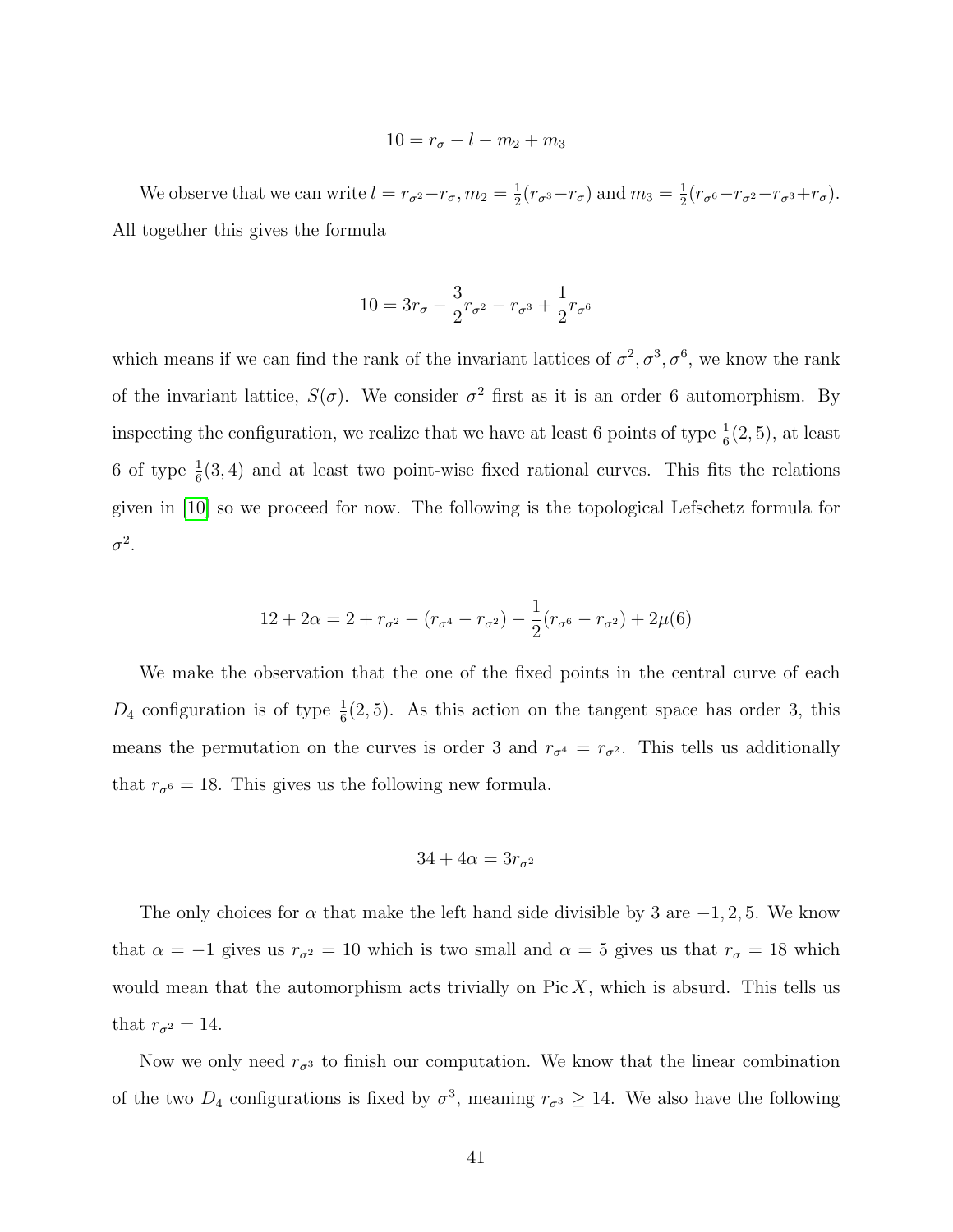simplification of the topological Lefschetz formula for  $\sigma$ .

$$
22 + r_{\sigma^3} = 3r_{\sigma}
$$

Because the left hand side must be divisible by 3, we conclude that  $r_{\sigma^3} = 14, 17$ . Because  $\sigma^3$  is an order 4 automorphism, we merely need to see observe that  $r_{\sigma^3} = 17$  is not a case given in the classification of [\[2\]](#page-64-0). Thus  $r_{\sigma^3} = 14$  and  $r_{\sigma} = 12$ .

This means we have the following for  $S(\sigma)$ , where the diamond represents the linear combination of the central curves of the  $D_4$  configurations and the triangle the linear combination of the six extremal curves of both  $D_4$  configurations. As this is certainly fixed by the action, is primitive and of the correct rank, the lattice below must be  $S(\sigma)$  and has discriminant form  $v \oplus w_{3,1}^{-1}$ . By Nikulin's theorem, it is abstractly isomorphic to  $U \oplus D_4 \oplus E_6$ .



6.2.7 Surface 9. This surface has automorphisms of order 9 and 18. The transcendental lattice has determinant 3 and we have  $II^*$  over  $t = 0$  and  $IV^*$  over  $t = \infty$ .



This is the Trivial lattice of the surface. Because we have a  $II^*$  fiber, we know by Corollary [3.16](#page-24-0) that this is the Picard lattice. As  $\sigma$  has order 9, it must fix the whole lattice as there is no order 3 symmetry. We can write this as  $S(\sigma) = Pic X = U \oplus E_6 \oplus E_8$ , which has discriminant form  $w_{3,1}^{-1}$ .

As  $\tau$  is order 18, we consider  $\tau^3$ , which has order 6. As there are three II fibers that don't contribute to the Picard lattice, we recognize this as one of the cases in [\[10\]](#page-65-5). This tells us there are 5 points of type  $(2, 5)$  and 8 of type  $(3, 4)$  and 2 point-wise fixed rational curves.

Because the  $U \oplus E_8$  curves must be fixed as well as the central curves of the  $E_6$ , we conjecture the invariant lattice of  $\tau^3$  is the following.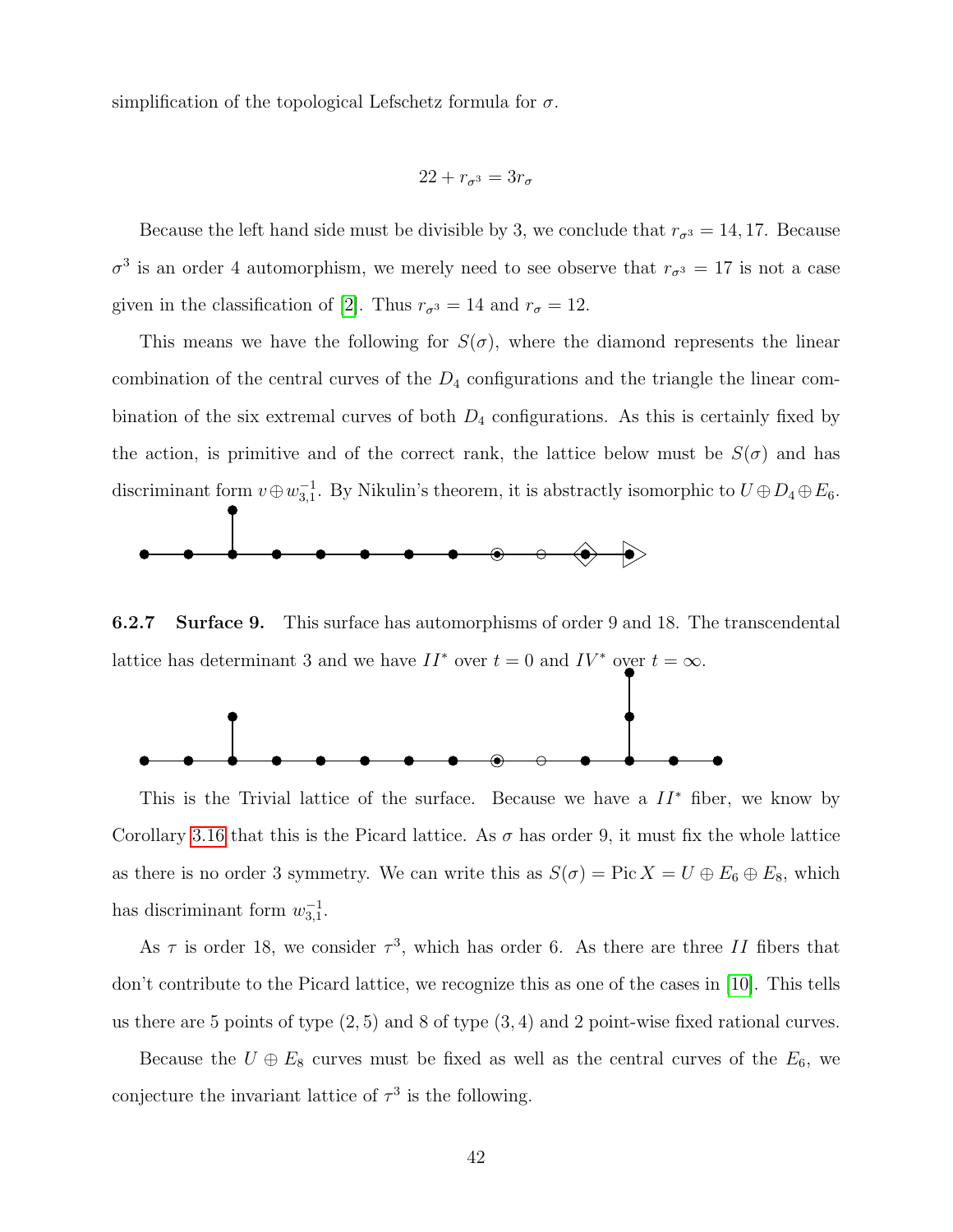

Where the diamond curves are the linear combination of the appropriate curves. To see this is the lattice, we must use fixed-point theory to prove  $r_{\tau^3} = 14$ . By examining the proposed lattice, it's clear that this lattice is fixed by  $(\tau^*)^3$  so  $r_{\tau^3} \geq 14$ . We know by the topological Lefschetz formula that

$$
13 + 2\alpha_{\tau^3} = 2 + \text{tr}\left((\tau^3)^*|_T\right) + \text{tr}\left((\tau^3)^*|_{\text{Pic}}\right)
$$

and we point out that by [\[10\]](#page-65-5)  $\alpha = 1, 2$ . We consider the trace of the action on the transcendental lattice first. We know that the eigenvalues of  $\sigma$  on the transcendental lattice are  $\zeta_{18}, \zeta_{18}^5, \zeta_{18}^7, \zeta_{18}^{11}, \zeta_{18}^{13}, \zeta_{18}^{17}$ . This means  $\text{tr}((\tau^3)^*|_{\text{Pic}}) = 3(\zeta_6 + \zeta_6^5) = 3$ .

By examining Pic X, we see the only eigenvalues on this sublattice can be  $\pm 1$ . This means that we can write the trace as  $r_{\tau^3} - (16 - r_{\tau^3}) = 2r_{\tau^3} - 16$ .

So it is the case that

$$
24 + 2\alpha = 2r_{\tau^3}
$$

and because  $\alpha = 1$  or 2, it must be the case that  $r_{\tau^3} = 14$ . Because the invariant lattice of  $\tau$  is contained in the invariant lattice of  $\tau^3$  and  $\tau$  also clearly fixes the invariant lattice of  $\tau^3$ , the conjectured lattice is the invariant lattice of  $\tau$ . Thus  $S(\tau)$  is given by the second arrangement of divisors above and has discriminant form v. By Nikulin's theorem,  $S(\tau)$  is abstractly isomorphic to  $U \oplus E_8 \oplus D_4$ .

6.2.8 Surface 10. This surface has automorphisms of order 9 and 18. The determinant of the Transcendental lattice is  $3^2$ . We have a  $II^*$  fiber over  $t = 0$  and three IV fibers over the third roots of unity.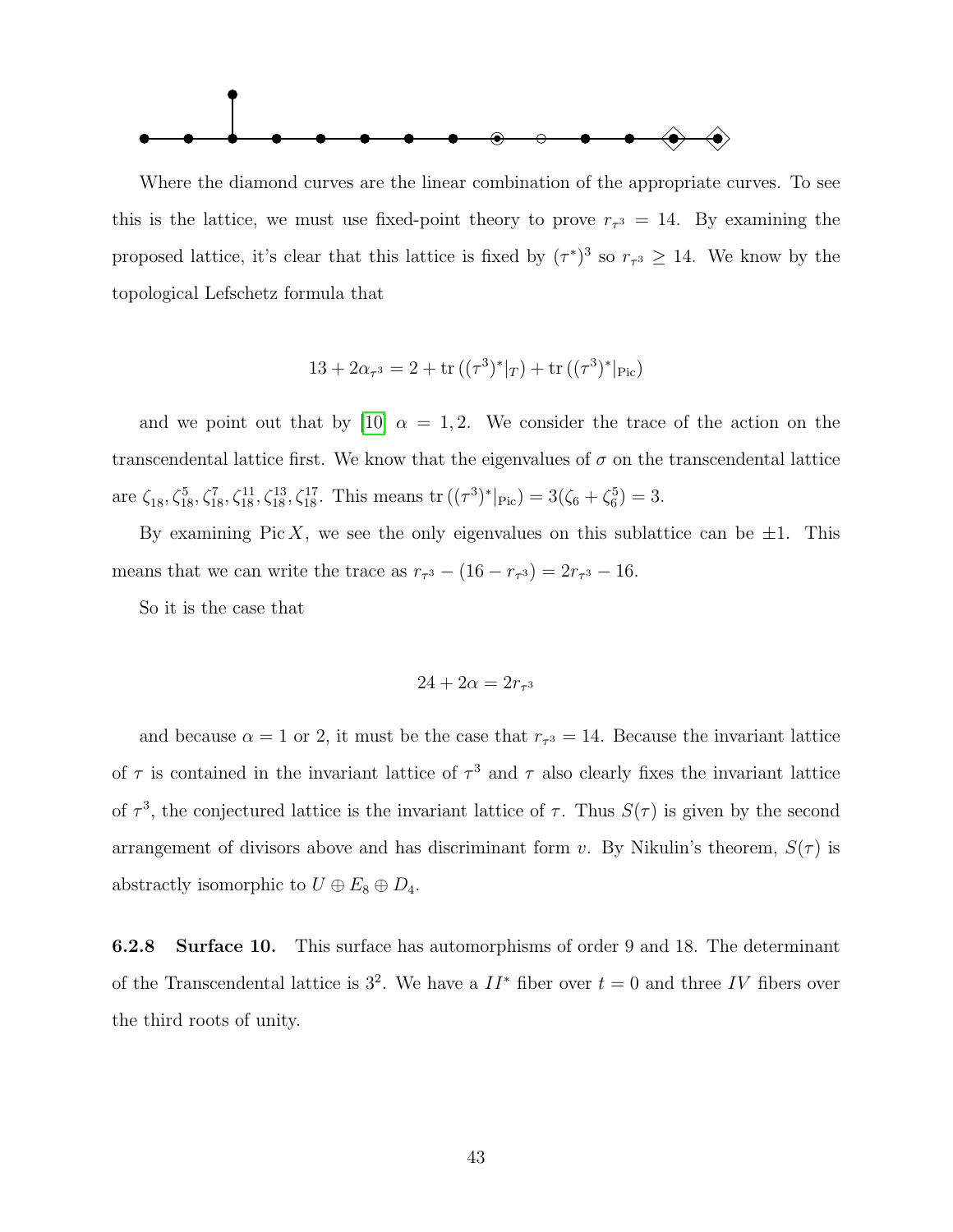

This is the Trivial lattice of the surface. The configuration comes from the combination of the  $II^*$  fiber over  $t = 0$  and the three IV fibers over the roots of unity. Because we have a II<sup>\*</sup> fiber, we know this is also the Picard lattice. (Corollary [3.16\)](#page-24-0) So Pic  $X = U \oplus E_8 \oplus A_3^{\oplus 3}$ .

Here we have to do a little work to see what the invariant lattice of the order 9 automorphism is. We're able to determine there are at least 8 isolated fixed points in the  $E_8$ configuration. We're also able to determine the lattice below is clearly fixed by the automorphism. This is because the automorphism exchanges each of the three IV fibers and the diamond curves represent the linear combination of non-redundant components of the fiber.



To argue that  $r_{\sigma} = 12$ , we turn to the topological Lefschetz formula. We know that the action on the transcendental lattice is given by the primitive 9th roots of unity and because 9 is not square free, this means that  $tr(\sigma^*|_T) = 0$ . So we get the following.

$$
N + 2\alpha = 2 + r_{\sigma} - \frac{1}{2}(16 - r_{\sigma}) = \frac{3}{2}r_{\sigma} - 6
$$

By examining the  $E_8$  configuration, we learn there are at least 3 fixed points of type  $(2, 8)$ , 2 of type  $(3, 7)$ , 2 of type  $(4, 6)$  and 1 of type  $(5, 5)$  together with at least one point-wise fixed rational curve.

We know from [\[18\]](#page-66-10) that the relation  $n_{3,7} = 2\alpha + 1$  holds. So it must be the case that  $\alpha \geq 1$  and  $n_{3,7} \geq 3$ . From the same we know that  $n_{2,8} + n_{5,5} = 3\alpha + 1$  This means that  $n_{2,8} + n_{5,5} = 4, 7$  and we have enough of these types of points for the first option. Finally, we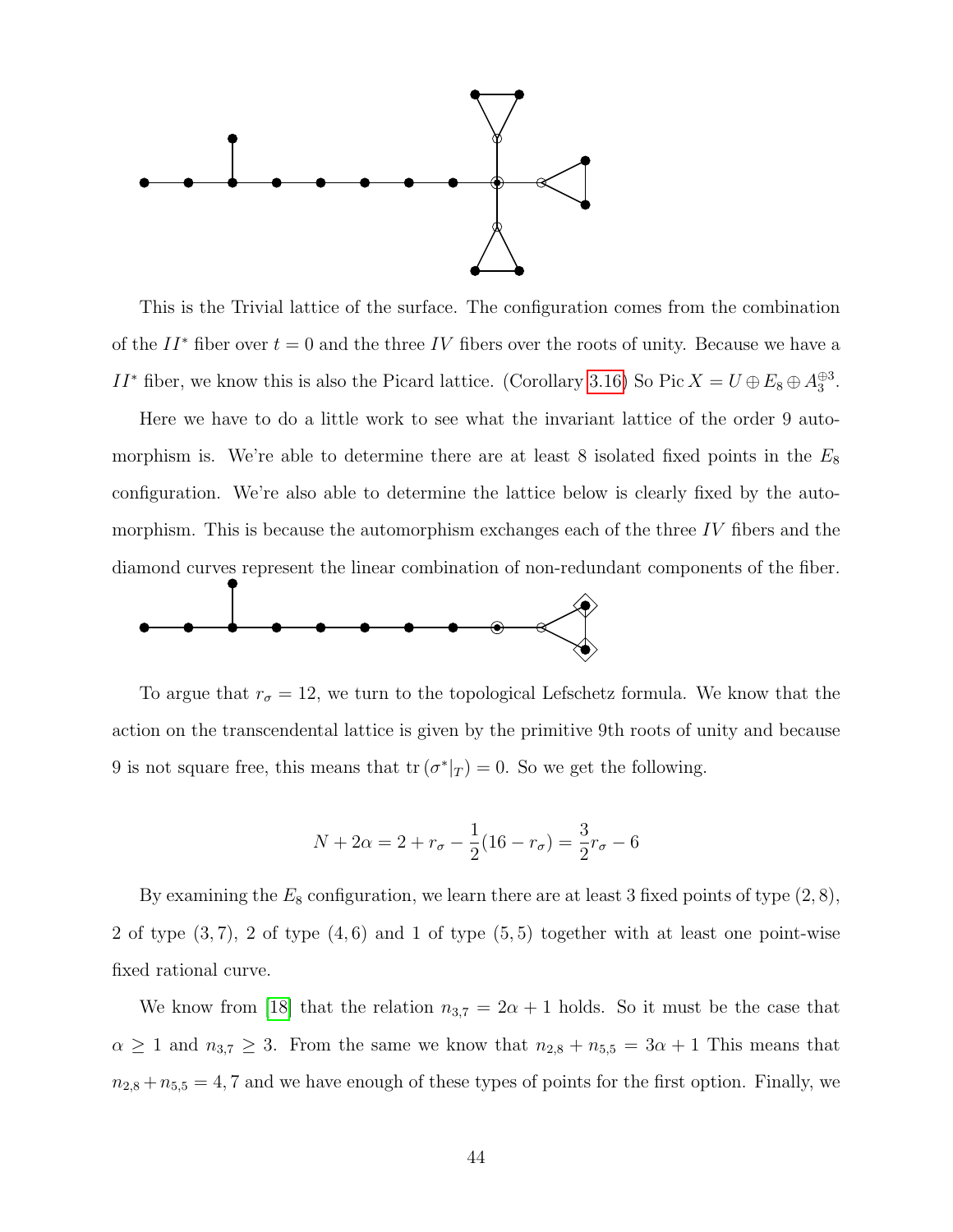know that  $n_{4,6} + 3n_{2,8} = 8\alpha + 4$  and so we must have at least one more fixed-point of type (4, 6). In the final tally, this means that  $N \ge 10$  and  $\alpha \ge 1$ . So we get the relation  $18 = \frac{3}{2}r_{\sigma}$ or  $r_{\sigma} = 12$  because adding any more fixed points or point-wise fixed curves would give us too large a rank for the invariant lattice by the same relations. Thus our conjectured lattice is the invariant lattice in question. So  $S(\sigma) = U \oplus E_8 \oplus A_2(3)$  and has discriminant form  $w_{3,1}^1 \oplus w_{3,2}^1$ .

Now we consider  $\tau$  the automorphism of order 18. We observe that the only place for an order two action on the invariant lattice of  $\sigma$  is to exchange the two curves in the  $A_2(3)$ configuration. This would give us the lattice below where the curve represented with a triangle is the linear combination of the two diamond curves. It is worth remarking that this is clearly fixed by the automorphism.



To see this is in fact the invariant lattice, we have to prove that  $r<sub>\tau</sub> \neq 12$  and we're done. We turn to an examination of  $\tau^3$  which has order 6. Because of the additional II fiber over  $t = \infty$ , we recognize this as one of the cases in [\[10\]](#page-65-5) and we know that  $\sigma^3$  has 7 fixed points of type (2, 5), 4 of type (3, 4), 2 point-wise fixed rational curves and no point-wise fixed curves of positive genus.

As before we turn to the topological Lefschetz formula. We again know that  $tr((\tau^3)^*|_T) =$ 3. Because each of the IV fibers is fixed by  $\tau^3$ , the only eigenvalues on Pic X are  $\pm 1$ . By a topological Lefschetz argument, we see that  $r_{\sigma^3} = 13$  or that the invariant lattice is the following.

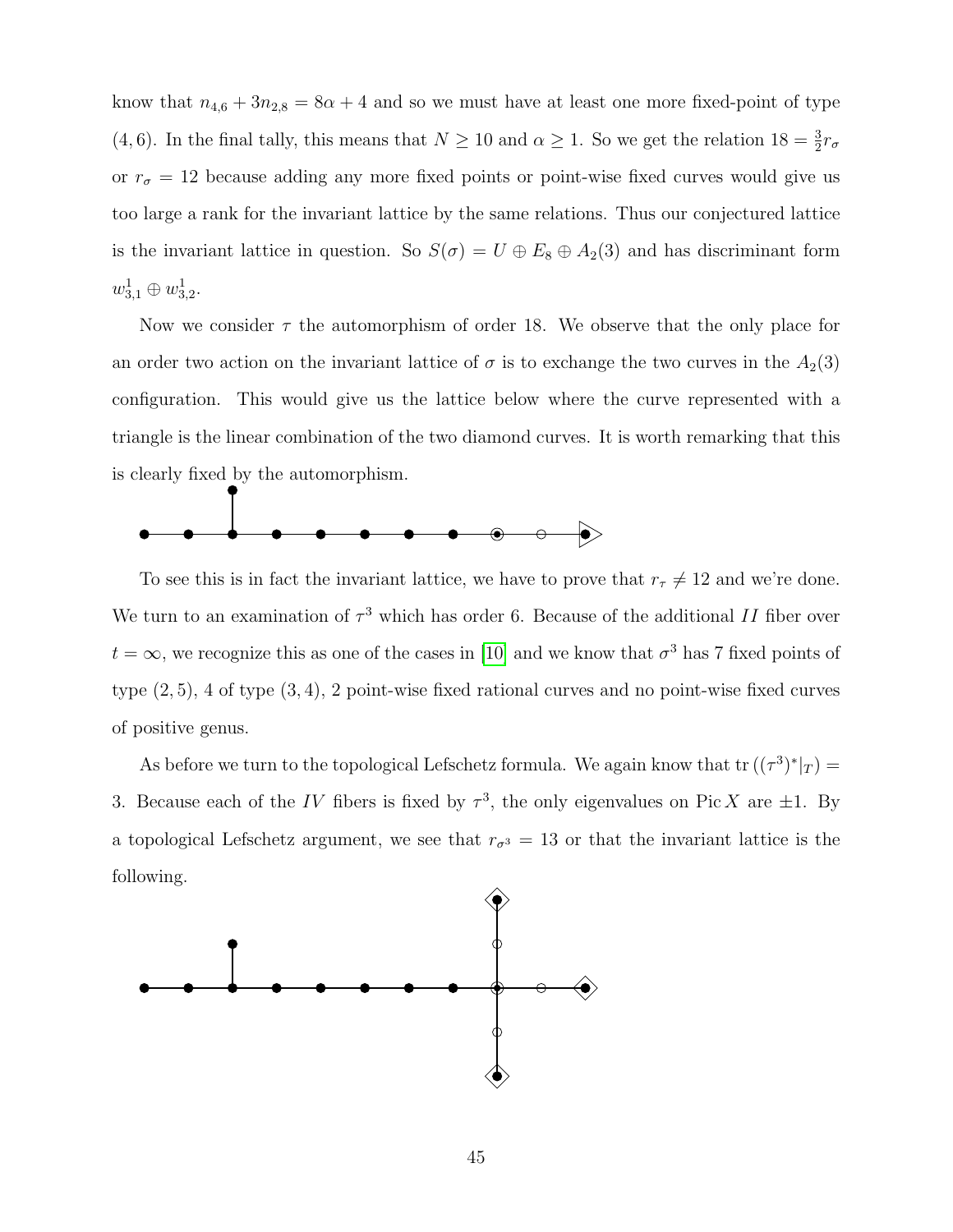This doesn't immediately appear useful, but we observe that the invariant lattice of  $\tau$ must be contained in the invariant lattices of  $\tau^2$  (having order 9) and  $\tau^3$ . The conjectured invariant lattice is precisely the intersection of the two invariant lattices, so  $r<sub>\tau</sub> \neq 12$ . This completes the argument. Thus  $S(\tau) = U \oplus E_8 \oplus A_1(6)$ .

6.2.9 Surface 16. This surface has an order 24 automorphism and the determinant of the Transcendental lattice is  $2^2$ . From the fibration we get reducible fibers of type  $II^*$  over  $t = 0$ , which gives us the following configuration of curves that generate the Trivial lattice of the surface.



To see that this is the Picard lattice, we observe that we have a  $II^*$  fiber. This means that this lattice is isomorphic to the Picard lattice. (Corollary [3.16\)](#page-24-0)

We can examine  $\sigma^3$  and use the relations for fixed-points of order 8 to argue the action on the curves of the  $D_4$  configuration must be order 3. If one does this, we see that it is the case that  $\sigma^3$  fixes Pic X. Thus the only action on the lattice is order 3. As the only place for an order 3 action is exchanging the extremal curves of the  $D_4$  configuration, we conclude that the following must be  $S(\sigma)$ , where the diamond curve is the linear combination of the three extremal curves.



As this is clearly invariant under the action, we need only argue that  $r_{\sigma} = 12$ . This is done by examining the topological Lefschetz formula for  $\sigma^4$ , which is an order 6 automorphism. We see that we get 5 fixed-points of type  $\frac{1}{6}(2,5)$  and 4 of type  $\frac{1}{6}(3,4)$ . There are four fibers of type II and each of these contributes an additional fixed-point of type  $\frac{1}{6}(3, 4)$ . This data together gives us the Lefschetz formula.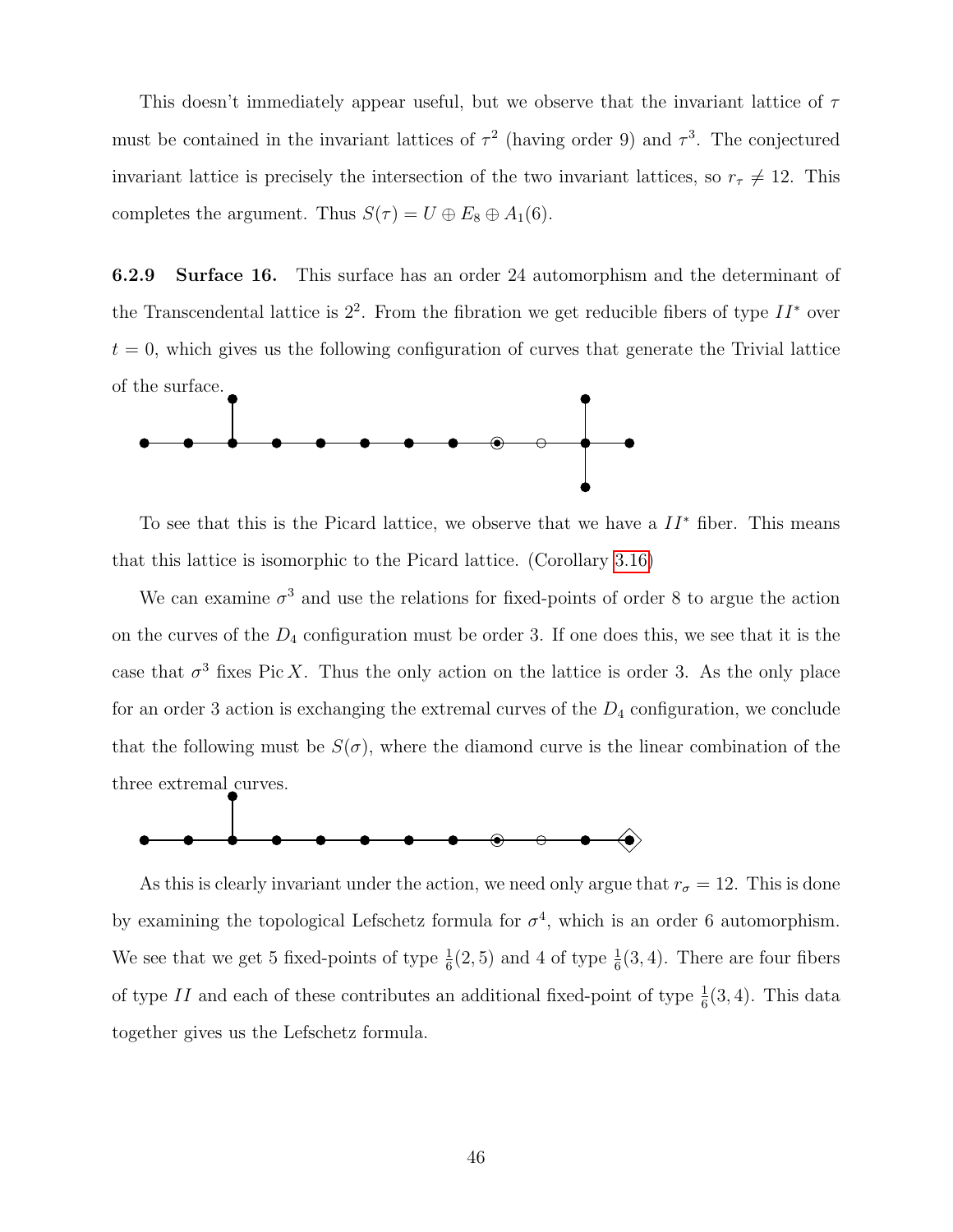$$
7 + 2\alpha = 2 + r_{\sigma^4} - l - m + 4\mu(6)
$$

In this expression l is the rank of the eigenspace of  $-1$  and m the rank of the eigenspace of a primitive 3rd root of unity. Because  $\sigma^3$  fixes Pic X, we know that  $l = 0$ . We can also rewrite  $m=\frac{1}{2}$  $\frac{1}{2}(r_{\sigma^{12}}-r_{\sigma^4})$ . Because  $\sigma^{12}$  is a power of  $\sigma^3$ , we know  $r_{\sigma^{12}}=14$ . This gives us the following.

$$
7 + 2\alpha = \frac{3}{2}r_{\sigma^4}
$$

This means that  $r_{\sigma^4} = 12$ . Because  $r_{\sigma} \leq 12$  and  $r_{\sigma} \geq 12$ , we know  $S(\sigma)$  is generated by the proposed configuration with discriminant form  $w_{3,1}^1$ . Furthermore,  $S(\sigma) = U \oplus E_8 \oplus A_2$ .

6.2.10 Surface 18. This surface has an automorphism of order 24 and determinant of the discriminant lattice equal to  $2^23^4$ . This surface has a fiber of type  $I_0^*$  over  $t=0$  and four fibers of type  $IV$  over the 4th roots of unity. From the fibration we get the following configuration of curves.



To see the Trivial lattice is isomorphic to the Picard lattice, we observe that the discriminant groups of the  $I_2$  and  $I_0^*$  are of relatively prime order. This means that  $|MW X| = 1$ and the Trivial lattice is isomorphic to the Picard lattice.

We turn to the problem of determining  $S(\sigma)$ . We consider the action of  $\sigma^8$ , which has order 3. Because the action on the base has order 4, the  $IV$  fibers are all fixed. Furthermore, since the action is order 3, this means all of the curves in the  $A_2$  are fixed. This means that  $r_{\sigma^8} \geq 12$  because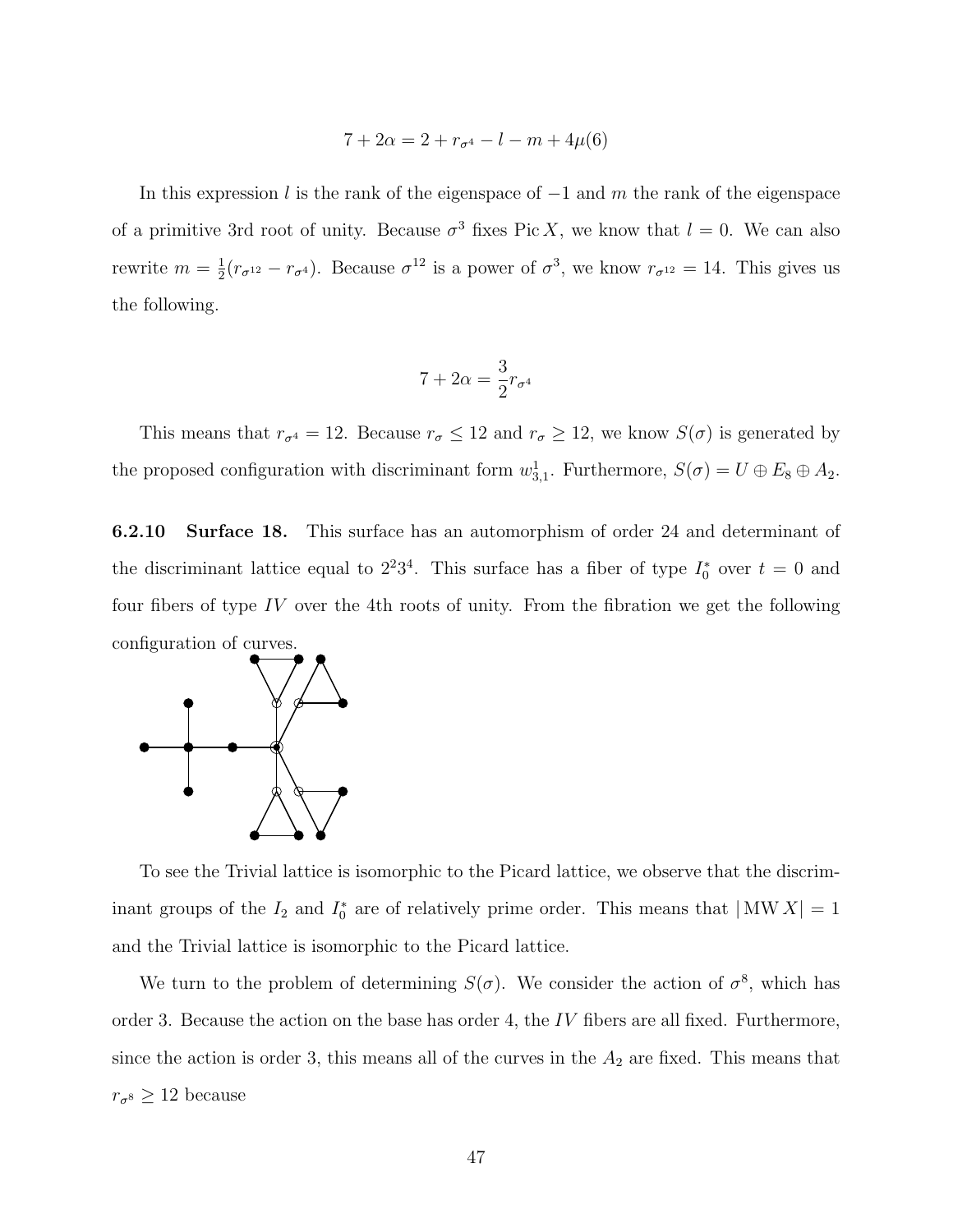

is clearly fixed by  $\sigma^8$ . We also know that the section is fixed point-wise by  $\sigma^8$  so we can find an isolated fixed point at the intersection of the two central curves of the  $D_4$  configuration. As  $r_{\sigma^8}$  must be even because eigenvectors of the primitive 3rd roots of unity come in pairs, this means that  $r_{\sigma^8} = 12$ .

An alternative way to see this is  $S(\sigma^8)$  is to observe that there are 5 isolated fixed-points: one in the  $I_0^*$  fiber and four from the IV fibers. We notice that this lattice is isomorphic to  $U \oplus A_2^{\oplus 5}$ , which is the invariant lattice given by the  $N = 5, k = 2$  case in [\[1\]](#page-64-1).

We now consider the action of  $\sigma^4$ , which has order 6. We see immediately that to have at least 1 fixed-point of type  $\frac{1}{6}(3,4)$  and 5 of type  $\frac{1}{6}(2,5)$ . To fit the relations on order 6, it must be the case that we have at least one more of type  $\frac{1}{6}(3, 4)$ . This gives the number of point-wise fixed rational curves as 1. We get the topological Lefschetz formula of  $\sigma^4$  as follows.

$$
7 + 2\alpha = 2 + r_{\sigma^4} - l - m + 4\mu(6)
$$

where  $m$  is the rank of the eigenspace of a primitive 3rd root of unity and  $l$  the rank associated to −1. We know that  $m = 1$  and  $r_{\sigma}$ <sup>8</sup> = 12, so this simplifies to the following.

$$
2 + 2\alpha = 2r_{\sigma^4} - 12
$$

or  $r_{\sigma^4} = 8$ . This gives us the following for  $S(\sigma^4)$  because each of the IV fibers is invariant under the action. The triangle is the linear combination of the extremal curves of the  $D_4$ configuration and the diamonds are the linear combinations of the two curves in each  $A_2$ .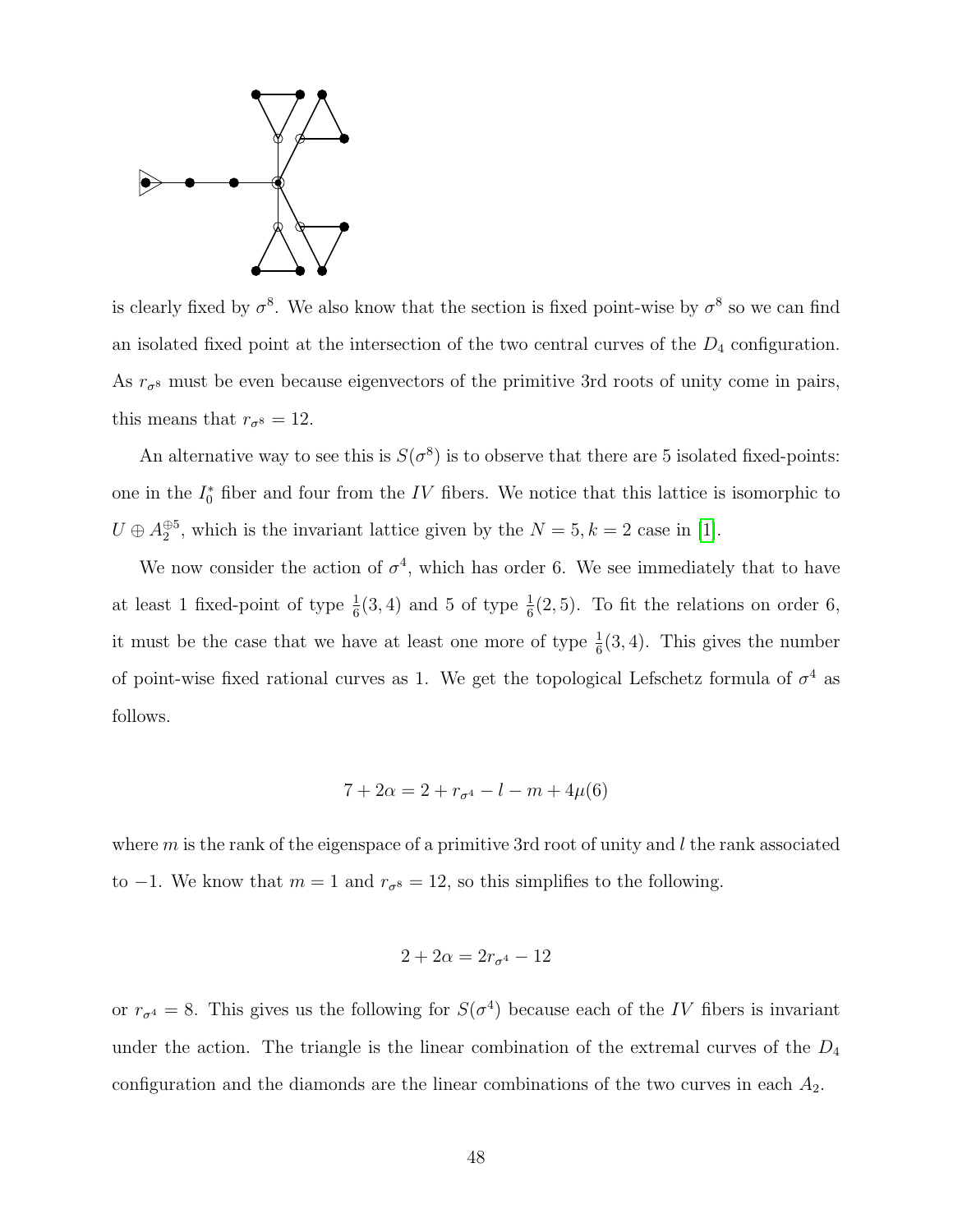

This also tells us that the action of  $\sigma$  on the curves of the IV fibers is order 8. We conclude then that  $S(\sigma)$  is the following, where the triangle is the linear combination of the curves of the  $D_4$  and the diamond is the sum of all 8 of the curves from the IV fibers.

$$
\bullet\hspace{10pt}\bullet\hspace{10pt}\bullet\hspace{10pt}\bullet\hspace{10pt}\bullet\hspace{10pt}\bullet\hspace{10pt}\bullet
$$

We see this is invariant under the action of  $\sigma$ , that no larger lattice is invariant under the action and that this lattice embeds primitively in Pic X. Thus  $S(\sigma) = U \oplus A_2 \oplus A_1(8)$ and has discriminant form  $w_{3,1}^1 \oplus w_{2,4}^{-1}$ .

6.2.11 Surface 25. For this surface we have automorphisms of order 21 and 42. The Transcendental lattice has determinant 1 and we have a single  $II^*$  fiber over  $t = 0$ .



The above is the Picard lattice for surface 22. In particular, because surface 22 has automorphisms of order 21 and 42, we're looking for symmetries of order 2,3 and 7. Because there are none, we see that this is also the invariant lattice of both automorphisms. So  $S(\sigma) = S(\tau) = Pic X = U \oplus E_8$ . This is unimodular.

6.2.12 Surface 28. The automorphism of this surface has order 28. The determinant of the Transcendental lattice is 1 and we have a single  $II^*$  over  $t = \infty$ .



This is the Picard lattice for surface 25 because we have a  $II^*$  fiber. (Corollary [3.14\)](#page-24-1) The configuration comes from the fiber of type  $II^*$  over  $t = \infty$  and can be written  $U \oplus E_8$ .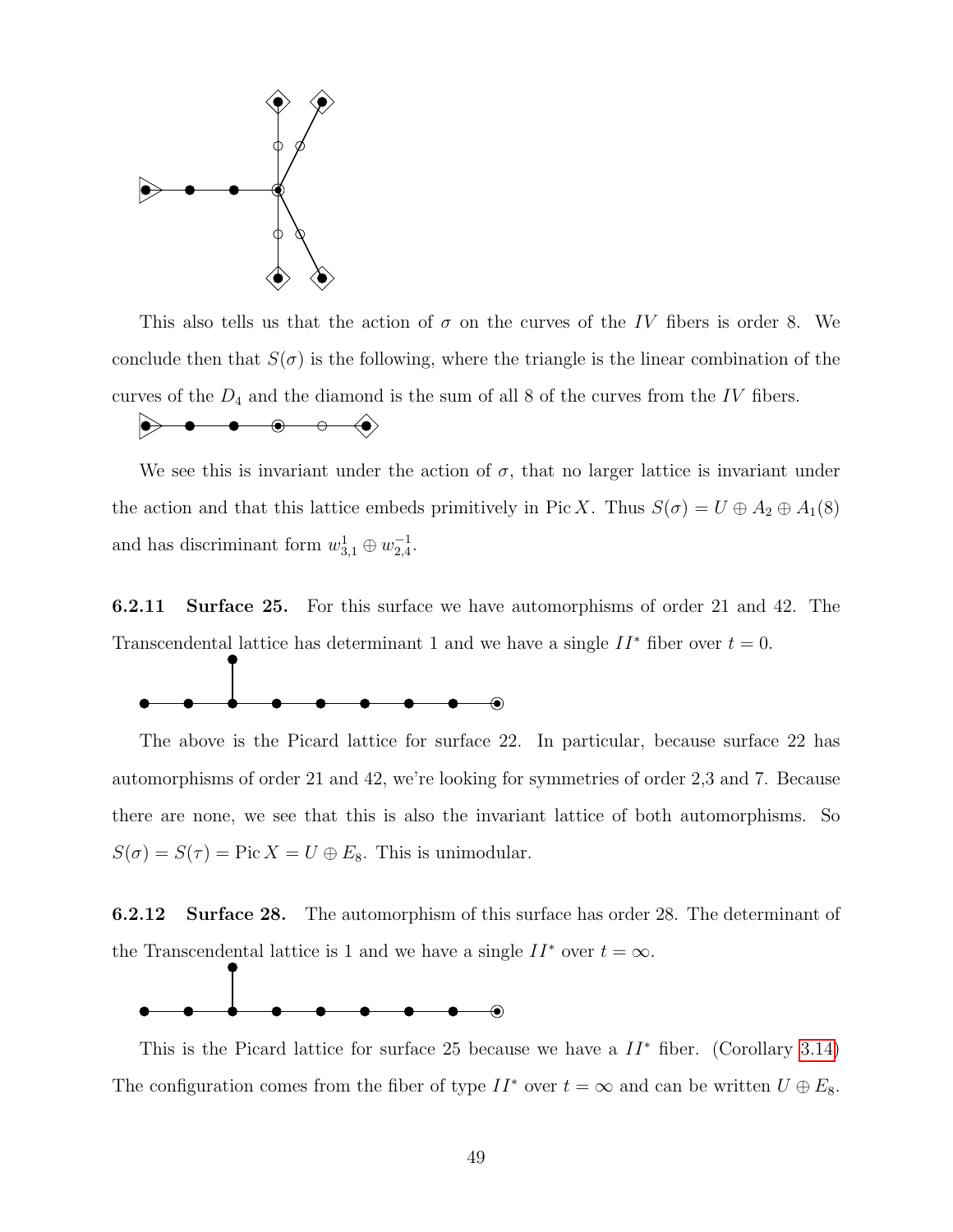The automorphism of this surface has order 28, and since there are no symmetries of order 2 or 7, this is also the invariant lattice. Again  $S(\sigma) = Pic X = U \oplus E_8$ .

6.2.13 Surface 31. This surface has an automorphism of order 32. The determinant of the Transcendental lattice is  $2^2$ . We have a single reducible fiber of type  $I_0^*$  over  $t = 0$ .



In the figure we see the arrangement of curves derived from the fibration. To convince ourselves that this is the Picard lattice we observe that  $|MW X| = 1$  by Corollary [3.14.](#page-24-1) Pic  $X = U \oplus D_4$ .

Because the automorphism of interest for surface 28 has order 32, we are interested in order 2 actions on the lattice. Because at most two of the terminal curves can be exchanged, we suspect strongly that the invariant lattice is the following:



where the diamond denotes the linear combination of the two exchanged curves.

To see that this must be the case we will make use of several different facts. We begin with the topological Lefschetz formula. Because the action has at most order 2 on this lattice, it is the case that  $(\sigma^*)^2$  must fix the whole Picard lattice. This means that we have

$$
N + 2\alpha = 2 + r_{\sigma} - (6 - r_{\sigma})
$$

because  $(6 - r_{\sigma})$  is the rank of the eigenspace associated to -1. Ultimately we can rearrange this to be

$$
N + 2\alpha + 4 = 2r_{\sigma}
$$

which is part of the way to what we need. From [\[7\]](#page-65-9) we know this automorphism has 6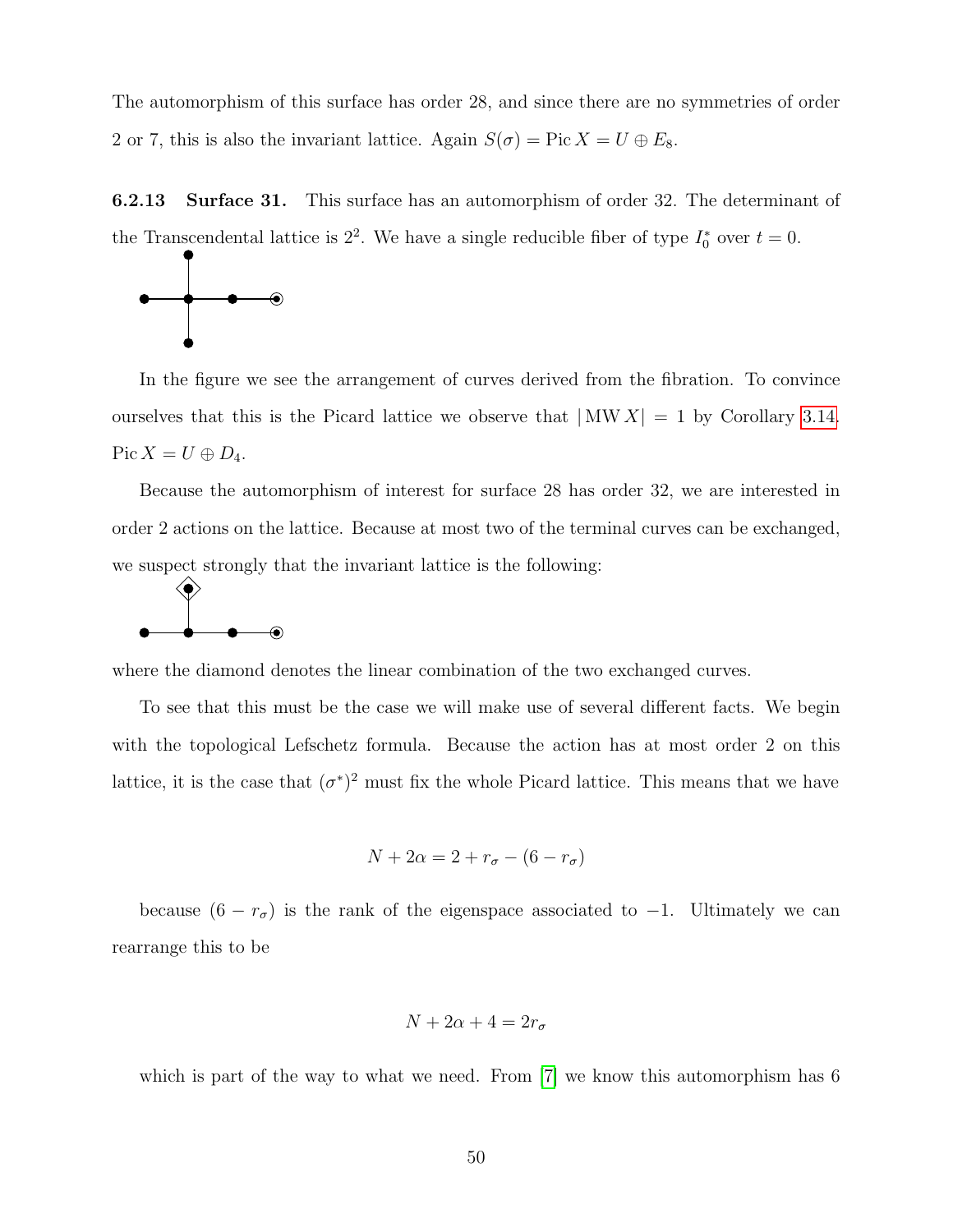isolated fixed-points. It is also the case that  $(\sigma^*)^2$  fixes the central curve of the  $D_4$  sublattice. By [\[24\]](#page-66-6) we know that an order 16 automorphism on a surface with a rank 6 Picard lattice fixes at most one rational curve. Thus  $\sigma$  can't fix any other rational curve and  $\alpha = 0$  for an  $r_{\sigma}$  of 5. Because the lattice embeds primitively by construction and is fixed by  $\sigma^*$ , we're done. Thus  $S(\sigma)$  is generated by the second arrangement of divisors given above and has discriminant form  $w_{2,2}^5$ . By Nikulin's theorem,  $S(\sigma)$  is isomorphic to  $U \oplus A_3$ .

6.2.14 Surface 32. This surface has an automorphism of order 36 and transcendental lattice with determinant 1. The fibration gives us a  $II^*$  over  $t = 0$ .



This is the Picard lattice for surface 29 because we have a  $II^*$  fiber. (Corollary [3.14\)](#page-24-1) As the order of the associated automorphism is 36, we're looking for symmetries of order 2 and 3. As none are present, we conclude this is the invariant lattice of the automorphism. Again  $S(\sigma) = Pic X = U \oplus E_8$ . This is again unimodular.

6.2.15 Surface 34. The automorphism associated with this surface has order 48. The determinant of the Transcendental lattice is  $2^2$ . We have an  $I_0^*$  fiber over  $t = \infty$ .



This configuration of curves is the Trivial lattice of the surface. Just as for surface 28, we use Corollary [3.14](#page-24-1) to conclude this is the Picard lattice. Thus Pic  $X = U \oplus D_4$ .

This means in particular that  $\sigma^{16}$  has order 3 and  $\sigma^3$  has order 16. In particular this tells us that by [\[24\]](#page-66-6)  $r_{\sigma^3}$  fixes all of Pic X. So the only possible action of  $\sigma^*$  would be to exchange the three extremal curves on the left.

We turn to consider  $r_{\sigma^{16}}$ . As this is an automorphism of order 3, we know from [\[3\]](#page-65-8) that  $\alpha_{\sigma^{16}} = \frac{r_{\sigma^{16}}-8}{2}$  where  $\alpha_{\sigma^{16}}$  is the  $\alpha$  invariant computed for  $\sigma^{16}$ . As the central curve of the  $D_4$  and the two curves on the right are fixed, this means that  $r_{\sigma^{16}} = 4, 6$ . Taki in [\[25\]](#page-67-0)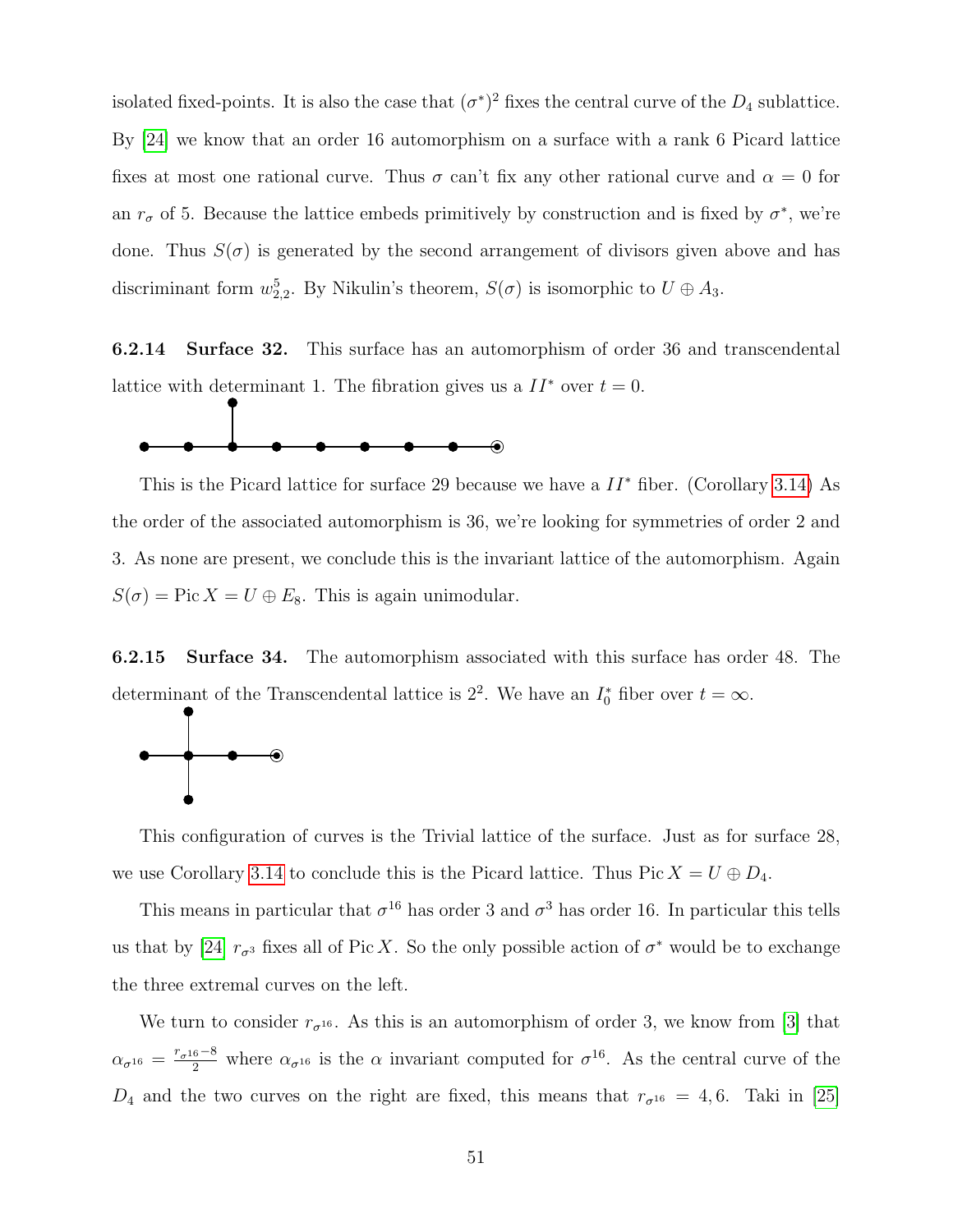showed that there are no K3 surfaces admitting an order 3 automorphism that fixes Pic  $X$ and having Picard rank 6. Thus it must be the case that  $r_{\sigma^{16}} = 4$ .

Because the invariant lattice of  $\sigma$  must be contained inside the invariant lattice of  $\sigma^{16}$ , we conclude that  $r_{\sigma} = 4$ .

$$
\begin{array}{ccc}\n\bullet & \bullet & \bullet & \bullet\n\end{array}
$$

We see that  $S(\sigma) = U \oplus A_2$  and has discriminant form  $w_{3,1}^1$ .

6.2.16 Surface 36. This surface has an automorphism of order 27 and an automorphism of order and 54. In addition to the reducible fiber IV over  $t = \infty$ , we have 10 fibers of type II over  $t = 0$  and the 9th roots of unity. This gives us the following configuration of curves for the Trivial lattice.



This surface is discussed in [\[16\]](#page-66-9). If this is the Picard lattice, it is also  $S(\sigma)$ . To see the Trivial lattice is isomorphic to the Picard lattice, we notice that the discriminant of Pic X is equal to the discriminant of the  $IV^*$  fiber. This means by Corollary [3.14,](#page-24-1) the order of the Mordell-Weil group is 1 and the Trivial lattice is isomorphic to the Picard lattice. So  $S(\sigma) = \text{Pic } X = U \oplus A_2$  and has discriminant form  $w_{3,1}^1$ .

To find  $S(\tau)$ , we observe that  $\tau^9$  is an order 6 automorphism. We also observe that the fibration fits one of the cases in [\[10\]](#page-65-5). This tells us that there are 11 isolated fixed-points and 1 point-wise fixed curve. Furthermore, the automorphism  $\tau^{18}$  fixes a curve of genus 5 so we know that  $\alpha = 1, -4$ . We also know that the action of  $\tau^9$  on the Transcendental lattice is  $9\mu(6)$  (where  $\mu$  denotes the Möbius function). This gives us the following topological Lefschetz formula.

$$
11 + 2\alpha = 2 + r_{\tau^9} - l + 9
$$

Because there's no room for an action of order 3 on this lattice, we only have to worry about  $r_{\tau^9}$  and the eigenspace of  $-1$  for  $\tau^9$  which we call l. Furthermore, because  $\tau^{18}$  fixes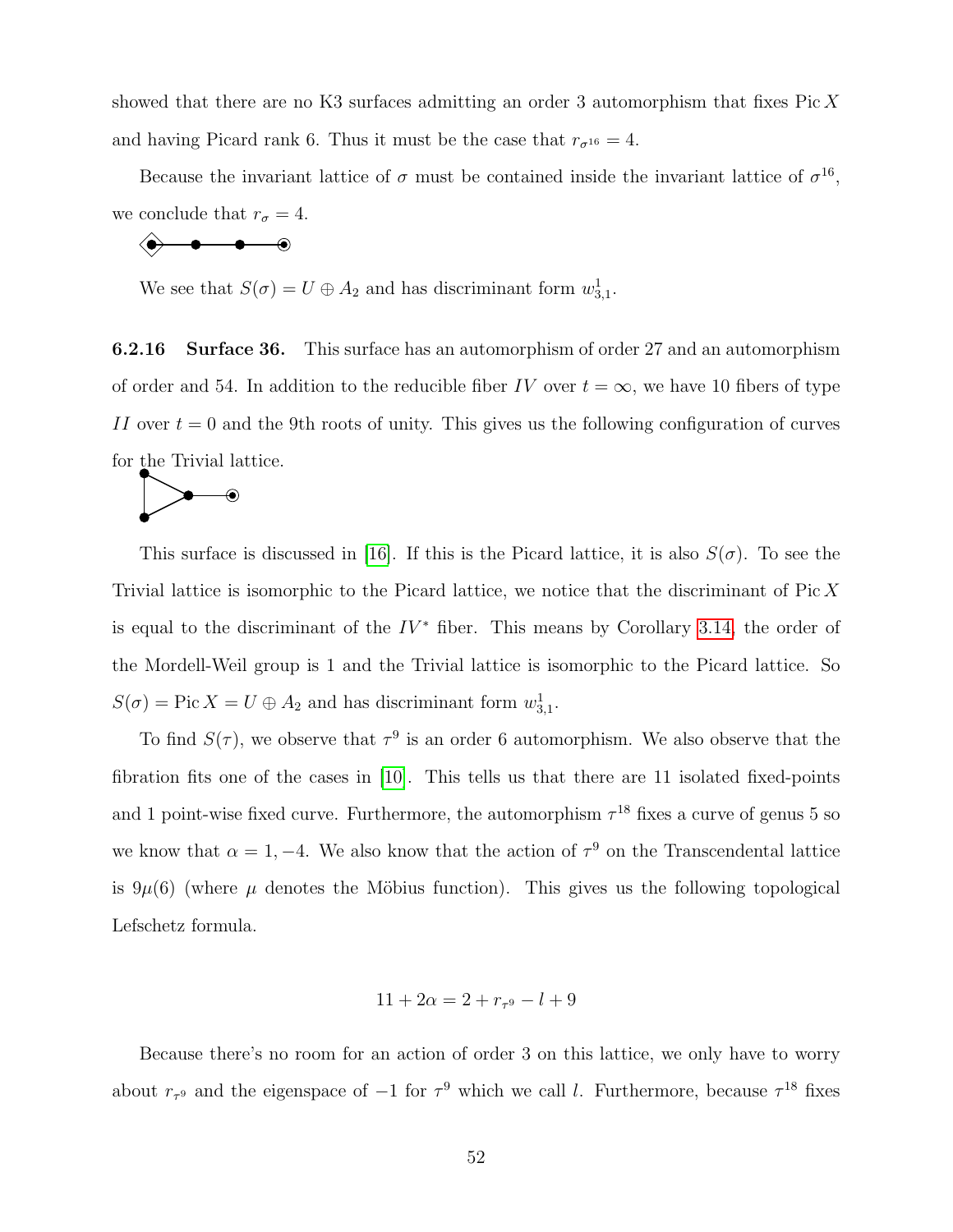this lattice, we know that  $l = 4 - r_{\tau^9}$ , so we make the substitution to get

$$
2\alpha + 4 = 2r_{\tau^9}
$$

and because the rank can't be negative, this means that  $r_{\tau} = 3$ . This means that  $r_{\tau} \leq 3$ . We consider the lattice

$$
\quad \ \ \, \textcolor{blue}{\bigcirc \hspace{-0.25em} \bullet \hspace{-0.25em} \bullet \hspace{-0.25em} \bullet \hspace{-0.25em} \bullet \hspace{-0.25em} \hspace{-0.25em} \bullet}
$$

where the diamond represents the linear combination the two curves of the IV fiber not meeting the section. It's clear that this is fixed by the action, primitively embeds into the Picard lattice and has the appropriate rank. Thus this is  $S(\tau) = A_1(2) \oplus U$  with discriminant form  $w_{2,2}^{-1}$ .

6.2.17 Surfaces 37 and 38. These surfaces are somewhat unique. Surface 37 has II fibers over  $t = 0$  and over the 11th roots of unity. Surface 38 has 22 fibers of type  $I_1$  over the roots of the discriminant and a fiber of type II over  $t = \infty$ . As none of these are reducible, we don't get enough vertical divisors from the fibration to generate the Picard lattice, but we do know that the Picard lattice of these surfaces is  $U$  from [\[16\]](#page-66-9).

This gives us the following picture of the lattice, where the self-intersection of the left curve is 0.

#### $\bullet\hspace{-4pt}-\hspace{-4pt}0$

Surface 37 has automorphisms of order 33 and 66 and it's the order 66 automorphism that's studied in [\[16\]](#page-66-9). Thus this lattice is also the invariant lattice for both automorphisms. Surface 38 has only an automorphism of order 44, but we know that it fixes the Picard lattice, so this is also the invariant lattice in this case. So in all cases  $S(\sigma) = S(\tau) = U = Pic X$ , which is unimodular.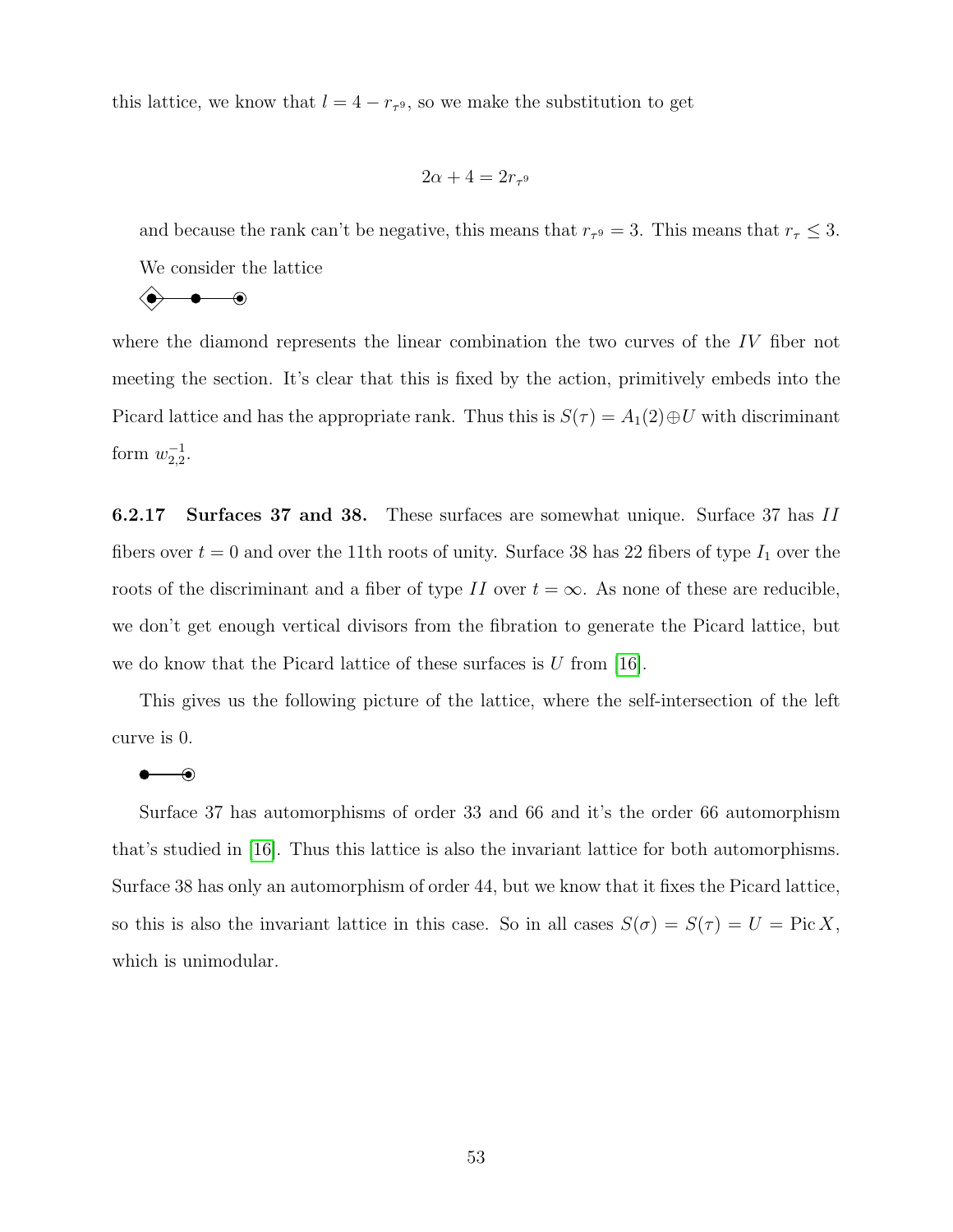#### Appendix A. Computing Singular Fibers

<span id="page-60-0"></span>In the case of essentially every surface considered in this thesis, we knew from the literature what the singular fibers of the fibration were. In the event that someone in a trench coat hands you an elliptic surface, it is necessary to have a way to determine the singular fibers yourself. The normal way that this is done is by way of Tate's algorithm (see [\[8\]](#page-65-3) [\[11\]](#page-65-10)).

Because we are working in the setting of surfaces over an algebraically closed field of characteristic zero, it turns out this is unwieldy and unnecessary. It is the case that we can determine the fiber type by examining the vanishing order the discriminant and the coefficients  $A(t), B(t)$  of the Weierstrass model. This can be done according to Table [A.1](#page-61-0) (see [\[19\]](#page-66-5)).

The relevant information for us are the values  $a, b, \delta$ , which correspond to the vanishing order of  $A(t)$ ,  $B(t)$  and the discriminant. By examining these values, it is possible to determine the fiber over t.

# <span id="page-60-1"></span>Appendix B. Relations on the Number of Fixed-Points and Fixed Curves for Certain Orders

Using the Holomorphic Lefschetz Formula, it's possible to derive relations that can constrain the number of isolated fixed-points of each type and the number of point-wise fixed curves for a purely non-symplectic automorphism of a given order. We give the relations used for our computations in Table [B.1](#page-62-1) and follow the convention that  $N$  is the total number of isolated fixed-points, k the number of point-wise fixed rational curves,  $\alpha = \sum_{C \in X^{\sigma}} (1 - g(C))$ , and g the maximal genus of a point-wise fixed curve.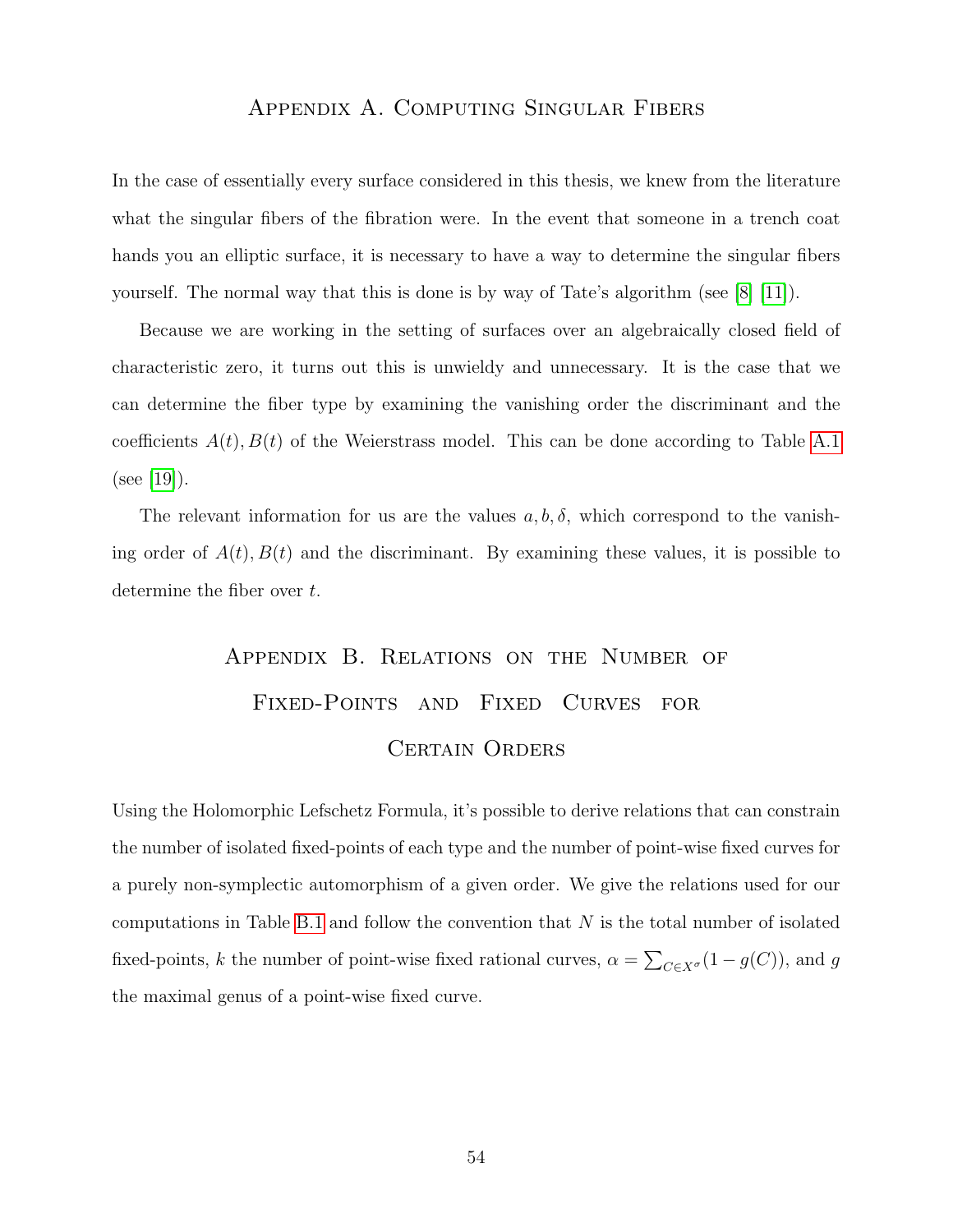$(IV.3.1)$ Table

|                           | Name Curve                                | $\mathbf{a}$ | $\bar{\mathbf{p}}$ | $\delta$       | 고                                                                                                                                                                                                     | m(J)                                            | e.          |  | r d RDP                     | $\gamma$     | Comments                                                                           |
|---------------------------|-------------------------------------------|--------------|--------------------|----------------|-------------------------------------------------------------------------------------------------------------------------------------------------------------------------------------------------------|-------------------------------------------------|-------------|--|-----------------------------|--------------|------------------------------------------------------------------------------------|
| $I_0$                     | smooth<br>elliptic<br>curve               |              |                    |                | $\begin{cases} 0 & 0 & 0 & \neq 0,1,\infty \\ a\geq 1 & 0 & 0 & 0 \\ 0 & b\geq 1 & 0 & 1 \end{cases}$                                                                                                 | $\overline{\mathbf{?}}$<br>$\frac{7}{3a}$<br>2b | 0           |  | $0 \t1$ -                   | 0            | T meets F<br>in three<br>points                                                    |
| $\mathbf{I}_{1}$          | nodal<br>rational<br>curve                | 0            | 0                  | $\mathbf{1}$   | 6Ō                                                                                                                                                                                                    | 1                                               | ı           |  | $0 \quad 1 \quad -$         | 0            | T is tangent<br>to F                                                               |
| $\mathbf{I}_{\mathbf{N}}$ | cycle of<br>N smooth<br>rational          |              | $0\qquad 0$        | ${\mathbb N}$  | $\infty$                                                                                                                                                                                              | N                                               |             |  |                             |              | T meets F<br>N N-1 N $A_{N-1}$ [N/2] twice at the<br>double point                  |
| $\mathbf{I}^*_0$          | curves                                    |              |                    |                | $\begin{array}{ccccccccc}\n2 & 3 & 6 & \neq 0, 1, \infty & ? \\ a \geq 3 & 3 & 6 & 0 & 3a-6 \\ 2 & b \geq 4 & 6 & 1 & 2b-6\n\end{array}$ $\begin{array}{ccccccccc}\n6 & 4 & 4 & D_4 & 3\n\end{array}$ |                                                 |             |  |                             |              | T has an<br>ordinary triple<br>point on F                                          |
| $I_N^*$                   | $\tilde{\mathtt{D}}_{\mathtt{N}+4}$       | $2^{\circ}$  |                    |                |                                                                                                                                                                                                       |                                                 |             |  |                             |              | T has a point<br>3 N+6 $\infty$ N +6 N+4 4 $D_{N+4}$ 3+[N/2] of type (3,2)<br>on F |
| ΪI                        | cuspidal<br>rational<br>curve             |              | a≥1 1              | $\overline{2}$ | $0 \qquad \qquad$                                                                                                                                                                                     | $3a-2$                                          | $2^{\circ}$ |  | $0 \t1 -$                   | 0            | T is flexed<br>to F at one<br>point                                                |
| III                       | two<br>tangent<br>rational<br>curves      |              |                    |                | 1 $b \ge 2$ 3 1 2b-3 3 1 2 A <sub>1</sub>                                                                                                                                                             |                                                 |             |  |                             | $\mathbf{1}$ | T has node<br>with F as<br>one tangent                                             |
| IV                        | three<br>concurrent<br>rational<br>curves |              | $a \geq 2$ 2 4     |                | $\mathbf{0}$                                                                                                                                                                                          | $3a-4$ 4                                        |             |  | 2 3 $A_2$<br>$\overline{1}$ |              | T has cusp<br>with F as<br>tangent                                                 |
| $IV^*$ $E_6$              |                                           |              | $a \geq 3$ 4       | $_{8}$         | $\mathbf{0}$                                                                                                                                                                                          | $3a-8$                                          | 8           |  | 6 3 $E_6$                   | 3            | $\overline{T}$ is flexed<br>to E                                                   |
| III" $\tilde{E}_7$        |                                           |              | 3 $b \geq 5$ 9     |                |                                                                                                                                                                                                       | $1 \t 2b-9$                                     | 9           |  | 7 2 $E_7$                   | 4            | $\overline{T}$ has a node<br>on E with one<br>tangent E                            |
| $\mathbf{H}^*$            | $E_{\rm g}$                               | a≥4          | - 5                | 10             | $\mathbf{0}$                                                                                                                                                                                          | 3a-10 10 8 1 $E_g$                              |             |  |                             | 4            | $\overline{T}$ has a cusp<br>on E with<br>E as tangent                             |

<span id="page-61-0"></span>Figure A.1: Table of vanishing orders associated with singular fibers

 $-41-$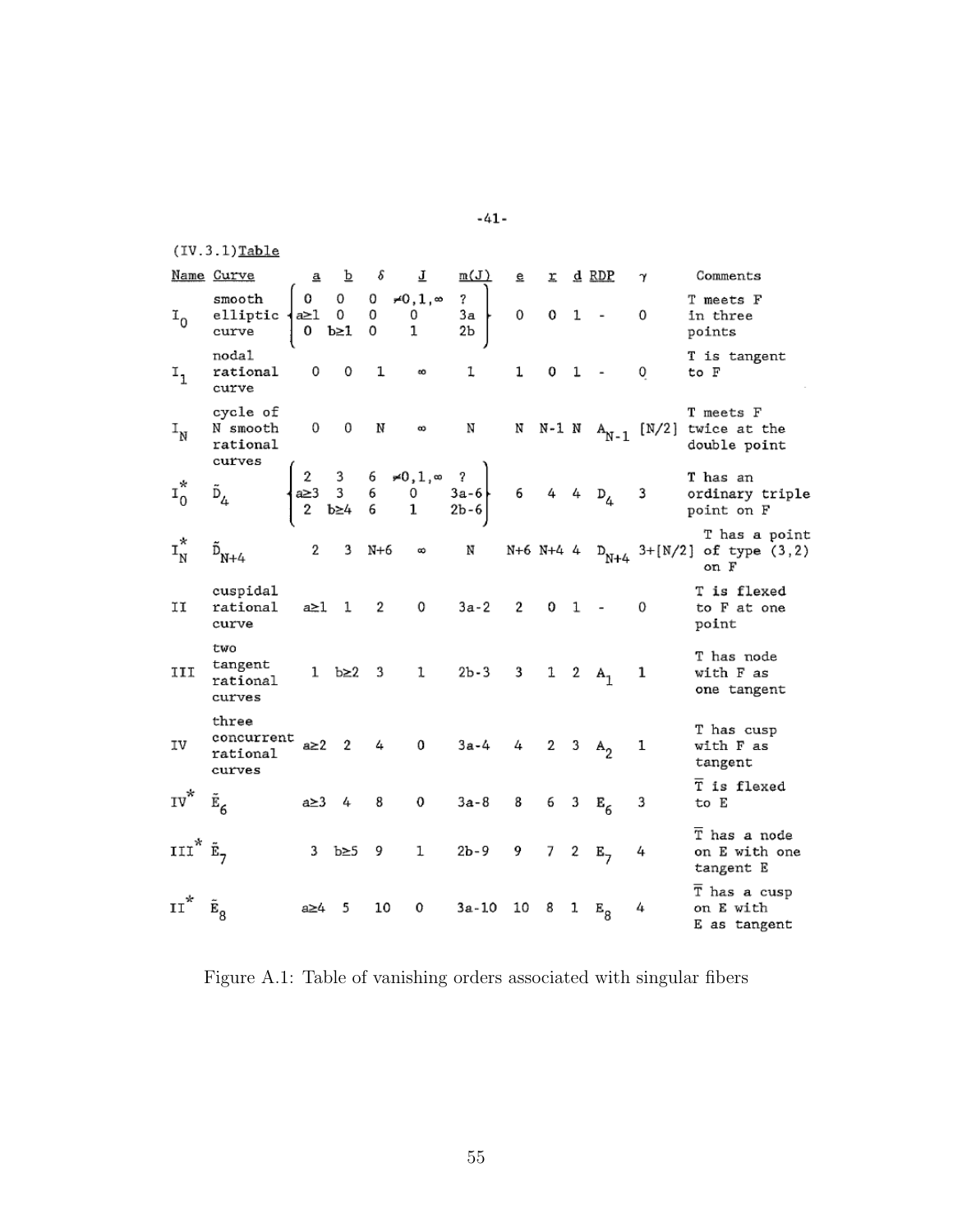| Order          | Relations                                                              | Source                                           |
|----------------|------------------------------------------------------------------------|--------------------------------------------------|
| 3              | $q = 3 + k - N$                                                        | $\mathbf{1}$                                     |
| $\overline{4}$ | $N=2\alpha+4$                                                          | [2]                                              |
| 6              | $n_{3,4} + 2n_{2,5} - 6k = 6$                                          | [10]                                             |
| 8              | $n_{2.7} + n_{3.6} = 2 + 4\alpha$                                      | [23]                                             |
|                | $n_{4,5} + n_{2,7} - n_{3,6} = 2 + 2\alpha$                            |                                                  |
| 9              | $n_{2,8} + n_{5,5} = 3\alpha + 1$                                      | $\left[18\right]$                                |
|                | $n_{3.7} = 2\alpha + 1$                                                |                                                  |
|                | $n_{4.6} + 3n_{2.8} = 8\alpha + 4$                                     |                                                  |
| 12             | $4 = 4n_{2,11} + n_{3,10} + n_{4,9} + n_{6,7} - 14\alpha$              | Computed using holomorphic                       |
|                | $6 = 6n_{2,11} + 3n_{3,10} + n_{4,9} + 2n_{5,8} + 3n_{6,7} - 24\alpha$ | Lefschetz formula and the fact that              |
|                | $2 = 2n_{2,11} - n_{3,10} + n_{4,9} - 2n_{5,8} + 2n_{6,7} - 4\alpha$   | $\zeta_{12} = \frac{\sqrt{3}}{2} + i\frac{1}{2}$ |
|                | $0 = -3n_{3,10} + n_{4,9} - 4n_{5,8} + 3n_{6,7} + 6\alpha$             |                                                  |

<span id="page-62-0"></span>Table B.1: Relations on the number of fixed-points and point-wise fixed curves by order

# <span id="page-62-1"></span>Appendix C. MAGMA Code for Working

## WITH LATTICES

Here we present the code for computing and comparing discriminant forms of lattices.

```
disc:=function(M)
S,A,B:=SmithForm(M);
l:=[[S[i,i],i]: i in [1..NumberOfColumns(S)] | S[i,i] notin 0,1];sA:=Matrix(Rationals(),ColumnSubmatrixRange(B,l[1][2],l[#l][2]));
for i in [1..#l] do
MultiplyColumn(sA,1/l[i][1],i);
end for;
Q:=Transpose(sA)*Matrix(Rationals(),M)*sA;
for i,j in [1..NumberOfColumns(Q)] do
if i ne j then
Q[i,j]:=Q[i,j]-Floor(Q[i,j]);
else
Q[i,j]:=Q[i,j]-Floor(Q[i,j])+ (Floor(Q[i,j]) mod 2);
```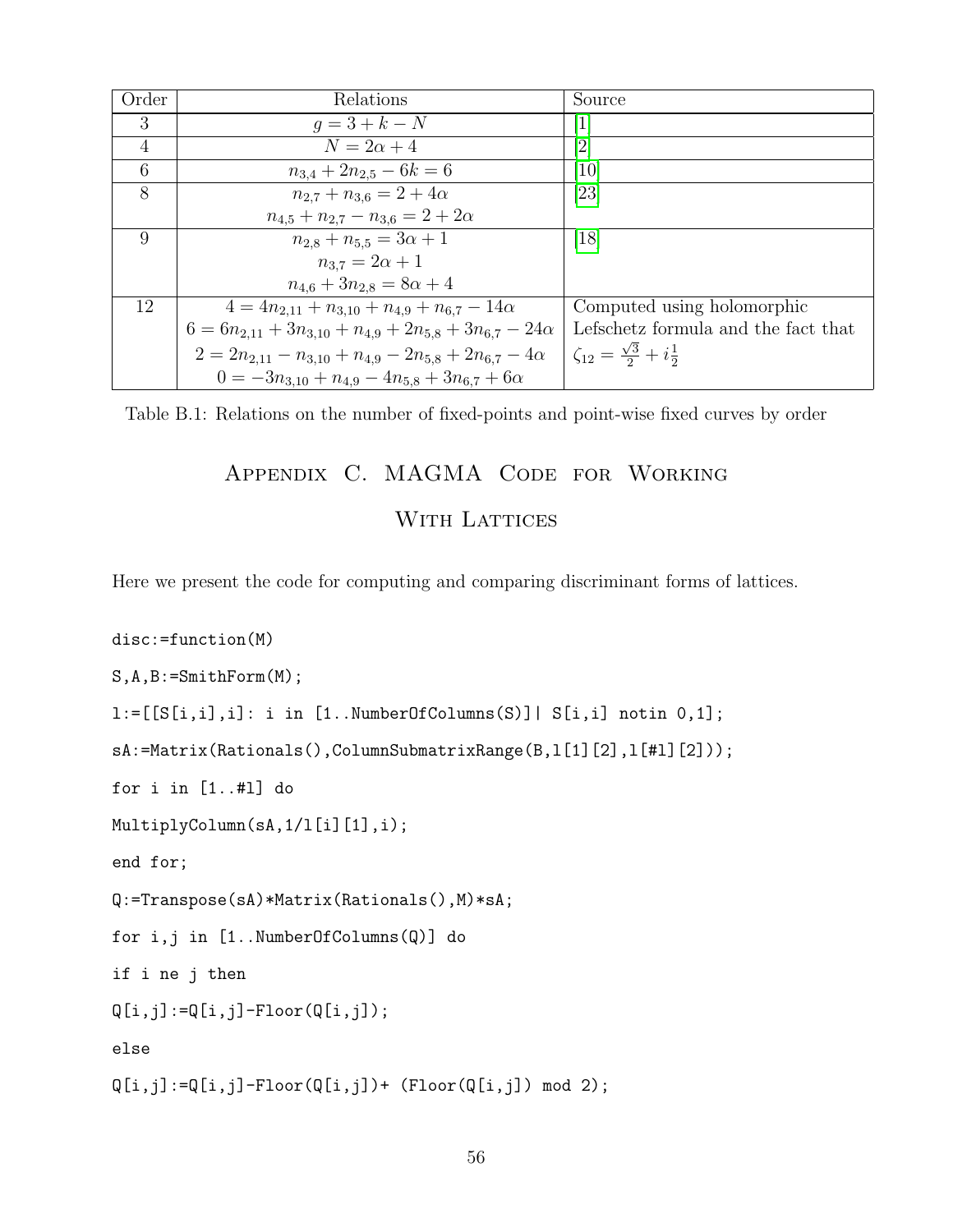```
end if;
end for;
return [l[i][1]: i in [1..#l]], Q;
end function;
```
The disc function takes in an even bilinear form and outputs the discriminant group and the value of the discriminant form on the generators.

```
mod2:=function(Q);
 for i,j in [1..Nrows(Q)] do
  if i ne j then Q[i,j]:=Q[i,j]-Floor(Q[i,j]);
  else Q[i,j]:=Q[i,j]-2*Floor(Q[i,j]/2);end if;
 end for;
 return Q;
end function;
dicompare:=function(M,Q)
v, U: = disc(M);w,D:=disc(Q);if v ne w then return false; end if;
A:=AbelianGroup(v);
Aut:=AutomorphismGroup(A);
f,G:=PermutationRepresentation(Aut);
h:=Inverse(f);
ll:=[Matrix(Rationals(),[Eltseq(Image(h(g),A.i)) : i in [1..Ngens(A)]]) : g in G];
dd:=[mod2(a*U*Transpose(a)) : a in 11];return D in dd;
end function;
```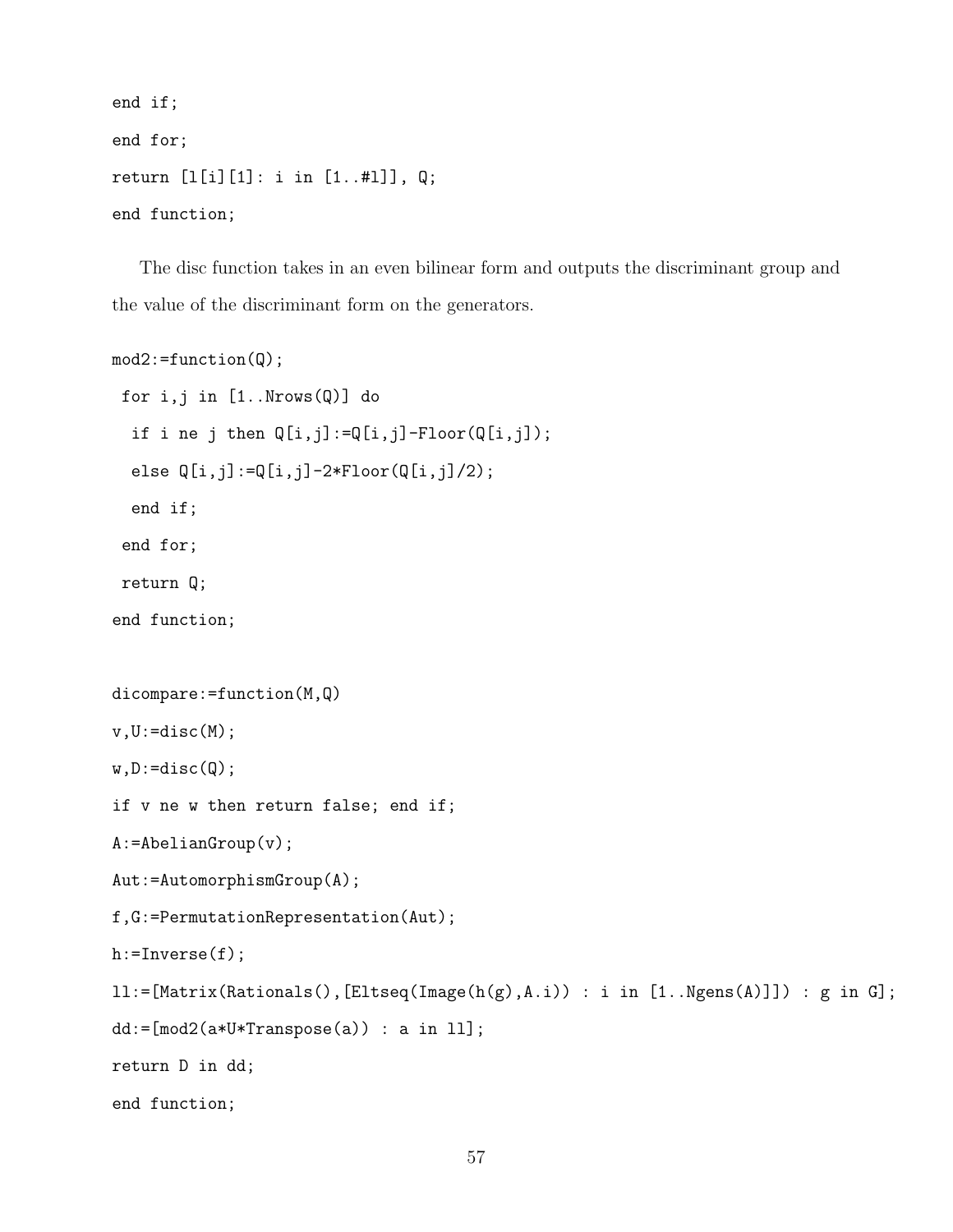The dicompare function takes in two even bilinear forms and checks whether or not they are the same. This is useful for when we know the discriminant form of a lattice from the literature and are trying to determine if a linearly independent set of generators indeed gives the same lattice.

Bilinear forms were stored and checked as csv files and the following code was used to generate Magma inputs to run the other functions given here.

```
def read_bilinear_form_csv(file_in):
  file_reader = open(file_in)
  magna_out = 'M_1 := Matrix([\cdotwhile True:
    line = file_reader.readline()
    if not line:
      break
    line = '['+line''],
    magma_out=magma_out+line
  magna_out = magna_out[-1]magna_out = magna_out+']\;;
  return magma_out
```
#### **BIBLIOGRAPHY**

- <span id="page-64-1"></span>[1] Michela Artebani and Alessandra Sarti. "Non-symplectic automorphisms of order 3 on K3 surfaces". In: Mathematische Annalen 342.903 (2008). DOI: [https://doi.org/10.](https://doi.org/https://doi.org/10.1007/s00208-008-0260-1) [1007/s00208-008-0260-1](https://doi.org/https://doi.org/10.1007/s00208-008-0260-1).
- <span id="page-64-0"></span>[2] Michela Artebani and Alessandra Sarti. "Symmetries of order four on K3 surfaces". In: J. Math. Soc. Japan Vol. 67. No. 2 (2015), pp. 503–533. DOI: [10.2969/jmsj/06720503](https://doi.org/10.2969/jmsj/06720503).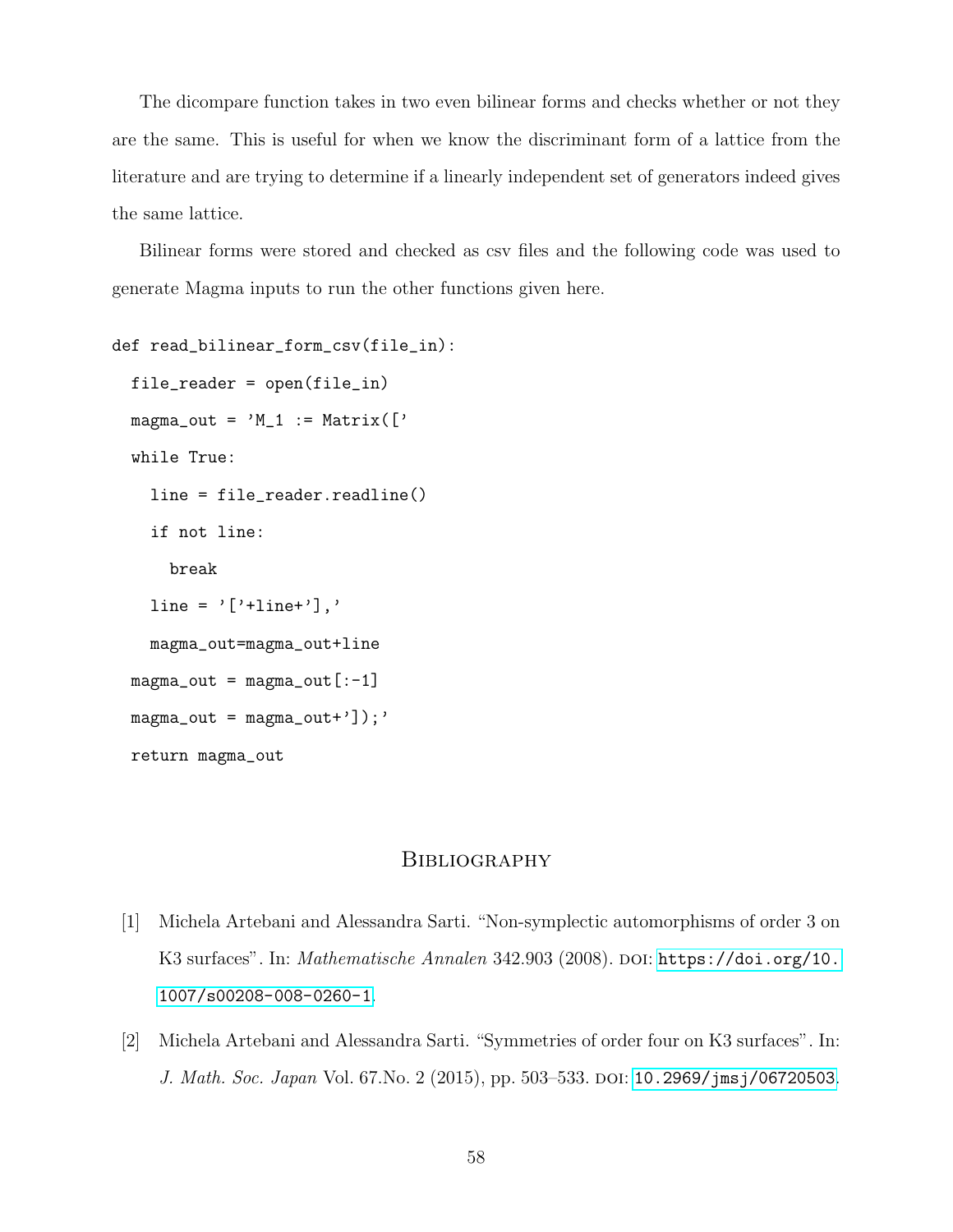- <span id="page-65-8"></span>[3] Michela Artebani, Alessandra Sarti, and Shingo Taki. "K3 surfaces with non-symplectic automorphisms of prime order". In: Mathematische Zeitschrift 268 (2011), pp. 507– 533. DOI: [https://doi.org/10.1007/s00209-010-0681-x](https://doi.org/https://doi.org/10.1007/s00209-010-0681-x).
- <span id="page-65-6"></span>[4] M. F. Atiyah and G. B. Segal. "The Index of Elliptic Operators: II". In: Annals of Mathematics 87.3 (1968), pp. 531–545. ISSN:  $0003486X$ . URL: [http://www.jstor.](http://www.jstor.org/stable/1970716) [org/stable/1970716](http://www.jstor.org/stable/1970716).
- <span id="page-65-7"></span>[5] M. F. Atiyah and I. M. Singer. "The Index of Elliptic Operators: III". In: Annals of Mathematics 87.3 (1968), pp. 546–604. ISSN: 0003486X. URL: [http://www.jstor.](http://www.jstor.org/stable/1970717) [org/stable/1970717](http://www.jstor.org/stable/1970717).
- <span id="page-65-4"></span>[6] Sarah-Marie Belcastro. "Picard Lattices of Families of K3 Surfaces". PhD thesis. The University of Michigan, 1997.
- <span id="page-65-9"></span>[7] Simon Brandhorst. "The classification of purely non-symplectic automorphisms of high order on K3 surfaces". In: Journal of Algebra 533 (2019), pp. 229–265.
- <span id="page-65-3"></span>[8] Collectif. "On the conjectures of Birch and Swinnerton-Dyer and a geometric analog". en. In: *Séminaire Bourbaki : années 1964/65 1965/66, exposés 277-312*. Séminaire Bourbaki 9. talk:306. Société mathématique de France, 1966. URL: http://www. [numdam.org/item/SB\\_1964-1966\\_\\_9\\_\\_415\\_0/](http://www.numdam.org/item/SB_1964-1966__9__415_0/).
- <span id="page-65-0"></span>[9] Paola Comparin, Nathan Priddis, and Alessandra Sarti. On some K3 surfaces with order sixteen automorphism. 2021. arXiv: [1912.09803 \[math.AG\]](https://arxiv.org/abs/1912.09803).
- <span id="page-65-5"></span>[10] Jimmy Dillies. "Order 6 Non-symplectic Automorphisms of K3 Surfaces". In: Albanian Journal of Mathematics 6.2 (2012), pp. 103–114.
- <span id="page-65-10"></span>[11] Mboyo Esole. Quantization, Geometry and Noncommutative Structures in Mathematics and Physics.
- <span id="page-65-1"></span>[12] Robin Hartshorne. Algebraic Geometry. Springer, 1997.
- <span id="page-65-2"></span>[13] Daniel Huybrechts. Lectures on K3 Surfaces. Cambridge University Press, 2016.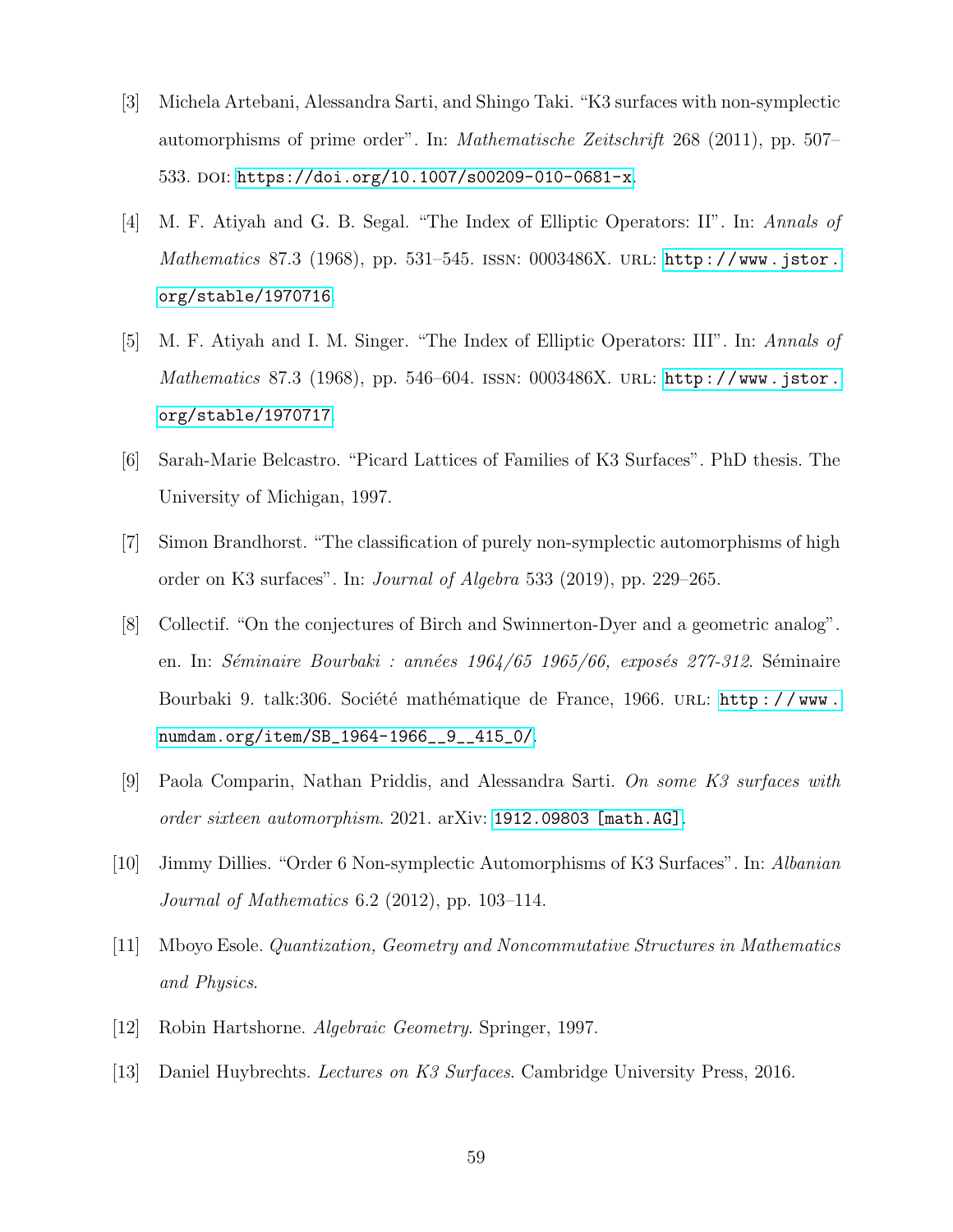- <span id="page-66-0"></span>[14] Kunihiko Kodaira. "On the structure of compact complex analytic surfaces. I". In: American Journal of Mathematics 86.4 (1964), pp. 751-798. DOI: [https://doi.org/](https://doi.org/https://doi.org/10.2307/2373157) [10.2307/2373157](https://doi.org/https://doi.org/10.2307/2373157).
- <span id="page-66-1"></span>[15] Kunihiko Kodaira. "On the structure of compact complex analytic surfaces. II". In: American Journal of Mathematics  $88.3$  (1966), pp. 682–721. DOI: [https://doi.org/](https://doi.org/https://doi.org/10.2307/2373150) [10.2307/2373150](https://doi.org/https://doi.org/10.2307/2373150).
- <span id="page-66-9"></span>[16] Shigeyuki Kond¯o. "Automorphisms of algebraic K3 surfaces which act trivially on Picard groups". In: J. Of Math Society of Japan 44.1 (1992), pp. 75–98.
- <span id="page-66-8"></span>[17] Solomon Lefschetz. "Intersections and transformations of complexes and manifolds". In: Trans. Amer. Math. Soc. 28 (1926), pp. 1–49. DOI: [https://doi.org/10.1090/](https://doi.org/https://doi.org/10.1090/S0002-9947-1926-1501331-3) [S0002-9947-1926-1501331-3](https://doi.org/https://doi.org/10.1090/S0002-9947-1926-1501331-3).
- <span id="page-66-10"></span>[18] PAOLA COMPARIN MICHELA ARTEBANI and MARIA ELISA VALDES. "OR-DER 9 AUTOMORPHISMS OF K3 SURFACES". In: Communications in Algebra 48.9  $(2020)$ , pp. 3661–3672. DOI: [https://doi.org/10.1080/00927872.2020.1743300](https://doi.org/https://doi.org/10.1080/00927872.2020.1743300).
- <span id="page-66-5"></span>[19] Rick Miranda. The Basic Theory of Elliptic Surfaces. 1989.
- <span id="page-66-2"></span>[20] Matthias Schütt and Tetsuji Shioda. *Mordell–Weil Lattices*. Singapore: Springer Singapore, 2019.
- <span id="page-66-3"></span>[21] Tetsuji SHIODA. "On elliptic modular surfaces". In: Journal of the Mathematical So-ciety of Japan 24.1 (1972), pp. 20-59. DOI: [10.2969/jmsj/02410020](https://doi.org/10.2969/jmsj/02410020).
- <span id="page-66-4"></span>[22] Tetsuji SHIODA. On the Mordell-Weil Lattices. Dec. 1990.
- <span id="page-66-7"></span>[23] DIMA AL TABBAA and ALESSANDRA SARTI. "ORDER EIGHT NON–SYMPLECTIC AUTOMORPHISMS ON ELLIPTIC K3 SURFACES". In: (). doi: [arXiv : 1612 .](https://doi.org/ arXiv:1612.01184) [01184](https://doi.org/ arXiv:1612.01184).
- <span id="page-66-6"></span>[24] DIMA AL TABBAA, ALESSANDRA SARTI, and SHINGO TAKI. "Classification of Order 16 Non-symplectic Automorphisms on K3 Surfaces". In: (). DOI:  $arXiv$ : [1409.5803](https://doi.org/arXiv:1409.5803).